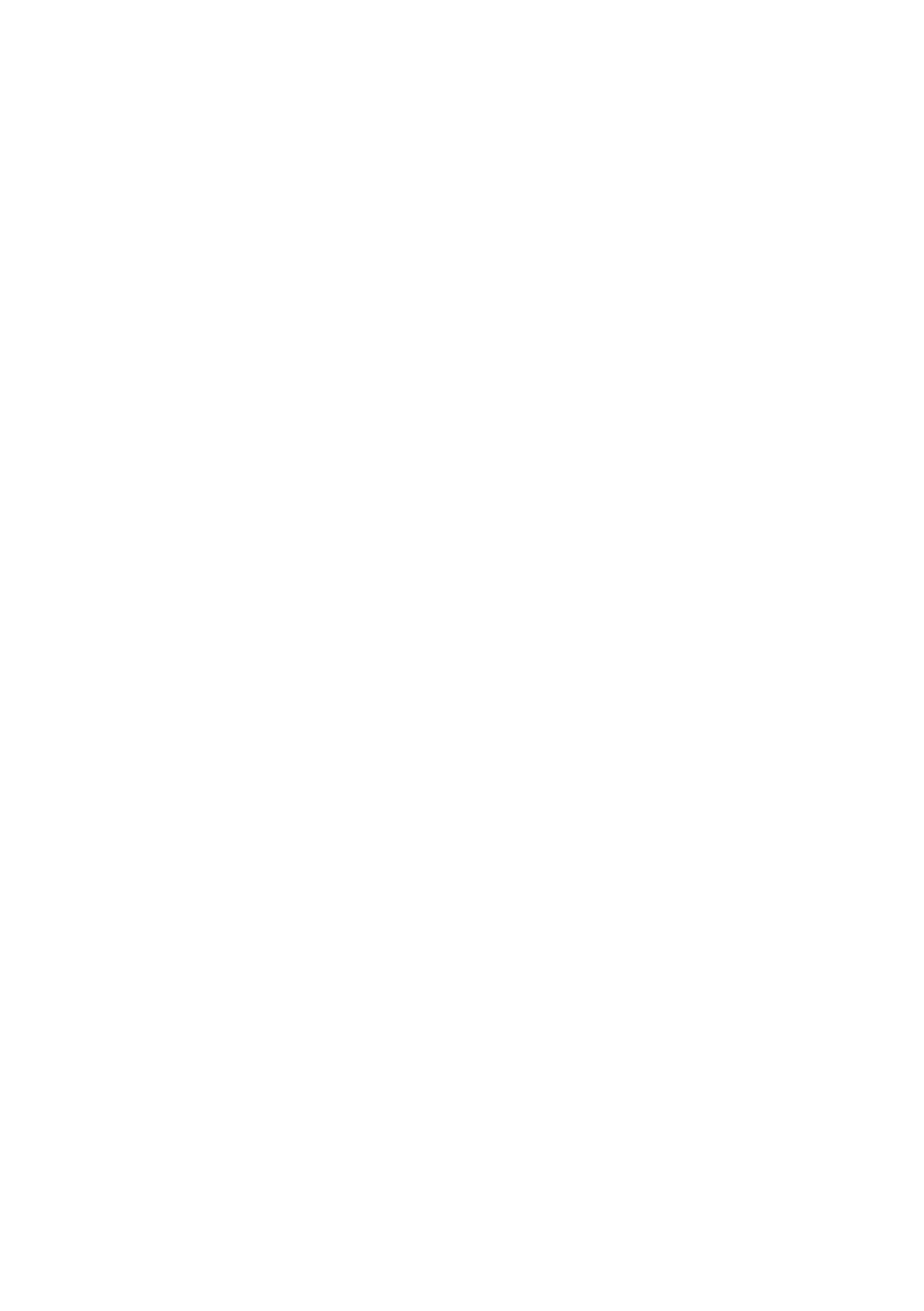PAAT **TECHNICAL** AND **SCIENTIFIC** SERIES

# 10

# Linking sustainable human and animal African trypanosomosis control with rural development strategies

*For the human health aspect:*

#### **Pierre Cattand**

*Association against Trypanosomiasis in Africa Lavans-St Lupicin, France*

#### **Pere Simarro**

*World Health Organization Geneva, Switzerland*

#### **Jean Jannin**

*World Health Organization Geneva, Switzerland*

*For the livestock and agriculture aspect:*

#### **Cheikh Ly**

*École Inter-États des Sciences et Médecine Vétérinaires University of Dakar Dakar, Senegal*

**Abdou Fall** *International Trypanotolerance Centre Banjul, The Gambia*

**Alexandra Shaw** *AP Consultants Andover, United Kingdom*

**Raffaele Mattioli** *Food and Agriculture Organization Rome, Italy*

WORLD HEALTH ORGANIZATION Geneva

and

FOOD AND AGRICULTURE ORGANIZATION OF THE UNITED NATIONS Rome, 2010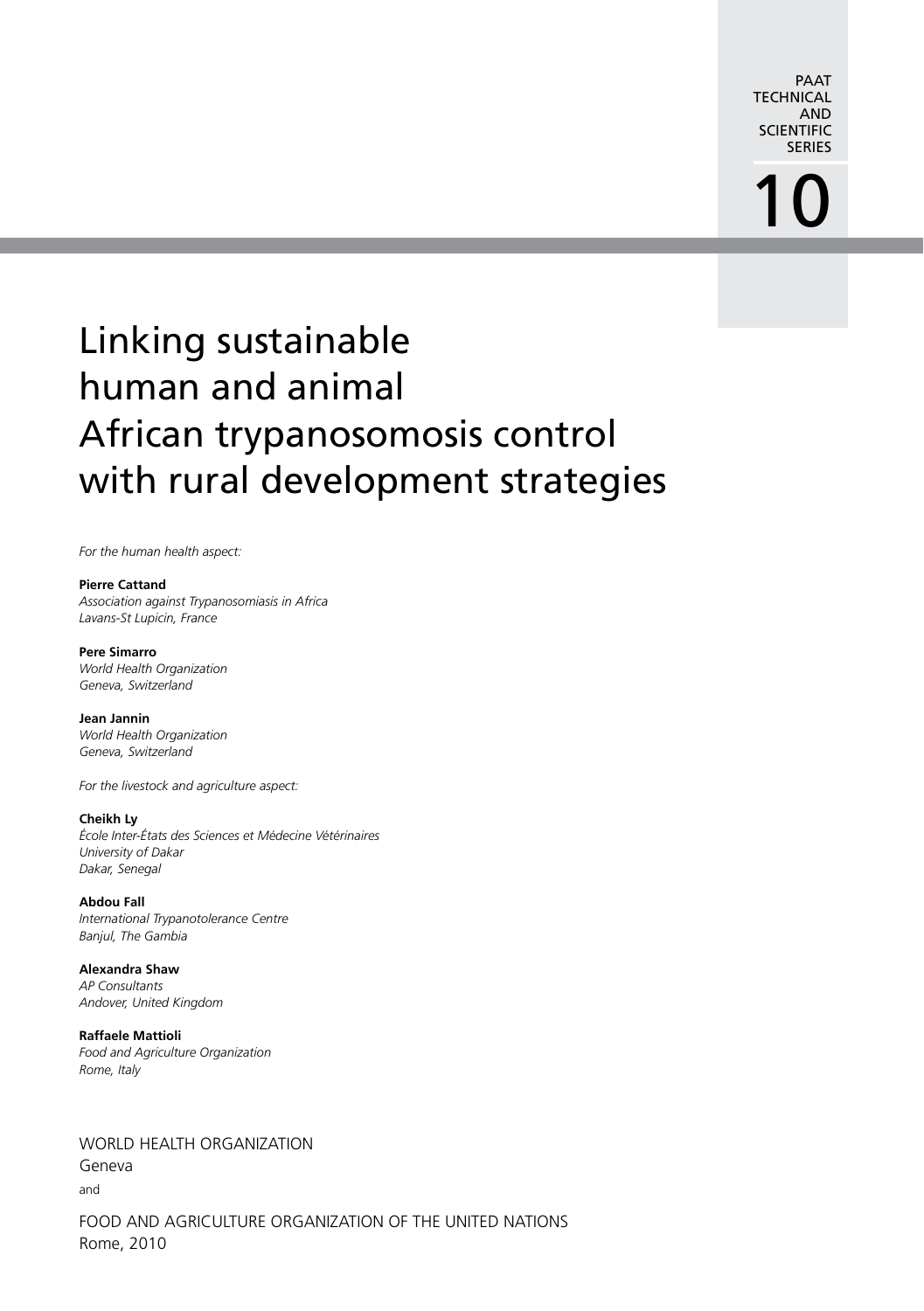The designations employed and the presentation of material in this information product do not imply the expression of any opinion whatsoever on the part of the Food and Agriculture Organization of the United Nations (FAO) concerning the legal or development status of any country, territory, city or area or of its authorities, or concerning the delimitation of its frontiers or boundaries. The mention of specific companies or products of manufacturers, whether or not these have been patented, does not imply that these have been endorsed or recommended by FAO in preference to others of a similar nature that are not mentioned. The views expressed in this information product are those of the author(s) and do not necessarily reflect the views of FAO.

ISBN 978-92-5-106670-6

All rights reserved. Reproduction and dissemination of material in this information product for educational or other non-commercial purposes are authorized without any prior written permission from the copyright holders provided the source is fully acknowledged. Reproduction of material in this information product for resale or other commercial purposes is prohibited without written permission of the copyright holders. Applications for such permission should be addressed to: Chief Electronic Publishing Policy and Support Branch Communication Division FAO Viale delle Terme di Caracalla 00153 Rome, Italy or by e-mail to: copyright@fao.org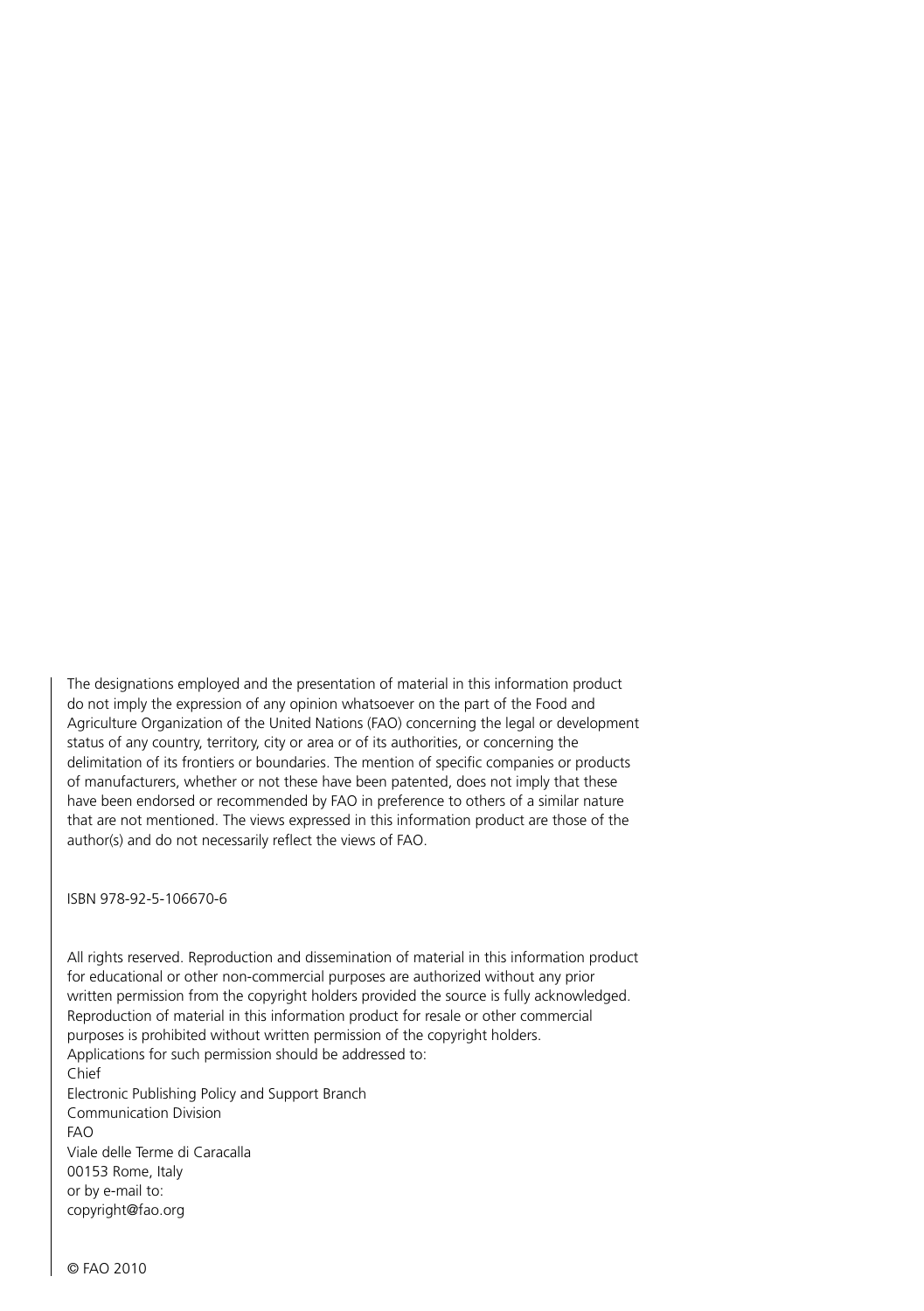# **Contents**

| Acknowledgements                                                                  | V        |
|-----------------------------------------------------------------------------------|----------|
| Abstract                                                                          | V11      |
| Acronyms                                                                          | X1       |
| <b>PROLOGUE</b>                                                                   | 1        |
| Chapter 1<br>THE CURRENT SITUATION                                                | 3        |
| Chapter 2<br>POLICY, PRIORITIZATION, PLANS AND PROJECTS                           | 9        |
| Historical perspective                                                            | 9        |
| Policy for poverty alleviation                                                    | 11       |
| Prioritization                                                                    | 15       |
| Plans and Projects                                                                | 16       |
| Chapter 3                                                                         |          |
| <b>INVOLVING THE STAKEHOLDERS</b>                                                 | 21       |
| Identifying the key players                                                       | 21       |
| Putting together a stakeholder inventory<br>Sustainable stakeholder participation | 23<br>26 |
|                                                                                   |          |
| Chapter 4<br><b>IMPLEMENTATION AND DELIVERY</b>                                   | 31       |
| Three generations of tsetse and trypanosomosis interventions                      | 31       |
| Ensuring effective delivery                                                       | 34       |
| Chapter 5<br><b>SECURING THE BENEFITS</b>                                         | 43       |
| Sustainable health and livelihoods framework                                      | 45       |
| Identifying necessary accompanying measures                                       | 51       |
| Chapter 6<br><b>CONCLUSION</b>                                                    | 55       |
| <b>REFERENCES</b>                                                                 | 57       |
| Annex 1<br><b>DIRECT PARTICIPATION PATHWAYS</b>                                   | 63       |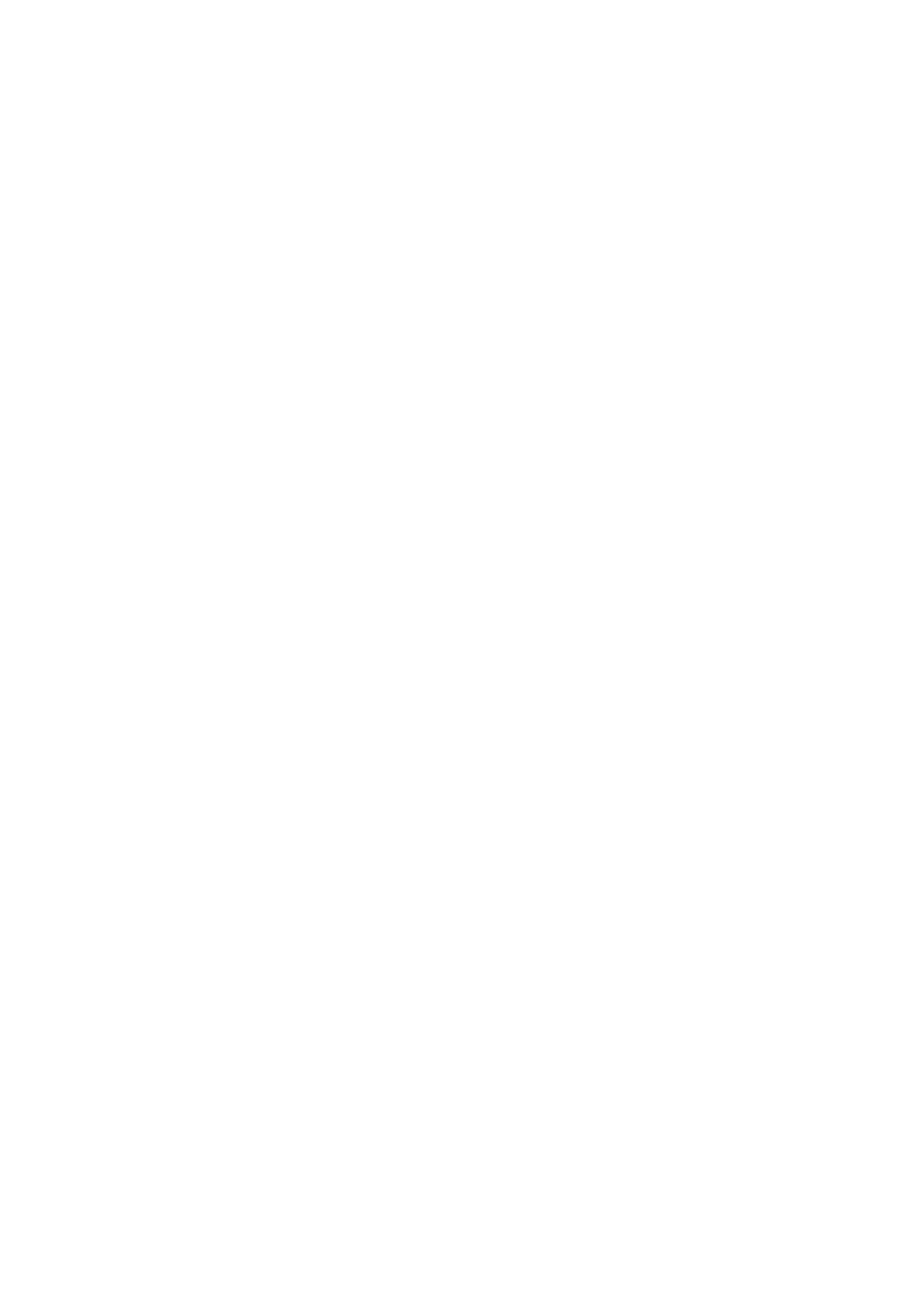# **Acknowledgements**

The authors would like to thank FAO for commissioning this work and the members of the PAAT programme committee and advisory group for their support and editorial inputs during the long gestation of this multidisciplinary paper. Particular thanks are due Dr Burkhard Bauer for his comments and Drs Temesgen Alemu, Charles Mahama, Martin Abavana and Issa Sidibé for their diligence in providing background information on the land-use plans, projects and organizations in Ethiopia, Ghana and Burkina Faso.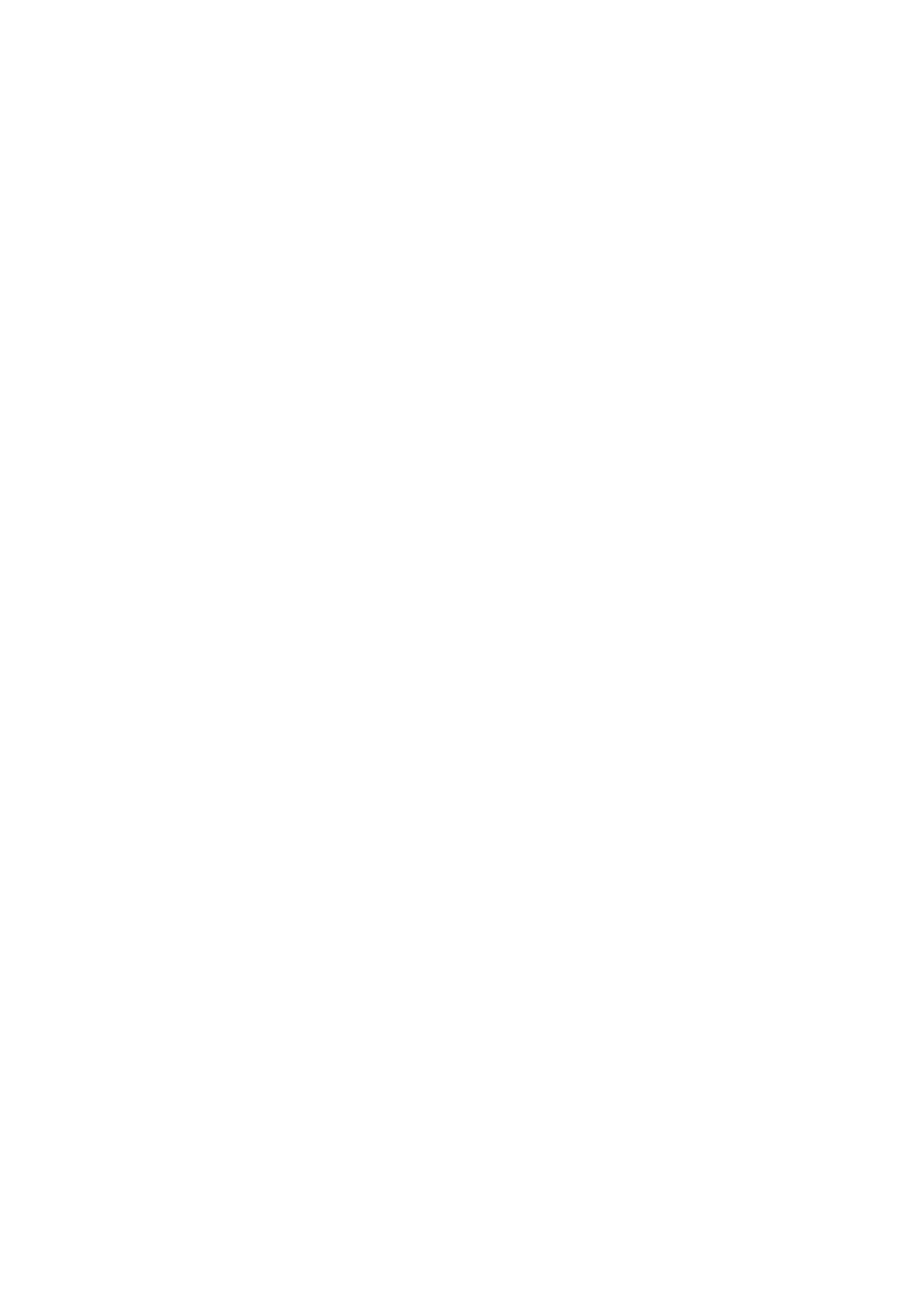## **Abstract**

This document analyses best practices for the strategic planning of mixed agricultural development in areas affected by trypanosomosis in people and livestock. Along with the other papers in the Programme Against African Trypanosomosis (PAAT) series, this paper has been produced to fulfil PAAT's remit to provide normative guidelines for dealing with tsetse and trypanosomosis (T&T).

The T&T problem lies at the heart of Africa's poverty. Estimates of gross national per capita income show that 20 of the world's 25 poorest countries are affected by T&T. Some 60 million rural Africans and 50 million of their cattle live in tsetse-infested areas. Trypanosomosis thus affects three key sectors: human health, livestock health and rural development. This paper places the T&T problem within the context of current thinking on how best to secure sustainable agricultural and rural development by providing an enabling environment and engaging in participatory processes within a sustainable livelihoods framework. Following a logical sequence, it takes the reader through four steps in the planning and implementation process while drawing on recent examples of T&T control (T&TC) programmes.

The first step involves setting priorities and making plans based on an appropriate analytical framework. Useful historical perspectives can be found in structural adjustment programmes that have embedded health, agriculture and rural development objectives in strategies for reducing poverty. In the health field, for example, the Alma-Ata and Bamako initiatives, which were designed to revitalize primary health care and increase equity of access, identified these multifactorial characteristics of poverty: 1) low levels of income, particularly among women and young people; 2) inadequate access to basic infrastructure and social/productive services; and 3) weak institutional capacities of community-based organizations (CBOs) and/or local organizations managed by the poor themselves. The key requirements for alleviating this poverty were found to be empowerment, economic opportunity, basic social services and infrastructure.

T&TC intervention was not included in the remediation list, nor is it mentioned explicitly in most current national Poverty Reduction Strategy Papers (PRSPs). Similarly absent are explicit strategies for livestock development, despite the essential contribution that livestock makes to the economies of many sub-Saharan countries and the important role it can play in poverty reduction. Given this context, the inclusion of T&TC interventions in national and regional planning is essential to reducing poverty in these areas. Such planning can also benefit from the use of geographic information systems (GIS) to help set priorities. Once suitable areas for intervention have been identified, ongoing projects and programmes in health and rural development can be considered alongside land-use plans. Additional insights can be obtained at the community level from community development plans, frameworks involving local councils and other local governing bodies, farmers' organizations, public and private extension/advisory agencies, research organizations and other relevant stakeholders such as line departments (health, forestry, livestock, land management, tourism and conservation).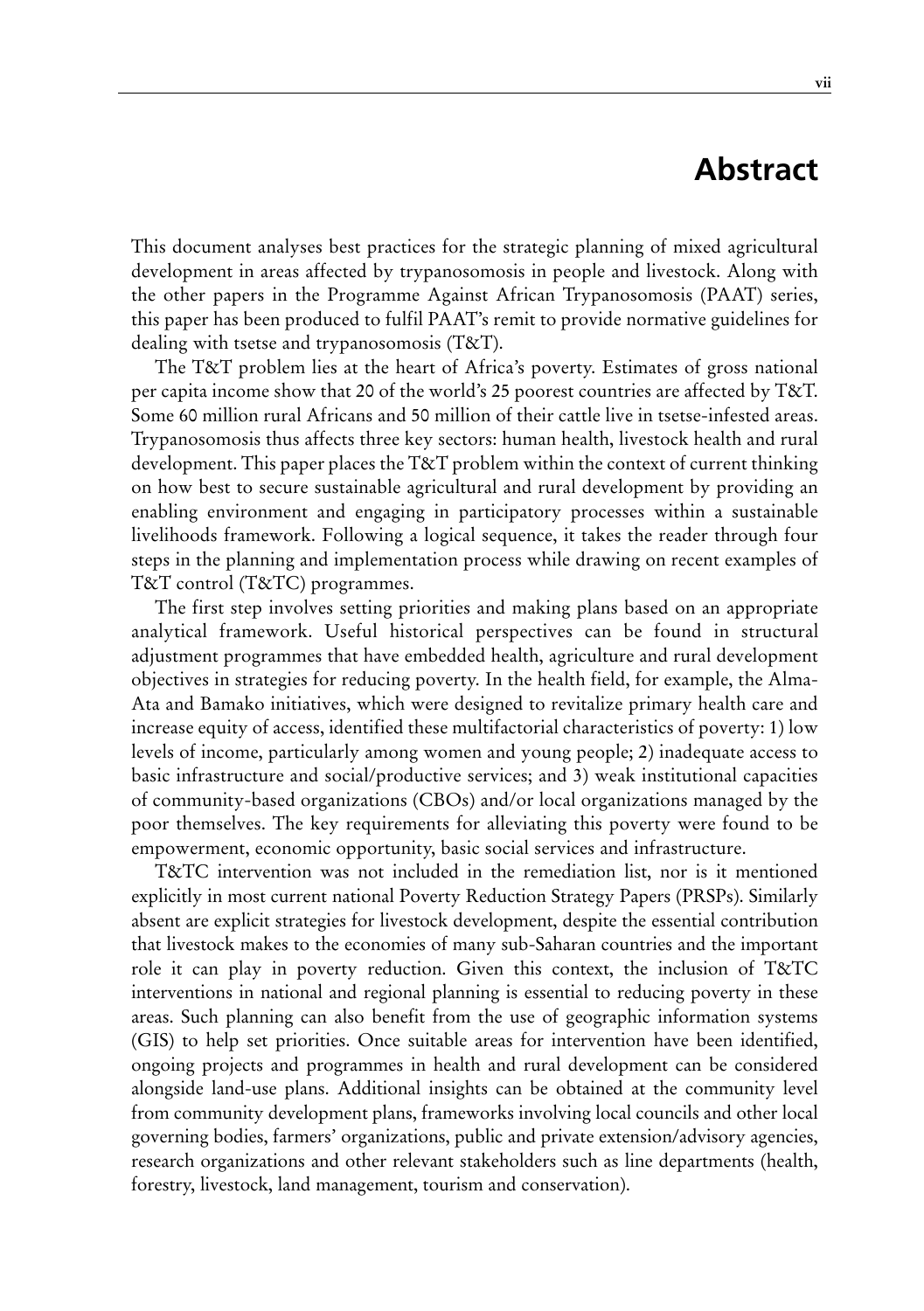The second step in formulating an effective T&TC intervention is identifying and then consulting the stakeholders who will be involved in implementing the programme. These stakeholders range from the farmers, livestock keepers and other rural inhabitants who are the ultimate beneficiaries of better human and livestock health to all of the people involved in the delivery, implementation, administration and funding of the programme. This work requires the alliance and coordination of many groups, including the community, the private and public sectors (together with research and development), non-governmental organizations (NGOs) and civil society organizations (CSOs). It also requires coordination across sectors – especially human health, livestock, wildlife, tourism and rural development. This paper discusses the importance of participatory processes, such as sustainable local participation and institutional instruments and arrangements, in furthering effective coordination. The importance of institutions – that is, the relationships, customs, policies and laws that govern everyday social and economic interactions – is a recurring theme in this paper.

The participatory paradigm depends on an understanding of the social relations and power dynamics/structure present in a particular poverty setting. Important factors that must be understood include social fragmentation, economic differentiation, power utilization and distribution and the other structures and mechanisms that lead to poverty or wealth. Such a framework implies the involvement of all stakeholders from the initial identification and monitoring phase through to the final evaluation. In this way, the programme can be underpinned by learning-by-doing and observational processes. The involvement and informed participation of local stakeholders can also be reinforced by building local-level capacity in T&TC techniques.

The third step in creating effective T&TC is analysing the requirements for implementation and delivery, especially within the context of approaches used over the past 50 years. For a T&TC intervention to be effective, it must connect the health and extension services that act as facilitators for rural populations and their organizations to research and training activities as well as to service providers. In recent years, public-private partnerships (PPPs) have been especially useful in controlling resurgent human African trypanosomosis (HAT), while government agencies have been primarily involved in policy planning and funding. Funding issues remain important, however. For example, in both human and veterinary medicine, there exist trade-offs between "horizontal" delivery (that is, through primary health care and veterinary services) and the need for specialized units to deal with a particular disease such as HAT. The degree to which communities mobilize labour and funds to support T&TC programmes depends a great deal on the extent to which these activities are perceived as public or private goods. Therefore, this paper looks at the public/private nature of the various components of T&TC interventions.

The fourth and final step in securing the benefits of T&TC intervention is the creation of an appropriate and enabling institutional environment. An example of a programme that faced the difficult challenge of linking T&TC with an integrated approach to health and livestock development is the Farming in Tsetse Controlled Areas (FITCA) project. In this context, the sustainable livelihoods framework offers particularly useful insights for analysing the effects of T&TC interventions on the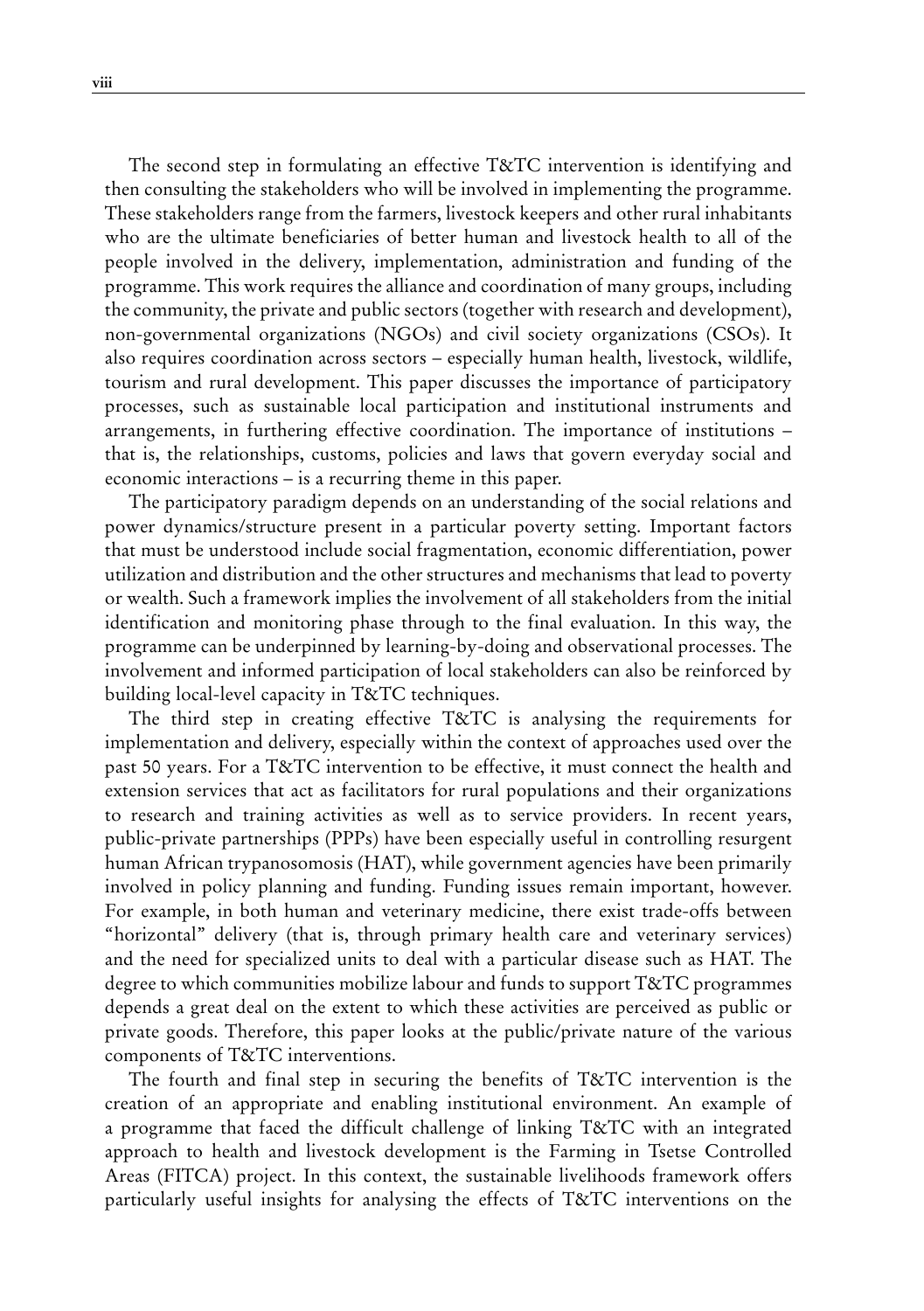poor. The framework provides a checklist of important issues, highlights key elements and processes and emphasizes the interactions among factors that affect the livelihoods of poor people. By helping identify appropriate and efficient links among T&TC, human health delivery and livestock development strategies, the sustainable livelihoods framework also focuses attention on processes and structures that need to be reformed (as determined by assets identification and a diagnosis of the vulnerability context). Using a synthesis of macroeconomic, mesoeconomic and microeconomic perspectives, this paper highlights the structural and institutional factors mediating the effects of such policy reforms. Specifically, it discusses the mesoinstitutional forces at the interface between government and the private sector that urgently need to be reinforced. For example, for livestock development initiatives to reach poor rural households through an efficient policy chain, transaction costs and other mesoeconomic and intermediatelevel constraints must first be reduced or mitigated.

Finally, the practical measures needed to reinforce and sustain T&TC have to be planned, budgeted for and implemented. These measures include, in general terms, support from the human and livestock health services, extension advice, market reinforcement and regulation. More specifically, they consist of technical activities required for the protection of gains already made by T&TC, such as surveillance for HAT and the creation and maintenance of barriers to prevent the reinvasion of zones previously freed of tsetse.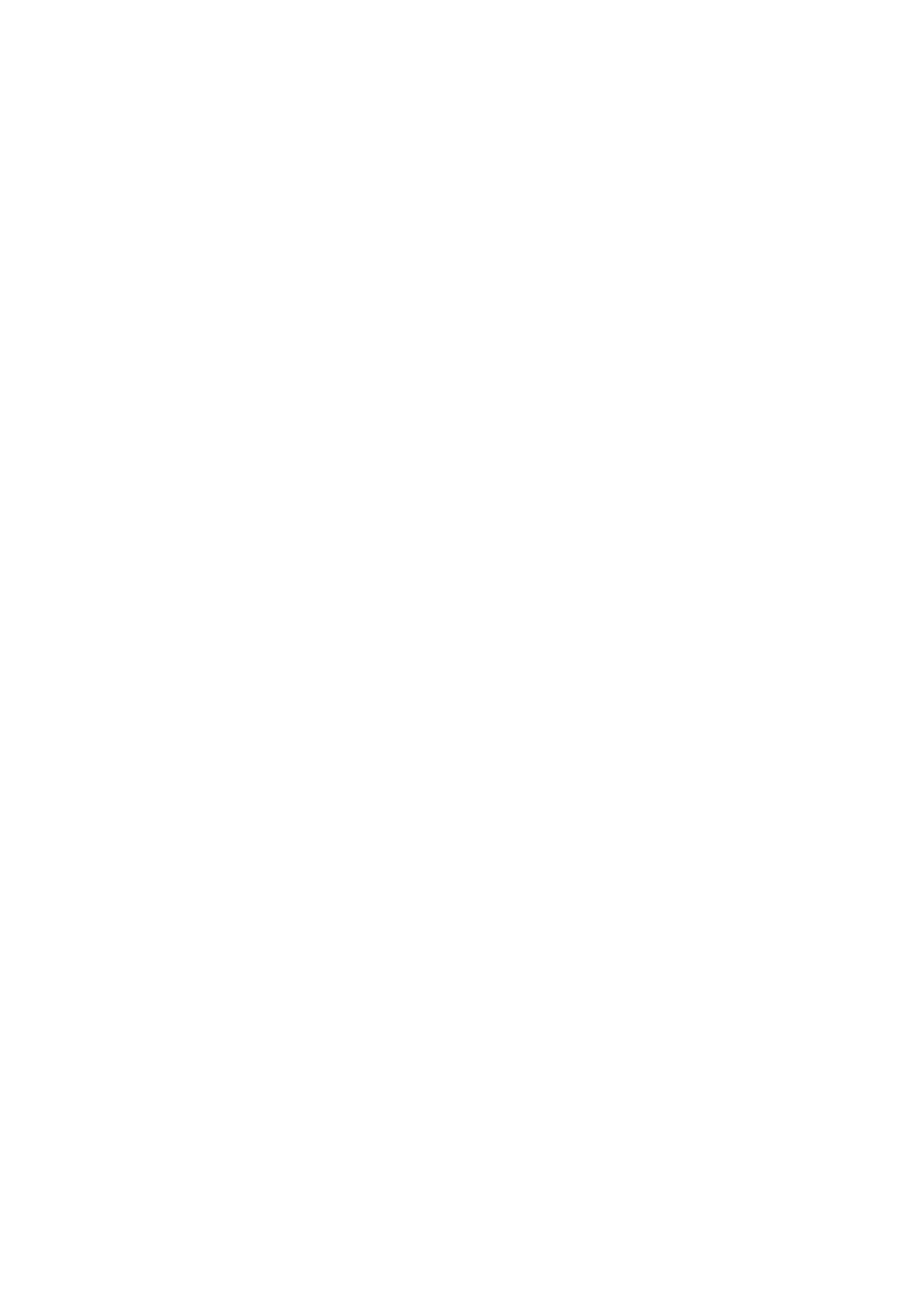# **Acronyms**

| AAT           | animal African trypanosomosis                                                                       |
|---------------|-----------------------------------------------------------------------------------------------------|
| CAADP         | Comprehensive Africa Agriculture Development Programme                                              |
|               | (a programme of NEPAD)                                                                              |
| <b>CBO</b>    | community-based organization                                                                        |
| <b>CIRAD</b>  | Centre de coopération internationale en recherche agronomique                                       |
|               | pour le développement                                                                               |
| <b>CIRDES</b> | Centre International de Recherche-Développement sur l'Elevage en                                    |
|               | zone Subhumide                                                                                      |
| <b>CSO</b>    | civil society organization                                                                          |
| <b>DFID</b>   | Department for International Development (UK)                                                       |
| <b>ECOWAS</b> | Economic Community of West African States                                                           |
| <b>EISMV</b>  | École Inter-États des Sciences et Médecine Vétérinaires                                             |
| FAO           | Food and Agriculture Organization of the United Nations                                             |
| <b>FITCA</b>  | Farming in Tsetse Controlled Areas                                                                  |
| <b>GIS</b>    | geographic information system(s)                                                                    |
| <b>HAT</b>    | human African trypanosomosis                                                                        |
| <b>IAEA</b>   | International Atomic Energy Agency                                                                  |
| IGAD          | Intergovernmental Authority on Development                                                          |
| <b>ICIPE</b>  | African Insect Science for Food and Health (formerly International                                  |
|               | Centre for Insect Physiology and Ecology)                                                           |
| ILRI          | International Livestock Research Institute                                                          |
| <b>ITC</b>    | International Trypanotolerance Centre                                                               |
| <b>MDG</b>    | Millennium Development Goal                                                                         |
| <b>NEPAD</b>  | New Partnership for Africa's Development                                                            |
| <b>NGO</b>    | non-governmental organization                                                                       |
| OIE           | Organisation mondiale de la santé animale (formerly Office                                          |
|               | International des Epizooties)                                                                       |
| <b>NSSCP</b>  | National Sleeping Sickness Control Programme                                                        |
| <b>PAAT</b>   | Programme Against African Trypanosomosis                                                            |
| <b>PATTEC</b> | Pan-African Tsetse and Trypanosomosis Eradication Campaign                                          |
| PPLPI         | Pro-Poor Livestock Policy Initiative (an FAO programme)                                             |
| PPP           | public-private partnership                                                                          |
| PRSP          | Poverty Reduction Strategy Paper                                                                    |
| SADC          | Southern African Development Community                                                              |
| <b>SARD</b>   | sustainable agricultural and rural development                                                      |
| SSA           | sub-Saharan Africa                                                                                  |
| T&T           | tsetse and trypanosomosis                                                                           |
| T&TC          | tsetse and trypanosomosis control (general term referring to all<br>measures used to deal with T&T) |
| TBD           | tick-borne disease                                                                                  |
| <b>UEMOA</b>  | Union Économique et Monétaire Ouest Africaine                                                       |
| WHO           | World Health Organization of the United Nations                                                     |
|               |                                                                                                     |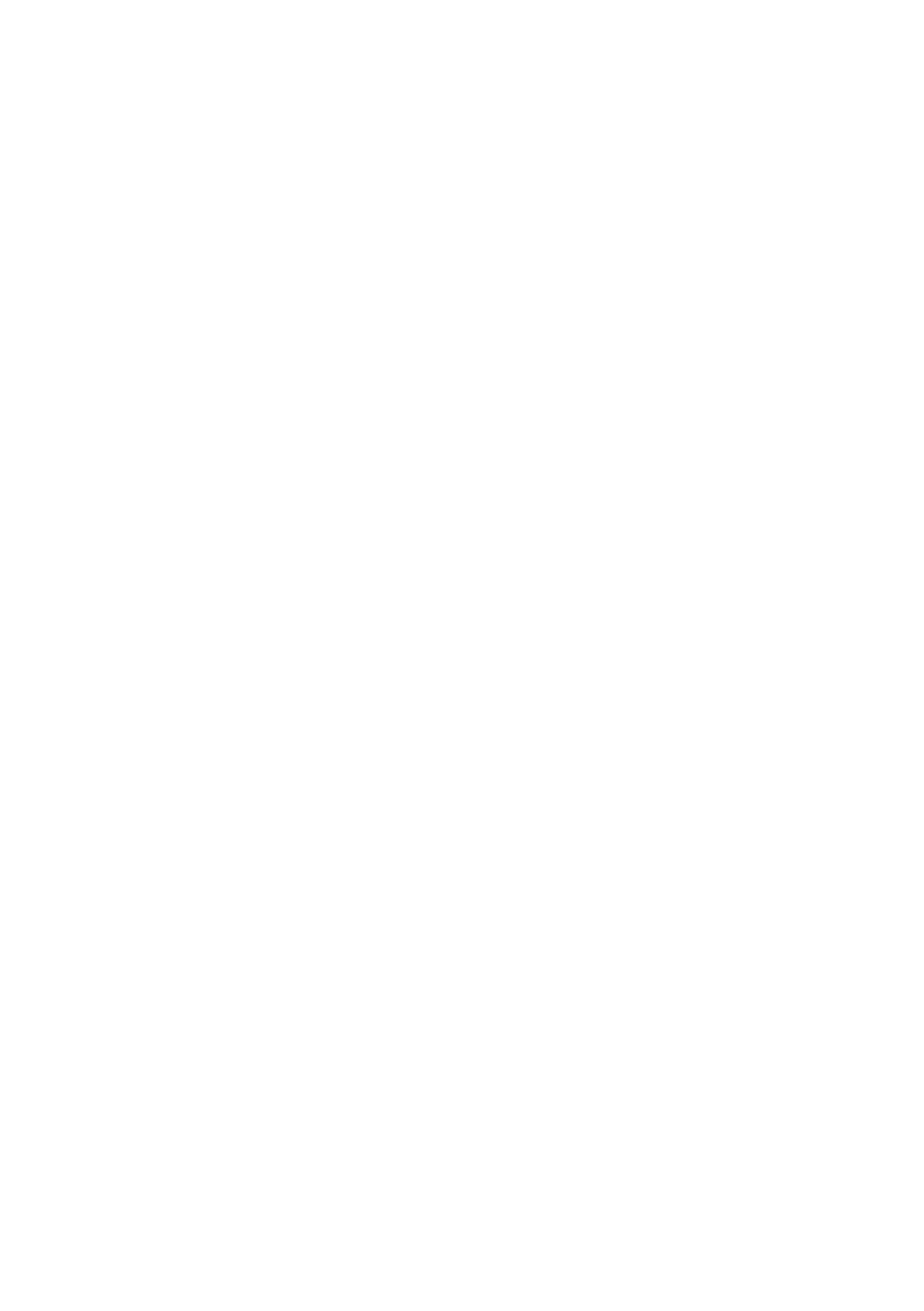### **Prologue**

*On a trouvé, en bonne politique, le secret de faire mourir de faim ceux qui, en cultivant la terre font vivre les autres. (In its wisdom politics has discovered the secret of starving to death the very people who, by tilling the soil, enable the others to live.)*

#### *Voltaire*

Africa comprises some 888 million people living in 54 different states, of which 37 are affected by tsetse and trypanosomosis (T&T). It is by far the world's poorest inhabited continent, and it is, on average, poorer than it was 25 years ago. In the World Bank's Development Indicators database (World Bank, 2008), African countries occupy 22 of the bottom 25 positions in terms of per capita income. Overall, Africa has stagnated in its development, even regressing in foreign trade, investment and per capita income. Such poverty has had widespread effects, including low life expectancy, political instability and rural deprivation. At its core lies the T&T problem. Of Africa's 37 tsetse-infested countries, 20 rank among the world's poorest 25 nations as determined by estimates of gross national income per capita (PAAT, 2008). The overlap between tsetse distribution and poverty in Africa is shown in Figure 1 on the following page.

In order to thrive, rural populations require an environmental and institutional framework that promotes and facilitates agricultural development. Enabled in this way, they can satisfy their basic socio-economic needs and live in good health. In areas of Africa where animal African trypanosomosis (AAT) and human African trypanosomosis (HAT) remain endemic, however, development has lagged. For this reason, the major impact of HAT and AAT on the health of human and livestock populations – and thus on agriculture – can no longer be neglected.

Africa's leaders recognized this reality in a declaration made at the 2000 summit in Lomé in 2000 by the heads of state of the member countries of the Organization of African Unity (now the African Union) and reiterated in Lusaka in 2001. On both occasions, the leaders emphasized their commitment to an Africa ultimately free of the threats of HAT and AAT. Indeed, during the last decade, great strides have been made in dealing with HAT through the implementation of a highly successful public-private partnership (PPP) that funded screening and treatment and also provided essential drugs for curing the disease. Meanwhile, under the aegis of the Pan-African Tsetse and Trypanosomosis Eradication Campaign (PATTEC), new programmes have been launched to create tsetse-free zones in six African nations. The success and sustainability of these programmes will depend on how well they mesh with an enabling institutional environment and with existing rural development strategies and projects. The outcome will also depend on whether farmers can be encouraged to adopt tsetse control technologies, some of which have become cheaper and more accessible in recent years. This paper specifically addresses the ways and means by which T&T programmes can support and consolidate these rural development efforts.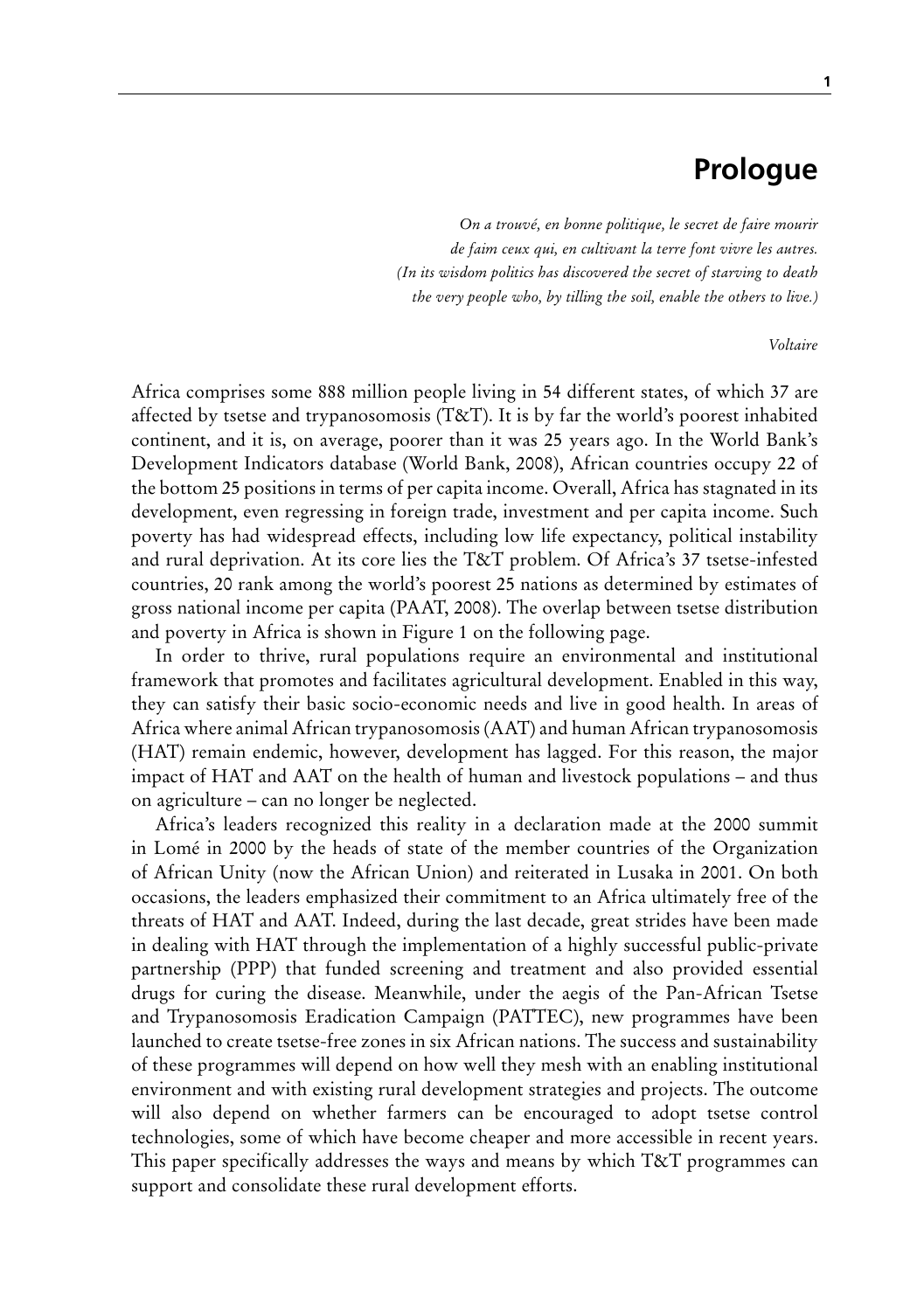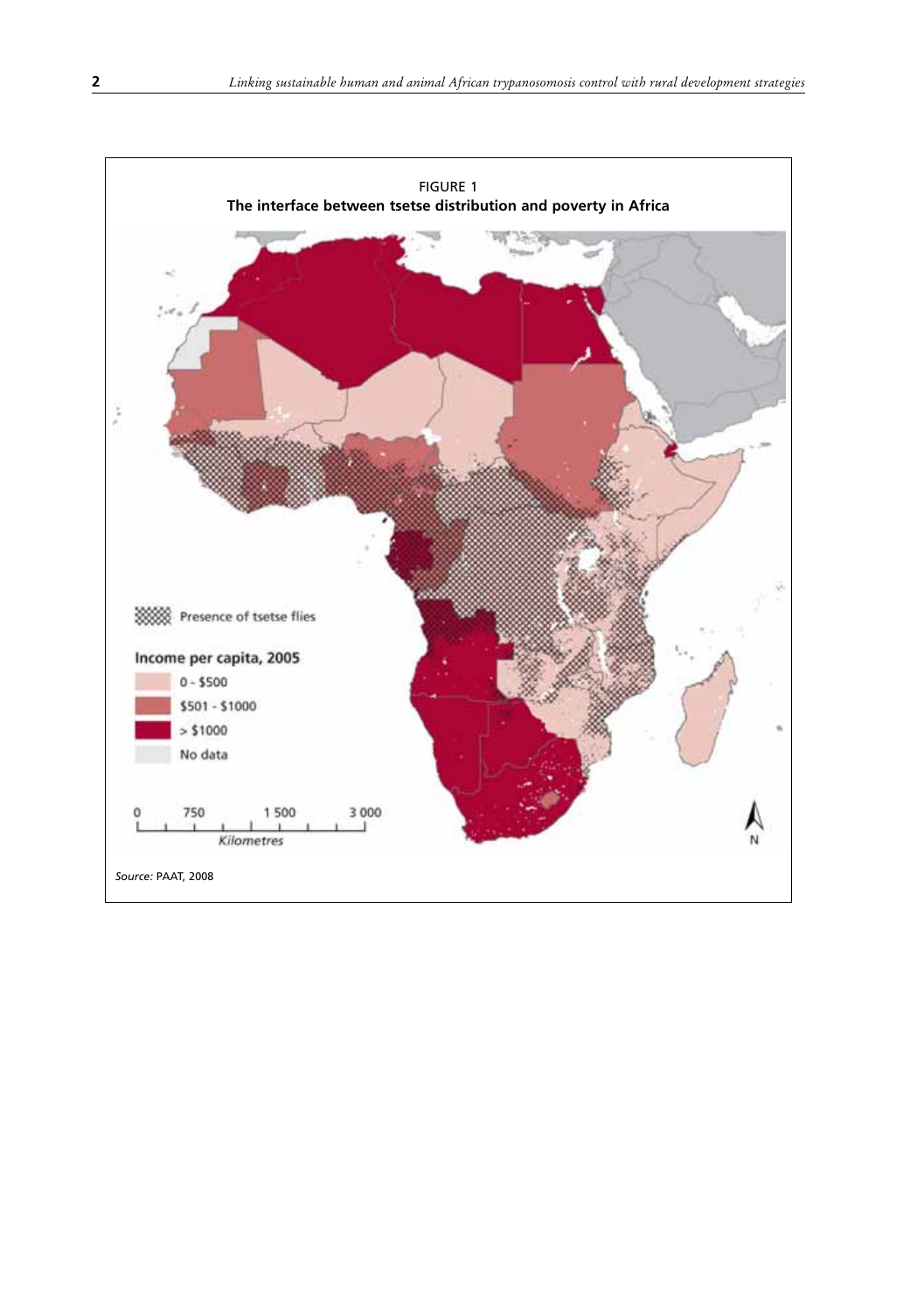### Chapter 1 **The current situation**

*Aid per person in sub-Saharan Africa, expressed in constant 2002 dollars, fell from \$32 per African in 1980 to just \$22 per African in 2001, during a period in which Africa's pandemic diseases ran rampant and the needs for public spending were stark.* 

*Jeffrey Sachs (2005)* 

World Health Organization (WHO) estimates indicate that some 50–60 million people are living in areas where they are exposed to the bite of the tsetse fly. Some of these people reside in presently active foci where they are at risk of contracting HAT, also known as sleeping sickness. During the late 1990s, according to the WHO (1998), about 300 000 new cases of HAT developed each year, yet only 30 000–40 000 were diagnosed and treated. Such low levels of surveillance are explained by the weaknesses of control programmes, the inherent difficulty in diagnosing the disease and the inaccessibility of some affected areas. Although these figures may appear relatively small when compared to other tropical diseases, they become more significant when one considers that a key characteristic of HAT is its tendency to switch from a situation of low endemicity into a rampant epidemic if uncontrolled, thus making it a major public health hazard. HAT flare-ups affect not only infected individuals but also the members of their families and the communities in which they live. In certain epidemic situations, more than 50 percent of a village's population can become infected. Because HAT mortality rates are high, such situations breed conflict, tension and panic. In such cases, survivors often flee, abandoning their homes and the surrounding arable land rather than risk further exposure to the disease. As a result, sleeping sickness has caused entire villages to disappear (WHO, 1998). According to recent epidemiological work (Odiit *et al*., 2005; Fèvre *et al*., 2008), deaths in Uganda from the *Trypanosoma brucei rhodesiense* form of sleeping sickness were under-reported on the order of 12 to 1, with only 59 percent of cases reported. Another study (Lutumba *et al.*, 2005) showed that even during active surveillance, only 56 percent of patients suffering from *Trypanosoma brucei gambiense* were found and treated during a single screening exercise. These figures have serious implications for human welfare and disease control. In southern Sudan, recurring flare-ups of *T. b. gambiense* have been observed (Pagey, 2003), suggesting a similar situation may be developing there. This concern, however, has yet to be substantiated by extensive research.

Meanwhile, some 46 million cattle in sub-Saharan Africa (SSA) are estimated to be at risk of contracting AAT (Kristjanson *et al*., 1999; PAAT, 2000). Occurrence of the disease is admitted in 37 countries covering some 8.7 million km², about a third of Africa's land area (Rogers and Robinson, 2004). A recent review of the status of trypanotolerant livestock by Agyemang (PAAT, 2005) indicated that most of the countries in West and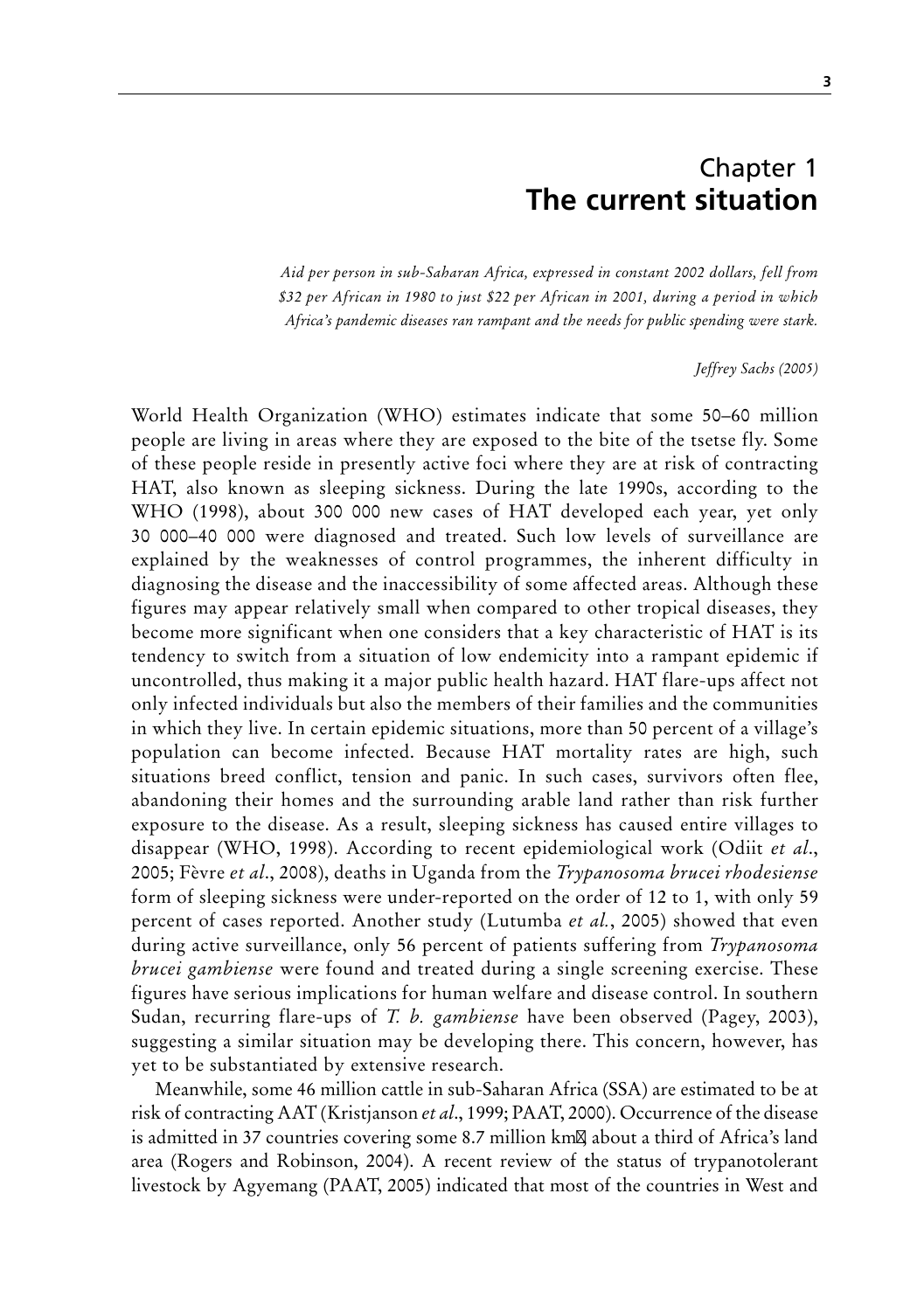Central Africa consider tsetse-transmitted trypanosomosis a serious health threat to domestic livestock and a major impediment to agricultural development.

The detailed and significant work done over the last several decades on trypanosomosis in livestock has greatly enhanced our understanding of its spatial distribution (through the use of geographic information systems [GIS]), its socio-economic impact on farmers in many parts of Africa and alternative control measures (Jahnke, 1974; Camus, 1981; Jordan, 1986; African Trypanotolerant Livestock Network, 1988; Budd, 1999; PAAT, 2000, 2003a, 2003b, 2004, 2005; Kristjanson *et al*., 1999; Shaw, 2004).

AAT is known to constrain livestock production in areas of great potential. As described in PAAT (2000) and updated in Shaw (2004), the presence of trypanosomosis has been shown to reduce calving rates by 1–12 percentage points in tolerant cattle breeds and by 11–20 percentage points in susceptible breeds and to increase calf mortality by 0–10 percentage points in tolerant cattle breeds and by 10–20 percentage points in susceptible breeds. The presence of trypanosomosis can also reduce offtake by 10–26 percent in trypanotolerant cattle and lambing and kidding rates by 4–38 percentage points. At the herd level, cattle offtake for sale or slaughter is likely to be reduced by 5–30 percentage points and the work performance of oxen can drop by 38 percent. Faced with these impacts, farmers have difficult choices to make concerning livestock purchases and sales. Often, they compensate with precautionary overstocking. In areas at high risk for trypanosomosis, herd sizes can run 25–60 percent larger than in low-risk areas. In general, the impact of trypanosomosis varies greatly depending upon the management system used by the farmer and the livestock's level of susceptibility.

Although some scribes noted as early as the fourteenth century the existence in Africa of a deadly disease characterized by lethargy, it is generally believed that sleeping sickness did not overspread the African continent until the period of colonial penetration. Only then did major flare-ups begin to occur, devastating vast regions. In 1901, working in The Gambia, Forde discovered a parasite in the blood of a man infected with sleeping sickness (Forde, 1902). Following confirmation of his find by Dutton (1902), an enormous amount of work was undertaken on both the parasite and the vector. During the late 1920s and early 1930s, extensive programmes were established to combat the disease; and by the 1960s, trypanosomosis was almost controlled throughout the continent. This success led to complacency, and thereafter the control of sleeping sickness declined, largely because of a lack of interest on the part of many national health authorities. Only slowly and with great difficulty were control programmes reinstated following the recrudescence of trypanosomosis that occurred during the 1970s and 1980s (Cattand, 1988). At first, researchers focused on technical requirements such as the development of the new tools badly needed for surveillance and control work. Only later did they turn their attention to creating strategies that might be better adapted to the new primary health care structures set up following the Alma-Ata declaration (WHO, 1978) and the Bamako initiative (WHO, 1987). Meanwhile, in the absence of appropriate tools and resources to integrate sleeping sickness into these new structures, many endemic countries continued to deploy mobile control teams, operating in much the same way as they had during the first half of the twentieth century.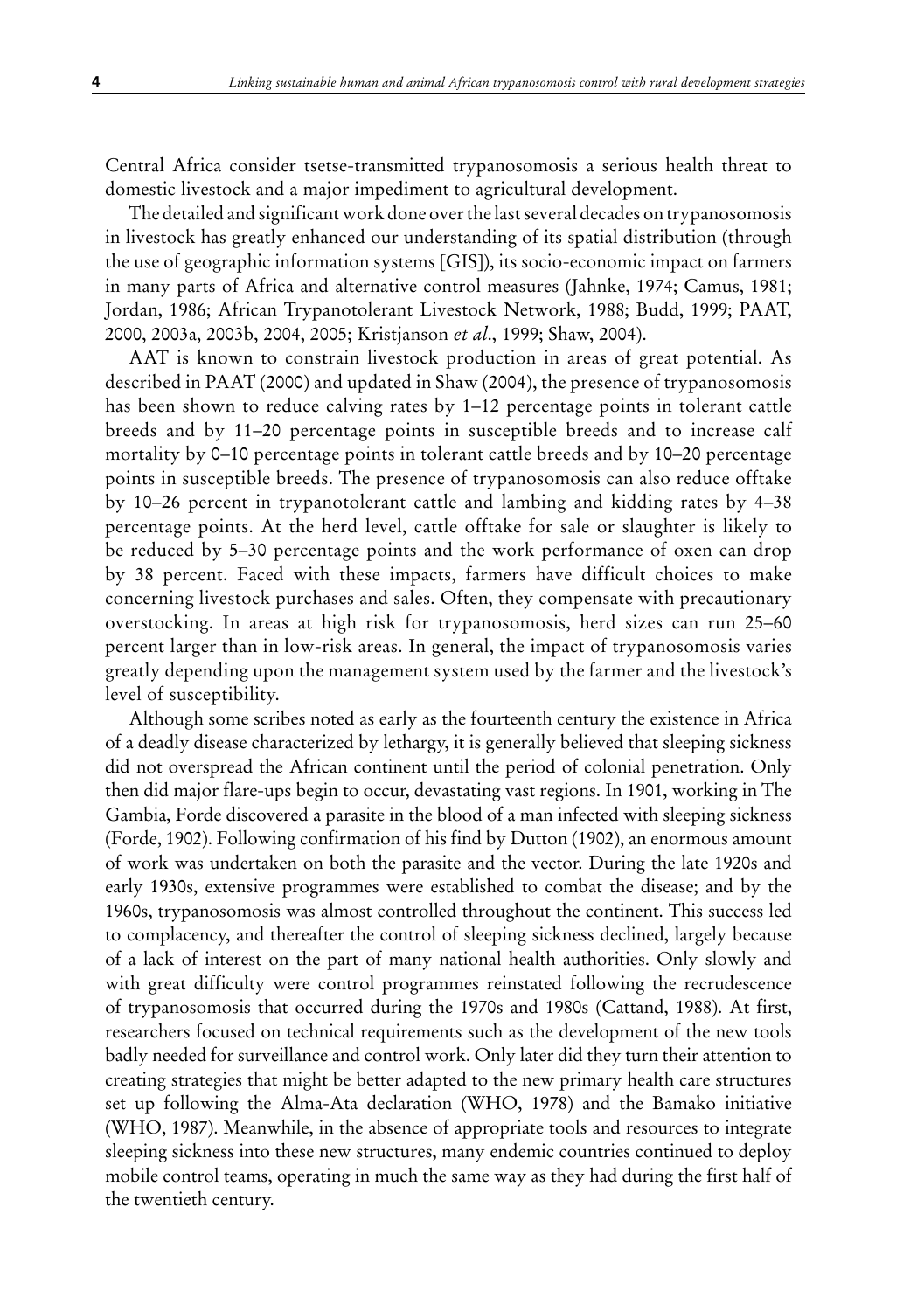In recent years, however, the WHO programme on the elimination of sleeping sickness, working in coordination with non-governmental organizations (NGOs) and bilateral agencies, has substantially improved the control and surveillance of trypanosomosis in a large number of endemic countries (Simarro, Jannin and Cattand, 2008). In 2007, for example, 10 769 new cases were reported – a dramatic reduction from 1997 and 1998, when nearly 40 000 cases were reported each year. Even so, there remain some areas, especially in countries experiencing civil unrest or difficult social situations, where the number of new cases continues to fluctuate, as does the number of people at risk (Cattand, Jannin and Lucas, 2001; DFID, 2001; Mattioli *et al*., 2004; PAAT, 2005). Furthermore, even a small number of sleeping sickness cases can be economically damaging when those infected are tourists. The large amount of publicity occasioned by such incidents (Jelinek *et al.*, 2002) often adds tourism to the list of sectors negatively affected by T&T.

Linking AAT to HAT seems fundamental. There are two forms of HAT: One is a chronic form found in West and Central Africa and caused by *T. b. gambiense*; the other is an acute form found in East Africa and caused by *T. b. rhodesiense* (see Welburn *et al.*, 2004, for details of the epidemiology and history of HAT). In untreated individuals, the disease is always fatal. Past research has shown that domestic and wild animals can act as reservoirs of *T. b. gambiense* (Mehlitz *et al.*, 1982). However the epidemiological significance of such infection is difficult to assess. In a number of endemic villages, pigs live in close proximity to humans and could be a permanent source of infection. On the other hand, *T. b. rhodesiense* has always been known to be zoonotic, with the infection maintained in both wildlife and domestic animals. In southeast Uganda, cattle have been shown to be the principal reservoir of *T. b. rhodesiense*, and the recent geographic expansion of the human disease has been linked to cattle restocking programmes (Welburn *et al.*, 2001). Between 1998 and 2006, for example, the disease spread into eight new districts. Thus, policy-makers are now looking to identify new control strategies that are at once appropriate, cost-effective and sustainable. These include the regulation of cattle movement and restocking and the dissemination of relevant information to farmers and health staff alike. Meanwhile, Uganda has taken steps to table legislation mandating the treatment of cattle in areas where outbreaks of HAT occur.

Thus, tsetse-transmitted trypanosomosis is an intersectoral problem lying at the heart of African rural development. The potential benefits arising from T&T control (T&TC) are outlined in Figure 2 on the following page, which shows the overlaps among the three sectors (human health, livestock health and rural development) affected by T&T. Most widely found in livestock, trypanosomosis primarily affects cattle, small ruminants and donkeys. Thus, controlling the disease will not only increase the available supply of meat and milk but also benefit cropping by increasing the supply of manure, improving the work performance of draught animals and encouraging more farmers to acquire draught animals. Improvements in livestock productivity will also benefit, if indirectly, the health of rural people by increasing the amount of protein in their diets and thereby supporting their health.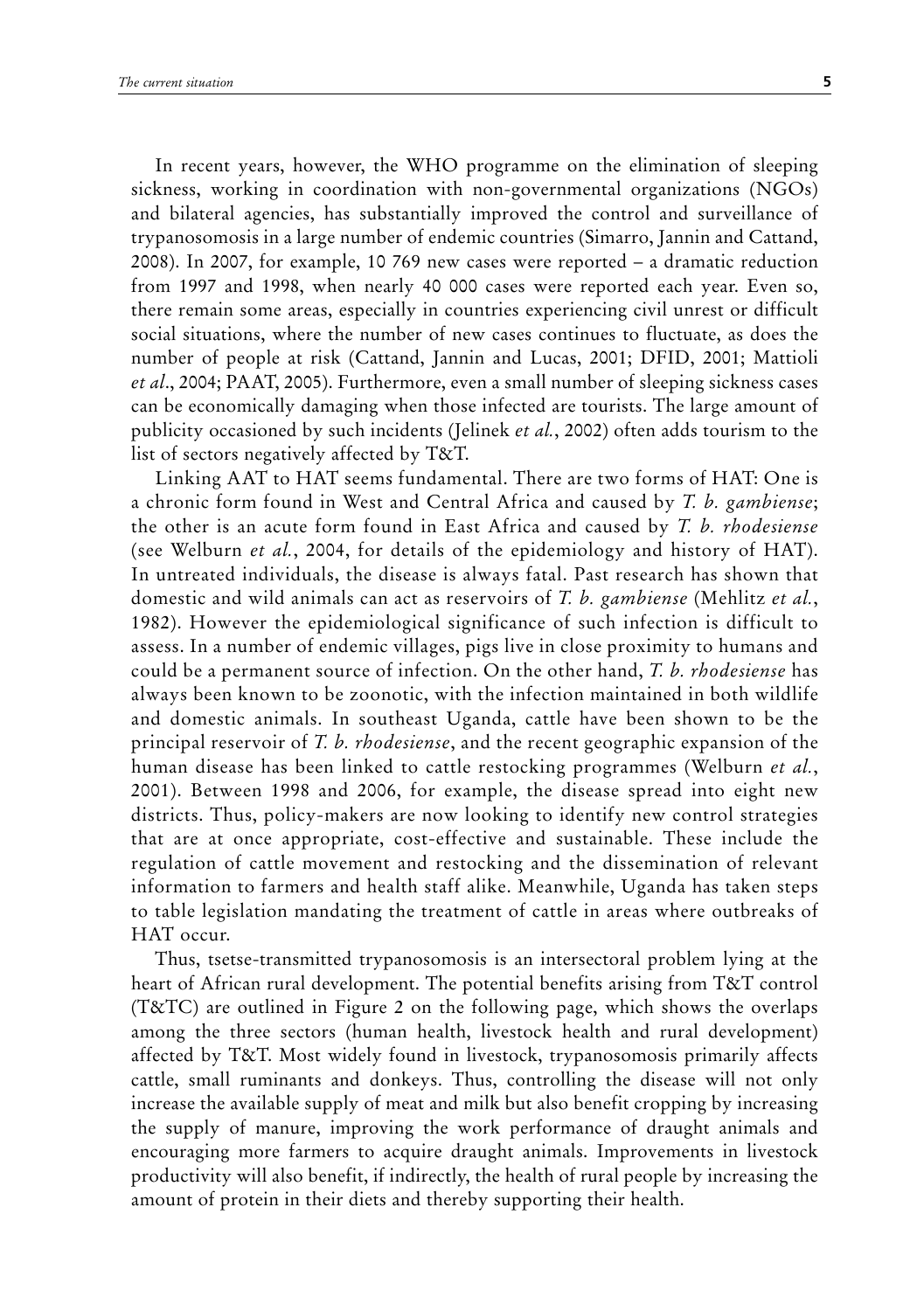

Improvements in human health brought about by T&TC directly benefit rural development because healthier people are better able to engage in productive activities such as looking after their livestock and their crops. The rural development sector also benefits in some cases from immigration motivated by the better conditions that exist where tsetse are effectively controlled (PAAT, 2000). Furthermore, in those rural areas where tourism is an important component of economic activity, T&TC can help secure this source of income while leaving protection for wildlife and their habitats intact.

The involvement of the various organizations working in these three sectors (human health, livestock health and rural development) is a key factor in ensuring that the successes of T&TC interventions are consolidated and maintained.

Just as the impact of the T&T problem is spread over three sectors, so also is its impact felt at different socio-economic levels. These levels can be characterized as macroeconomic, mesoeconomic and microeconomic. At the macroeconomic level, trypanosomosis reduces the total stock of livestock by 10–60 percent (Kristjanson *et al*., 1999; PAAT, 2000; Gilbert *et al*., 2001). In mixed crop-livestock systems and cropped areas, yields and responses to new economic incentives are also reduced. In countries that are completely infested by tsetse, trypanosomoses reduce total agricultural production by 2–10 percent (PAAT, 2000).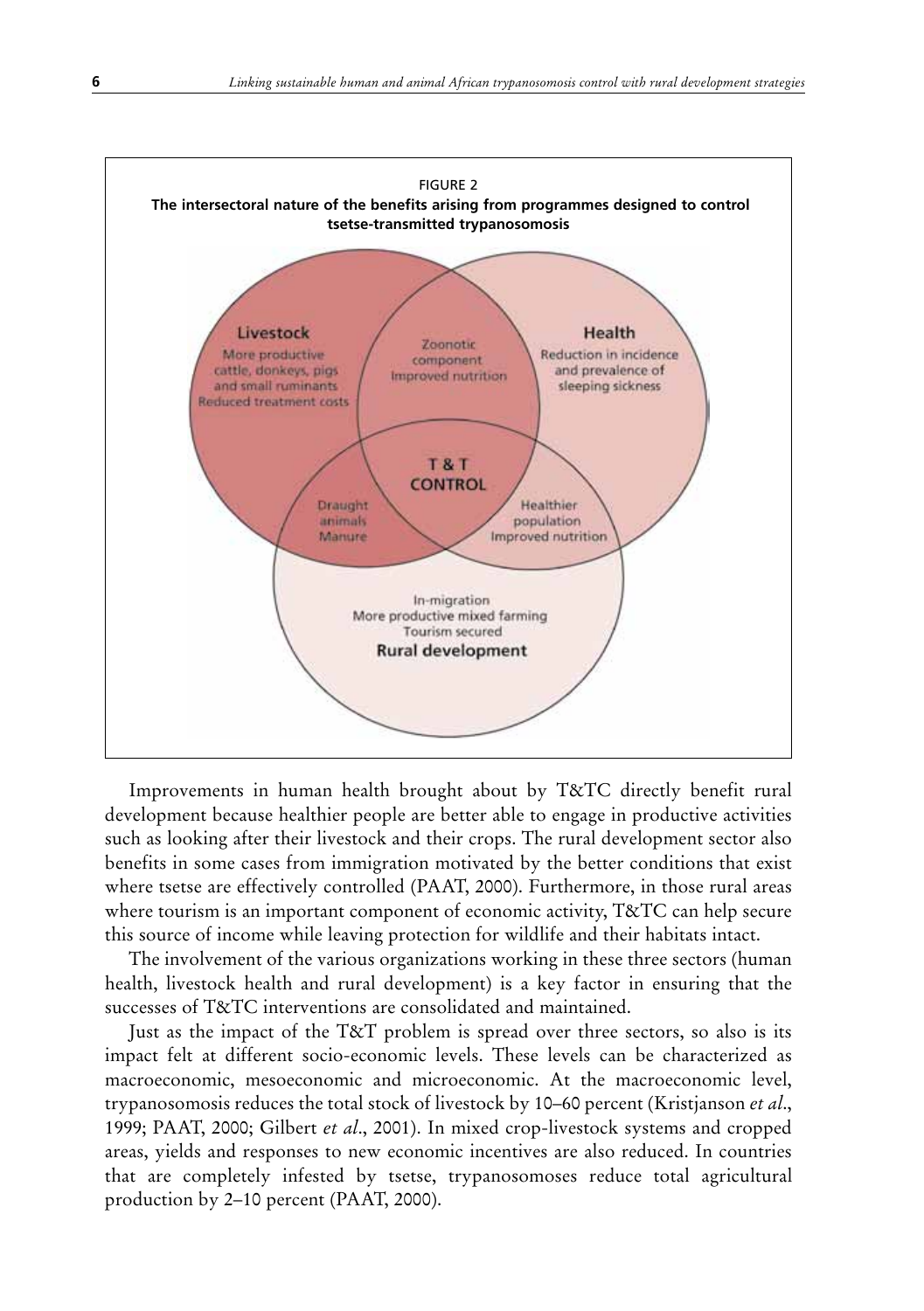All of these effects can be traced along an impact chain from the livestock keeper/ farmer at the microeconomic level to the national economy at the macroeconomic level through the mesoeconomic level, which links them (Table 1). According to Bravo-Ortega and Lederman (2005), the marginal welfare effects found in past studies suggest that agricultural development has an important positive impact on national welfare, especially in developing countries (see also Irz *et al*., 2001). In contrast, in industrialized high-income countries, marginal welfare gains from non-agricultural activities tend to be much greater than those derived from agriculture. This disparity underlines the need for sustained agricultural development in developing countries.

At the microeconomic level, an important concern is the need for effective management of technical and organizational learning processes among stakeholders – effective technology management being a necessary condition for sustained production and innovation. In view of the new economic exigencies, such management must be geared to optimizing the close interactions among producers, suppliers, services, specialized researchers and development institutions at the same time that it intensifies producer-user contacts.

At the mesoeconomic level, the primary focus is the specific environment in which farmers operate, especially the configuration of the physical infrastructure (transportation, communication and energy systems). Sectoral policies are also significant – in particular those that concern education and training, research and technology, agriculture, and regulatory systems that contribute to the emergence of specific national competitive advantages (e.g. environmental standards and technical safety standards). An importprotection policy, if limited in time and tied to clear performance criteria for emerging agro-industries with great development potential, can facilitate the process of building competitive advantages at the farming and agro-industrial level. Within individual countries, such policies, implemented on both the regional and the local level, have

#### TABLE 1

| <b>Microeconomic</b>                                                                                              | <b>Mesoeconomic</b>                                                                                                       | Macroeconomic                                          |
|-------------------------------------------------------------------------------------------------------------------|---------------------------------------------------------------------------------------------------------------------------|--------------------------------------------------------|
| • Reduced livestock ownership<br>• Reduced livestock productivity,<br>which translates into lower<br>farm incomes | • Increased vulnerability of<br>livelihoods in rural areas<br>• Underutilization of high-<br>potential agricultural areas | • Rural poverty<br>• Malnutrition<br>• Food insecurity |
| • Constrained use of draught<br>animal power                                                                      | • Reduced land and<br>labour productivity                                                                                 | • Rural unemployment<br>• Migration                    |
| • Expenditures on veterinary<br>drugs and time taken to care<br>for sick livestock                                | • Inefficient marketing chains                                                                                            | • Unsatisfied demand for<br>livestock products         |
| • Poor access to markets                                                                                          |                                                                                                                           | • Imports of livestock products                        |
| • Increased transaction costs                                                                                     |                                                                                                                           | • Deficit in trade flows                               |
|                                                                                                                   |                                                                                                                           | • Lowered gross national product                       |
|                                                                                                                   |                                                                                                                           | • Government expenditures<br>on T&T and research       |

**The nature of the microeconomic, mesoeconomic and macroeconomic impacts of the tsetse/AAT complex**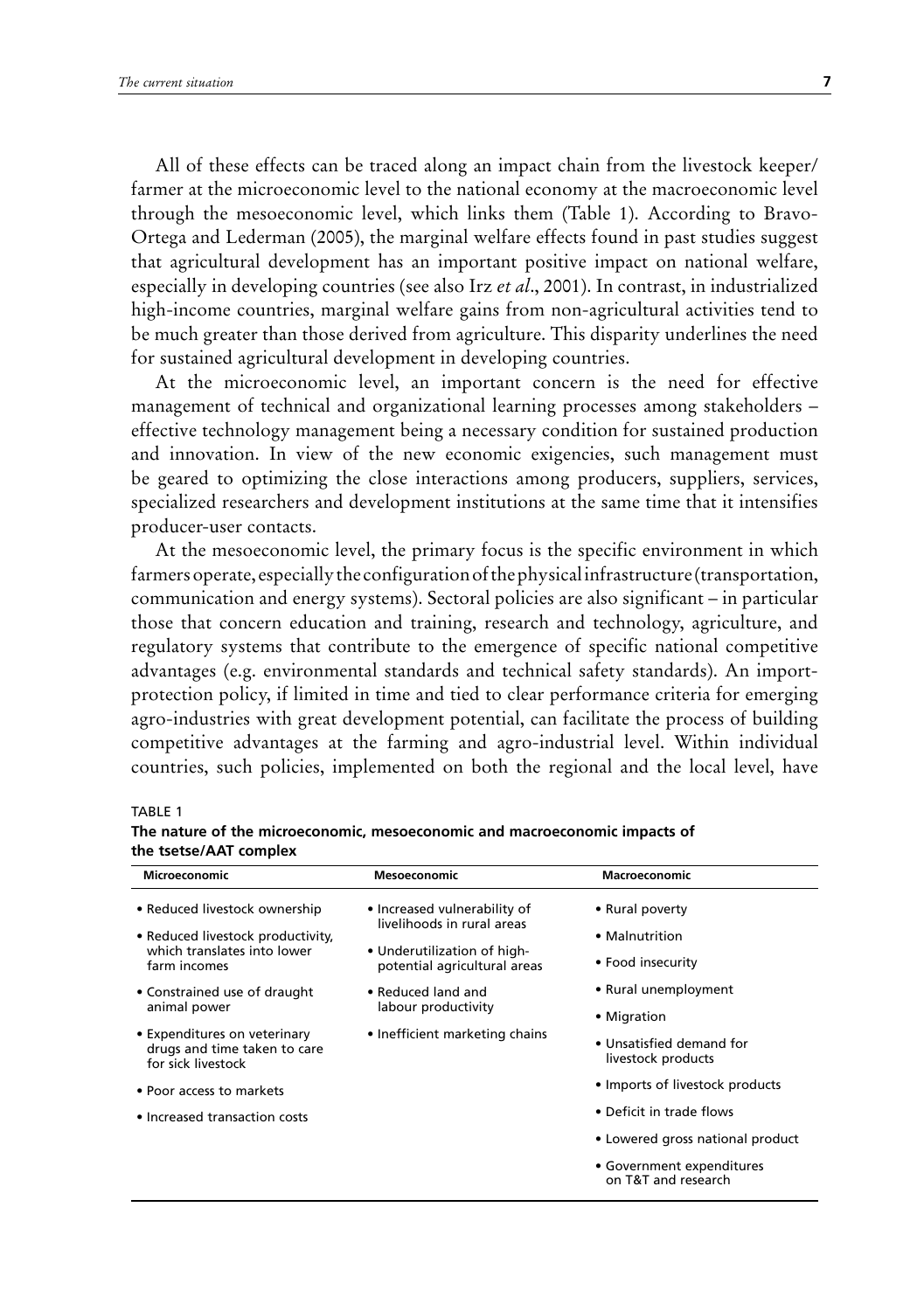gained in significance. Close interaction among regional and/or local administrations, research and development institutions and local groups can thus serve to enhance agriculture performance and the quality of agro-industries. The importance of the mesoeconomic level has been repeatedly demonstrated in developing countries when the creation of stable macroeconomic conditions fails to produce the expected economic reactivation. The reason is usually that the mesoeconomic level has been neglected.

This paper outlines an approach to the setting of normative guidelines for the strategic planning of livestock-agricultural development and sleeping sickness surveillance and control in areas affected by both AAT and HAT. These guidelines take into account the impact of trypanosomosis on three sectors and at three levels. This paper aims to complement the other papers in the PAAT Scientific and Technical Series and other recent studies by approaching the T&T problem from the point of view of policy design and identification of the key variables that need to be considered in order to link the various T&TC activities with sustainable rural development strategies. In this paper, the general term  $T\&T\&C$  should be understood to mean measures ranging from the treatment of people and animals to all the various methods for reducing tsetse populations, whether ultimately resulting in their suppression or elimination.

In this context four main areas need to be addressed:

- determination of an appropriate analytical framework (a prerequisite for formulating T&TC policy) through clear priority-setting and planning;
- • identification and consultation of the stakeholders who would be involved in implementing strategies for T&TC;
- description of steps and links for coordinating policy design and implementation of T&TC;
- identification of the accompanying measures required for successful, sustainable T&TC.

These topics are discussed in the next four chapters.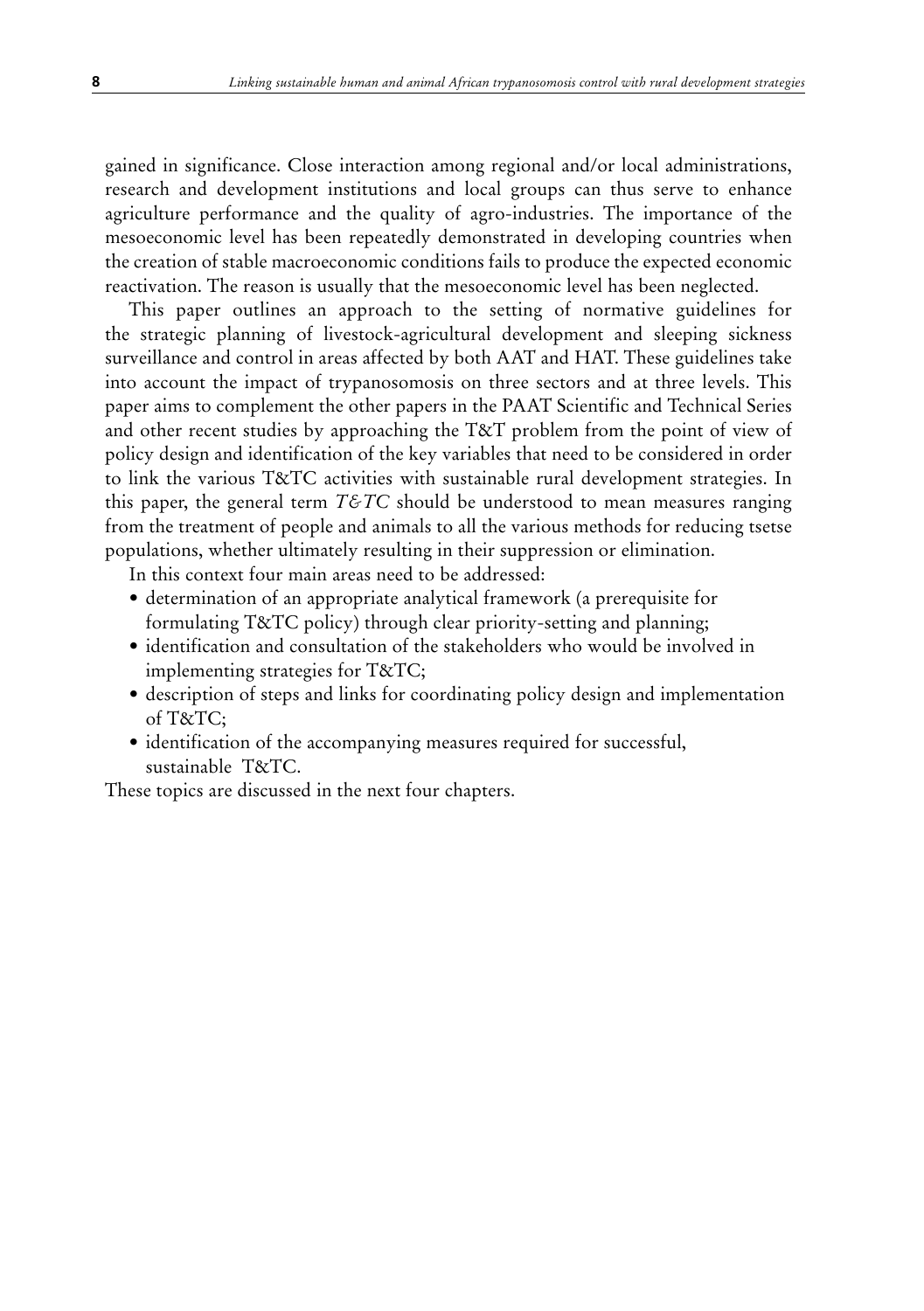## Chapter 2 **Policy, prioritization, plans and projects**

*Poverty in Africa is predominantly rural …. Structural adjustments have dismantled existing rural systems but have not always built new ones. In many transitional economies, the rural situation is marked by continuing stagnation, poor production, low incomes and the rising vulnerability of poor people. Lack of access to markets is a problem for many small-scale enterprises in Africa. The rural population is poorly organized and often isolated, beyond the reach of social safety nets and poverty programmes. Increasingly, government policies and investments in poverty reduction tend to favour urban over rural areas.*

*International Fund for Agriculture Development (2007)*

#### **Historical perspective**

During the 1980s and 1990s, market-led, outward-oriented policy reforms were adopted by all African countries, putting an end to decades of state-led, inward-oriented growth strategies. Approaches had long been dominated by macroeconomic stabilization and structural adjustment programmes sponsored by the International Monetary Fund and the World Bank. These gave priority to eliminating budgetary deficits, restoring macroeconomic stability and international financial flows and opening the national economies to global market forces. Yet, despite a relatively healthy world economy, economic growth in the developing world languished, especially in SSA. Then, during the late 1980s and early 1990s, the objectives of policy reform were widened to include measures designed to influence microeconomic efficiency. Domestic market liberalization and privatization of public enterprises were supposed to enhance a more stable macroeconomic environment and stimulate economic adjustments in line with the redefined structure of incentives.

In the field of human health, the 1978 Alma-Ata declaration called for a reduction of the gap between the health statuses of developing and developed countries, stating that "the promotion and protection of the health of the people is essential to sustained economic and social development and contributes to a better quality of life and to world peace". The key to attaining this goal, the document advised, was primary health care:

*Primary health care is essential health care based on practical, scientifically sound and socially acceptable methods and technology made universally accessible to individuals and families in the community through their full participation and at a cost that the community and country can afford to maintain at every stage of their development in the spirit of self-reliance and self-determination. It forms an integral part both of the country's health system, of which it is the central function and main focus, and of the overall social and economic development of the community. It is the first level of contact of individuals, the family and community with the national health system, bringing health care as close as possible to where people live and work, and constitutes the first element of a continuing health care process.* 

The declaration further stipulated that all governments should formulate national policies, strategies and plans of action to launch and sustain primary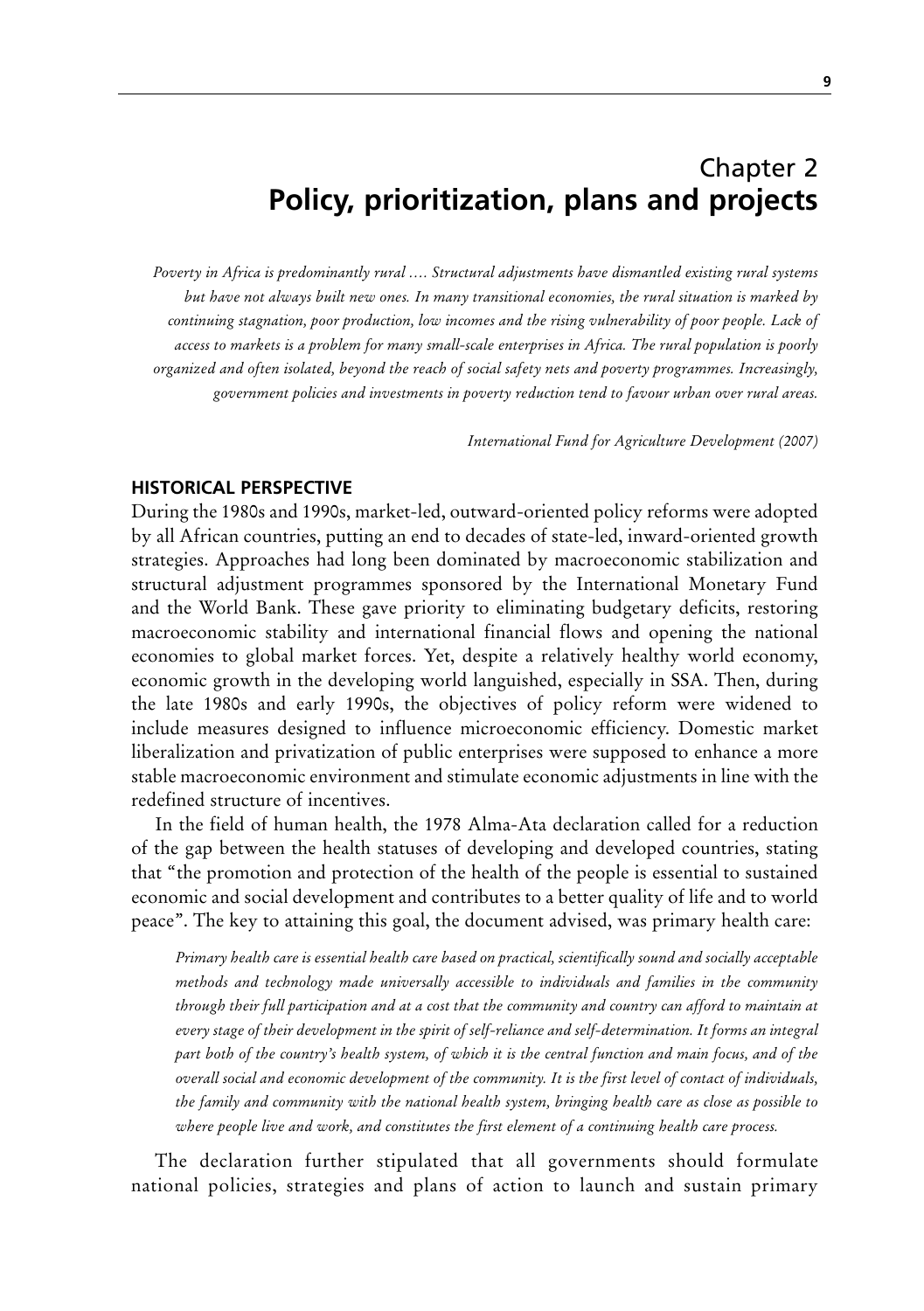health care as part of a comprehensive national health system in coordination with other sectors.

Following the Alma-Ata declaration, some reforms indeed took place. In a number of African countries, policies imbued with the spirit of Alma-Ata were developed, planned and implemented. In particular, some community-financed "village pharmacies" were created to supply essential drugs at the village and community level. But changes failed to occur at the expected pace, and the impact of reforms was low. The reason was often inadequate community involvement caused by a lack of communication, information and education.

The Bamako initiative (WHO, 1987), launched in 1988, was designed to revitalize the primary health care strategy while strengthening equity in access to health care. A decade later, however, several research initiatives concluded that this policy also did little to improve or increase access to health care among the most deprived and excluded population groups. According to Ridde and Girard (2004), its emphasis on financial sustainability and the viability of health care structures served only to marginalize further certain already disenfranchised population groups. Even so, in Ridde and Girard's opinion, the policy's exemption mechanisms for reducing financial barriers to the poor do represent a technically feasible solution. Currently, to support the goals of the Bamako initiative, African states are being encouraged to implement incentives, NGOs are being asked to consider planning as a tool for social change and donors are being urged to prioritize their investments according to principles of equity.

In the field of agriculture, the assumptions underpinning policy reforms were: 1) that governments would remove policy biases against farm products that increased agricultural growth and reduced poverty; 2) that, following privatization and budgetary cuts, the private sector would step in rapidly to provide goods and services that were previously supplied by state agencies (or marketed by parastatal agencies); and 3) that most farmers would respond rapidly to price incentives. Since the mid-1990s, however, despite some economic growth, persistent poverty and rising inequality have led to a fundamental shift in this policy agenda. National governments and multilateral agencies have adopted pro-poor growth and poverty alleviation as their overarching goals – with growth, in particular, coming to be seen as a necessary but not sufficient condition for poverty reduction (Zezza and Llambi, 2001).

In the academic literature as well as among national policy-makers and multilateral agencies, a consensus emerged that the structural adjustments made, especially during the 1980s, were not structural enough because they failed to focus on critical links among policy measures, intended objectives and actual outcomes (Stiglitz, 1986). By focusing almost exclusively on price reforms ("getting prices right") and macroeconomic variables, these policy reforms tended to ignore important structural and institutional traits that hindered progress towards economic growth and improved human welfare.

In this paper, the word *institutional* refers to what are sometimes described as the rules of the game – that is, the social, political and legal networks that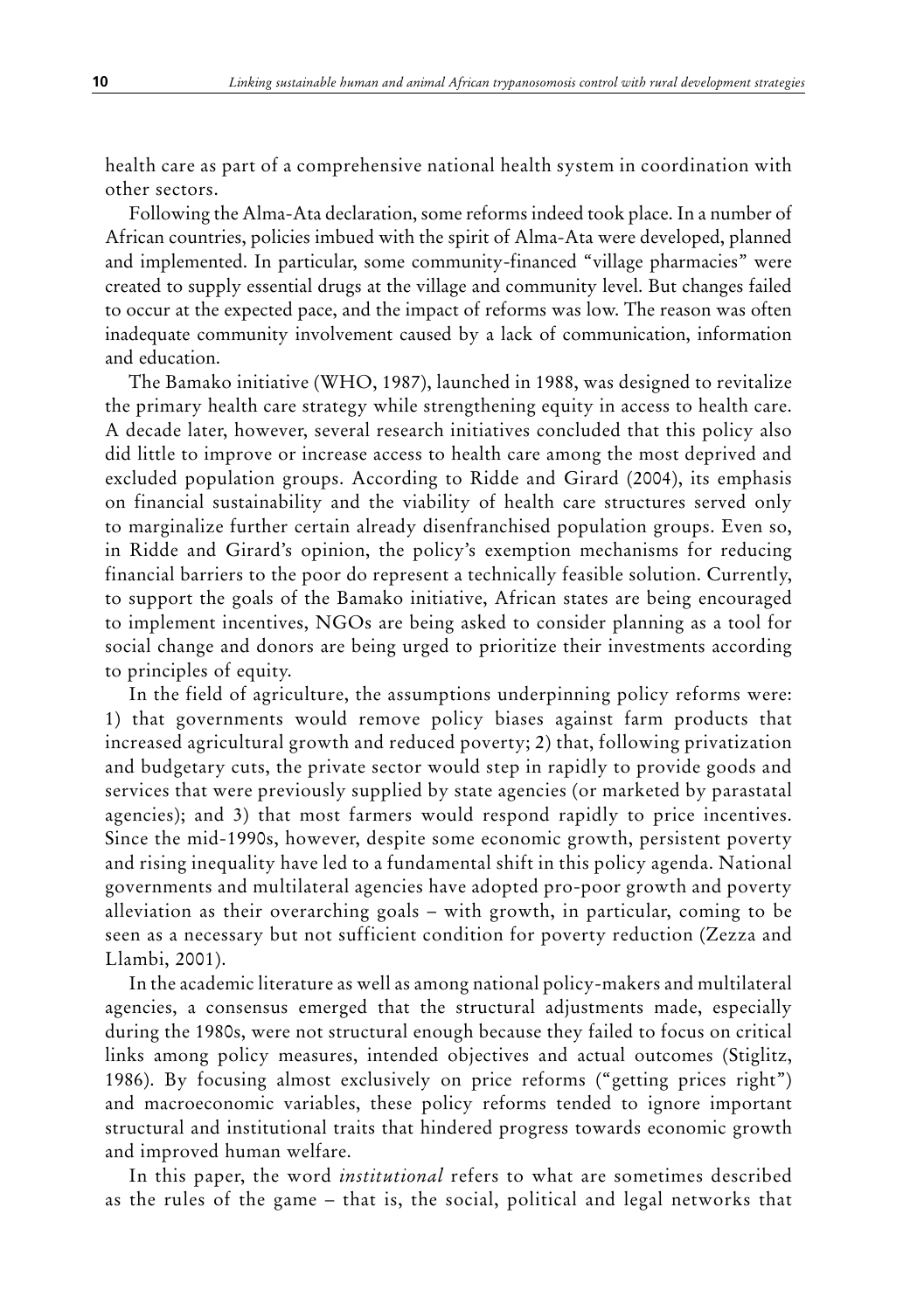define social and economic relationships. It does not refer to organizations such as ministries, health services and NGOs. The insights offered by institutional analysis are explored in the classic text by North (1990). Examples of activities aimed at institutional reform would be improving governance, fighting corruption, reducing trade barriers, ensuring that Poverty Reduction Strategy Papers (PRSPs) address the underlying causes of poverty and empowering poor people (especially women in societies where they are disadvantaged) through better education and health.

The lack of progress towards these goals is still being felt at a very practical level. For example, the resources available to livestock keepers continue to be limited and are often inadequate to support private providers of veterinary services in remote locations. Complicating this problem is the limited knowledge that most livestock keepers have of the diseases they encounter and the drugs used to treat them. So, even when livestock keepers do possess the resources to pay for treatment of their animals, they often fail to understand what they are buying from private providers, as evidenced by numerous field studies. For this reason, supervision and control of private providers is difficult, and issues of correct dosage and the avoidance of drug resistance are often cited in this context.

In addition, policy-makers have only recently recognized the negative social effects caused by the reforms cited above. In response, they have begun to design safety nets for the newly unemployed and newly poor. Nevertheless, despite several attempts to introduce new dimensions to policy analysis, the need remains for a consistent theoretical framework capable of accounting for the various sources of policy and market failure.

#### **PolICY For PoVerTY AlleVIATIoN**

Fighting poverty requires, more than anything else, an understanding of the problem's multifactorial determinants. From the perspective of development economics, one can see that, historically, there has been a great deal of "compartmentalization", or mostly single-sector interventions targeted at the poor. These programmes and projects have been characterized most of all by their vertical nature. In recent years, however, alternative frameworks and development models have been proposed, including the sustainable livelihoods approach, that offer a more differentiated view of poverty. As outlined in Box 1 on the following page, the characteristics of the problem are threefold (Ly, 2001).

A first step in the process of integrating T&TC with other rural development activities is to examine the policies regarding land use, agriculture, livestock production and human health that currently guide government services; donor activities; and, above all, work on poverty alleviation in areas affected by AAT and HAT. The key documents are the PRSPs, in which each national government sets forth the macroeconomic policies it has adopted to fight poverty. Produced following the declaration of the Millennium Development Goals (MDGs), the PRSPs were prepared through a participatory process involving domestic stakeholders as well as external development partners such as the World Bank and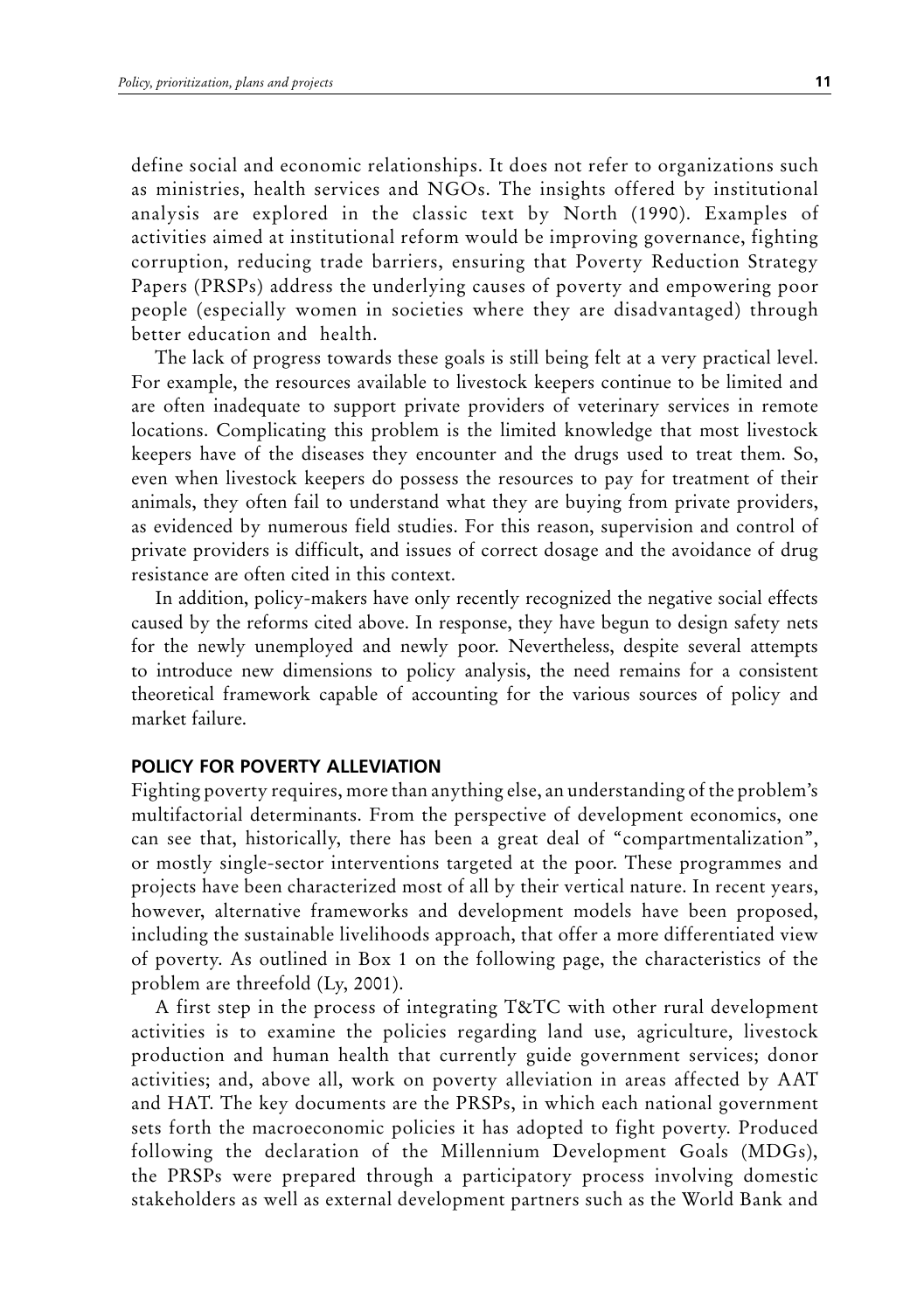#### BOX 1 **The multifactorial characteristics of poverty**

#### **1. Low levels of income, particularly among women and young people:**

- lack of access to development resources and services, including financial services and the inputs required for production;
- $\bullet$  lack of information or distorted information on economic opportunities;
- disconnection from the local and national economies;
- • weak positions in marketing chains.

#### **2. Poor access to basic infrastructure and social/production services:**

- water, health care and sanitation facilities;
- education:
- market facilities;
- other integrated social and production services.

#### **3. Weak institutional capacities of community-based organizations (CBOs) and/or local organizations managed by the poor themselves:**

- weak capacities in project formulation and management, especially in the identification of demand-driven projects;
- lack of information about and the capacity to design and monitor contracts for basic social/production services and infrastructure projects implemented by contractors such as NGOs, the local private sector and the government;
- weak capacity to supply the necessary data to macroeconomic-level organizations that analyse economic and social status for pro-poor advocacy, policy and action plans;
- weak aptitude in networking, especially in building partnerships with local governments and with decentralized structures to ensure that these institutions respond to their needs.

the International Monetary Fund. Updated every three years with annual progress reports, these documents describe each country's macroeconomic, structural and social policies and programs over a time horizon of at least three years. Their purpose is to reduce poverty while promoting broad-based growth. More specifically, they identify associated external financing needs and major sources of funds. PRSPs can currently be accessed at the International Monetary Fund Web site via the link http://www.imf.org/external/np/prsp/prsp.asp. Box 2 describes the extent to which they have thus far addressed the T&T problem. While PRSPs do set useful poverty-reduction objectives, they do not yet meet the need for a combination of growth acceleration and sustainable government spending, nor do they provide a stable macroeconomic framework or ensure a more equitable international trade in agricultural products.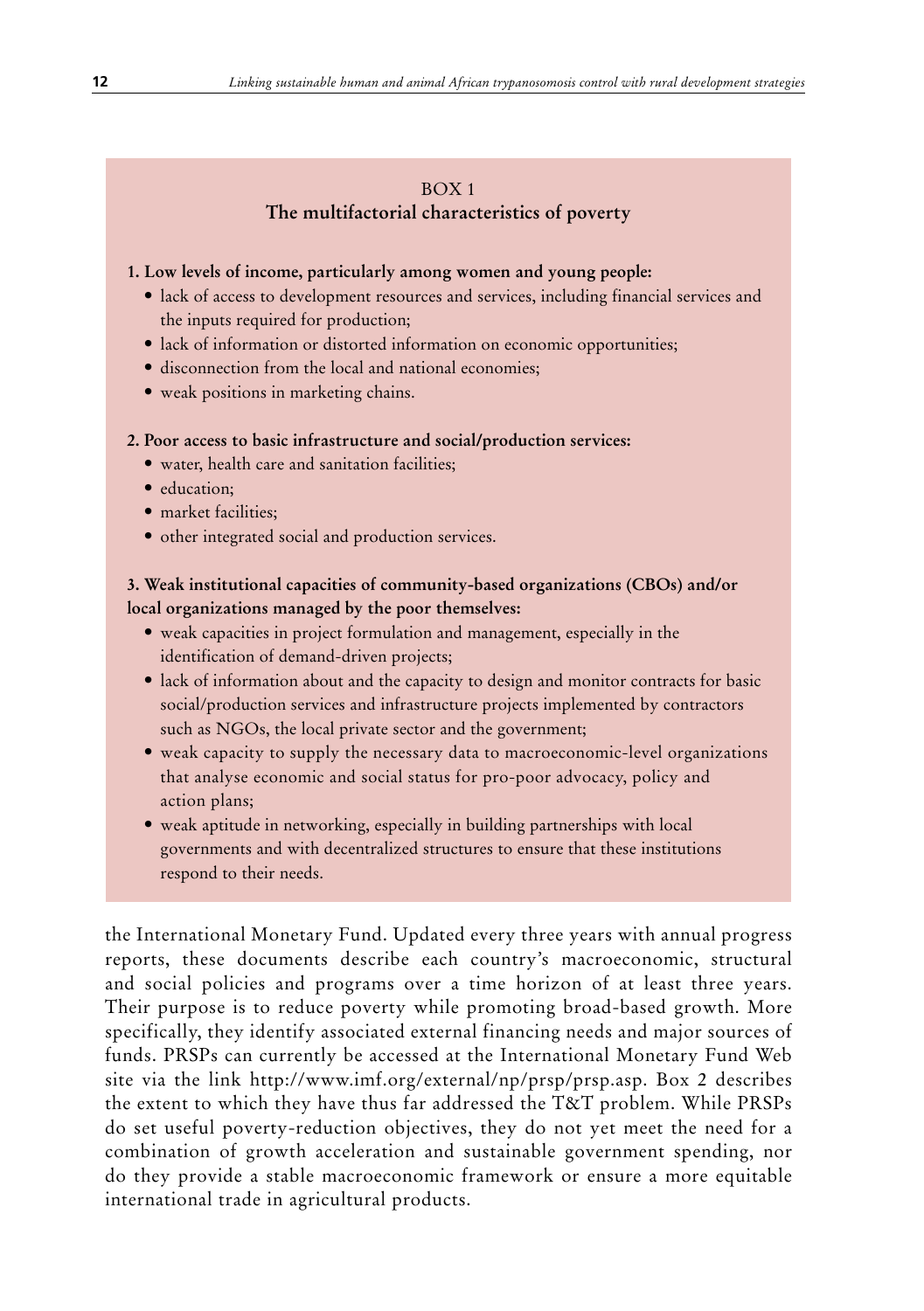#### BOX 2 **Locating a focus for T&T in Africa's Poverty Reduction Strategy Papers**

Although PRSPs set out broad strategies for poverty alleviation, they typically do not contain detailed references to specific disease problems such as T&T.

Thus, some African PRSPs pay limited attention to agriculture and only briefly mention livestock. However, a number do recognize the important role of livestock in the economy of their countries and in rural poverty alleviation. For example, the 2002 Senegal PRSP has recognized that "beyond the fact that livestock represent a significant source of savings, it is also a very effective means of reducing the vulnerability of rural households". The importance of livestock diseases is also frequently highlighted, as by Zambia in its 2002 PRSP: "The causes for the high poverty in rural areas are varied. For example, small-scale farming connected with cattle rearing in the Southern, Western and Central Provinces attribute cattle disease as one of the major causes of poverty." In its 2007 PRSP, Zambia specifically mentioned the problem of trypanosomosis in the Eastern Province. Furthermore, Uganda's 2005 PRSP lists as its first two "priority actions for livestock" 1) the development of "a strategy for the livestock sector, covering disease control and addressing the needs of pastoralists" and 2) the undertaking of "necessary actions to control the spread of livestock diseases".

Burkina Faso's July 2004 PRSP emphasizes livestock and lists nine major programmes to support it, of which the third is "fighting animal trypanosomosis". Similarly, Mali's December 2006 PRSP lists three major projects to support livestock development, of which one is the creation of a tsetse-free zone.

With regard to human health, nearly all PRSPs mention the Big Three: HIV/AIDS, malaria and tuberculosis. Many also go on to mention Africa's many endemic diseases, but Cameroon's April 2003 PRSP goes a step further to include a specific budget line for trypanosomosis control in its health budget annex.

For those promoting T&TC, lobbying for its inclusion in PRSPs is an important step in ensuring that the work of T&T control is given prominence in national policies to alleviate poverty.

In most countries, national PRSPs were created with a view towards supporting socio-economic development, access to health care, sustainable livestock and/ or agricultural development, rural development and food security. The povertyreduction strategies outlined in each nation's PRSP have become, especially among highly indebted countries, the conventional strategic framework by which these countries determine:

- their medium-term development plans through consultation and participation;
- their specific objectives based on international standards as set forth in the MDGs;
- their medium-term macroeconomic and budget objectives, which link priorities with financing according to the resources available.

Local governments, private-sector groups and NGOs provide the working background for basic social services to operate effectively.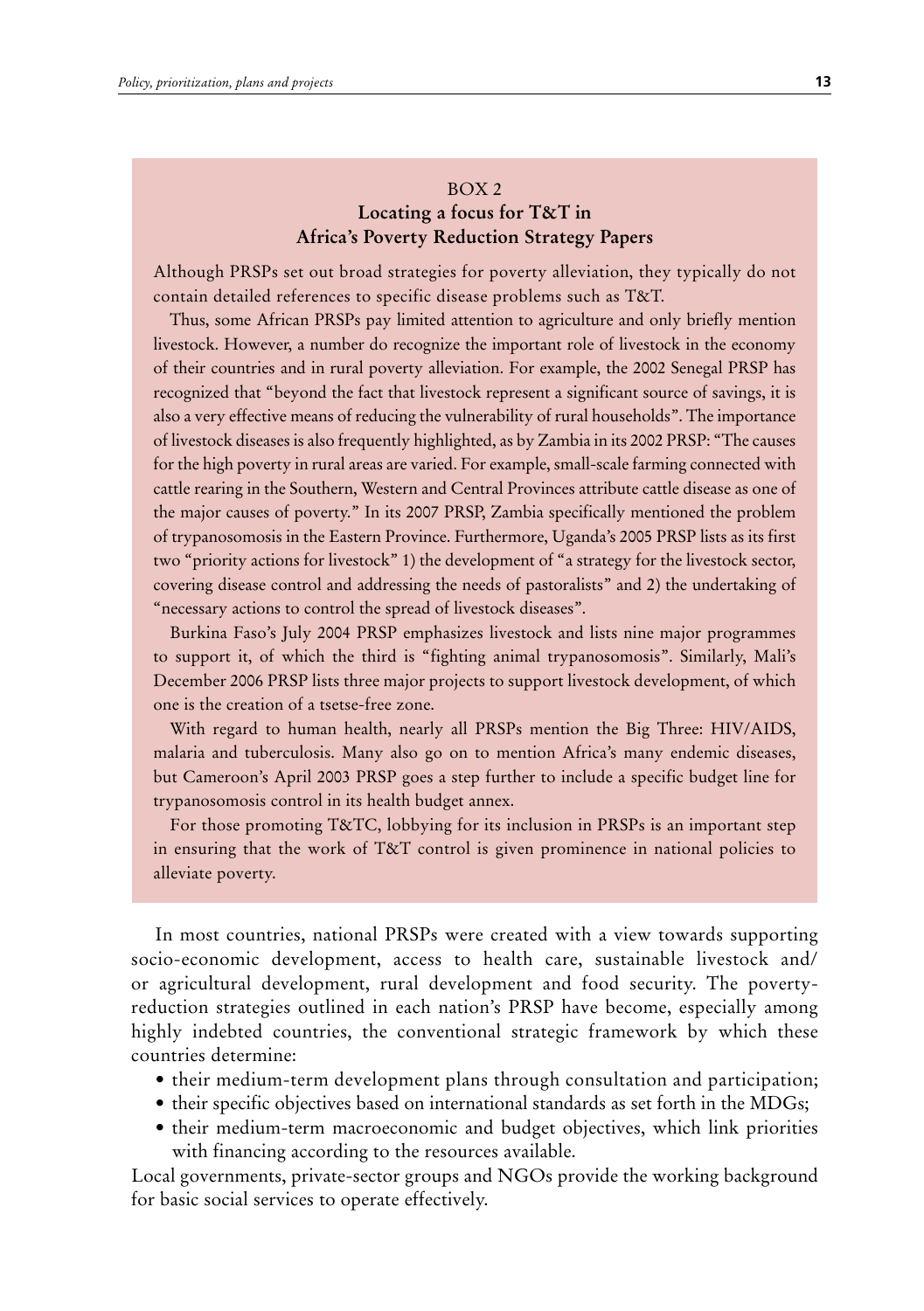At the macroeconomic level, the main objective is to create a framework that will allow effective competition among farmers while at the same time promoting increased productivity. Such a framework should include a financial policy that ensures undistorted prices and favourable financing terms, a competition policy that prevents the emergence of monopolies and a trade policy that limits barriers to exports while at the same time avoiding adjustment processes that could overtax the response of potentially adaptable farmers. Trade liberalization within SSA could increase intra-SSA trade by 54 percent and thus account for over 36 percent of the welfare gains that SSA stands to receive as a result of global trade liberalization (Tupy, 2005).

Putting together policies aimed at improving the health of poor people and reducing the impoverishing effects of ill health requires broad-brush thinking across all the relevant levels of policy-making. At the macroeconomic level – that is, the level of the government's national budget – the major concern is the amount of resources allocated to the problem. An important secondary concern, however, is how these resources might be reallocated to serve poor people better. Another key level is that of the health system, where the primary concern is improving incentives so that the system will function better for poor people. Finally, at the microeconomic or service-delivery level, the focus is on how to implement specific activities to reach poor people. Work at these three levels is interdependent. Those people working at the service-delivery level cannot succeed without the cooperation and assistance of people working at the other levels. The PRSPs are meant to develop approaches to tackle weak points, enhance coordination and improve delivery. In doing so, they certainly offer an opportunity for people working at all these levels to work together.

Obviously, the macroeconomic, mesoeconomic and microeconomic levels all have their significance in the health delivery field. At the microeconomic level, affected rural populations must have access to knowledge and suitable, reliable local health services. Primary health workers based in rural communities must be able to satisfy the local demand for diagnosis, baseline treatment and simple medical acts through their dispensaries. Similarly, for livestock, veterinary posts and community animal health workers are needed at the village level (FAO, 2002). At the mesoeconomic level, health centres to which patients are referred must be able to provide the necessary follow-up. Similarly, at the macroeconomic level, hospitals must in turn have a connotation of excellence and be able to resolve the problems of patients referred to them. Being the ultimate reference in a particular nation, they should be active in research and development and in that context establish close links with external (possibly worldwide) specialized organizations and research centres. In order for the reference chain to be effective, information must flow from the bottom to the top. There must also be appropriate environmental conditions for health staff and suitable supplies and infrastructure, as well as good transportation and functioning communications. A feedback process that carries information from the top to the bottom is also essential for effective follow-up once patients return to their original residences. Although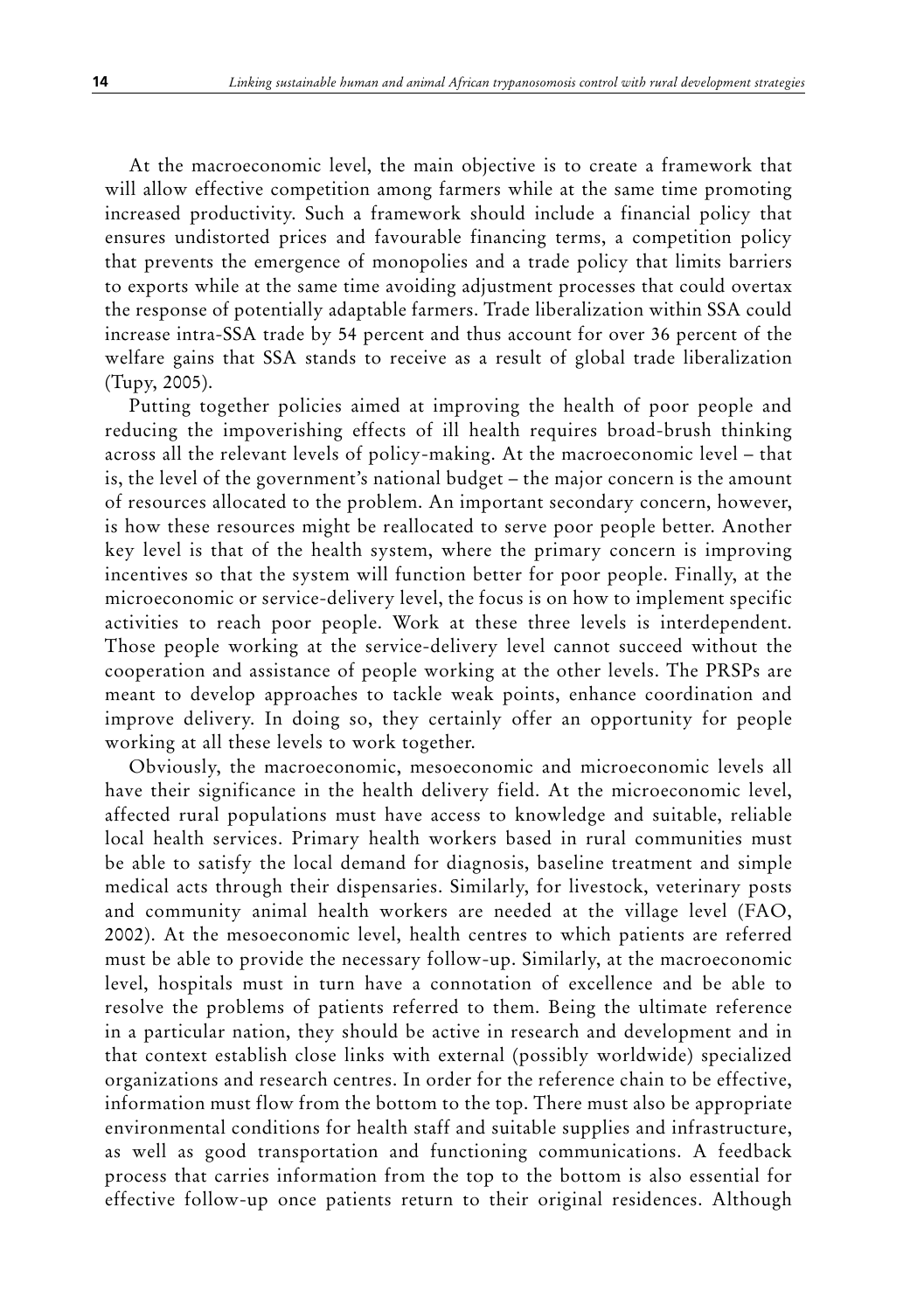such a process is now being considered more seriously than in the past, it remains grossly underestimated and rarely implemented. The chain of information is often broken, and useful feedback almost never occurs.

#### **PrIorITIZATIoN**

Having examined the national policy background, the next steps are to analyse priorities with respect to the HAT and AAT situations and to draw inferences as to what type of T&TC is called for and where it should be implemented. The last few years have seen the development of several highly innovative approaches to setting priorities for T&TC. All of these have included a strong spatial element and incorporated the use of advanced GIS and modelling techniques, thus diverging strongly from the simple economic and technical feasibility studies undertaken in the 1980s and 1990s. These new approaches have been strongly supported by PAAT.

The approach summarized in PAAT (2004) is based on combining:

- livestock and human population data;
- land cover, production system and land-use data (including forest, game reserves and national parks data);
- predictive models of the presence and absence of tsetse and detailed surveys of trypanosomosis prevalence in livestock;
- indicators of the feasibility of undertaking tsetse control, such as boundaries of river basins for area-wide programmes to create tsetse-free zones.

These data were then combined to highlight areas where disease losses were high, where tsetse control on a large scale was feasible and where existing production systems would benefit greatly from the removal of the constraint of trypanosomosis.

An approach based on similar variables but integrating them with economic calculations was produced by Shaw *et al.* (2006). It combined:

- predictive models of the absence and presence of tsetse;
- mapping of production systems based on cattle breed, herding patterns and use of animal traction;
- projections of the output of cattle over 20 years in the absence and presence of trypanosomosis;
- projections of cattle population growth and spatial expansion over 20 years in the absence and presence of trypanosomosis.

The final product was a monetary map showing the potential benefits over 20 years from the removal of trypanosomosis. As with the work described in PAAT (2004), this study highlighted the high cost of trypanosomosis in West Africa's cotton belt – notably in the Sikasso region of Mali, in southwestern Burkina Faso and in northwestern Côte d'Ivoire.

Robinson (2005) created a similar map for Uganda using variables that stopped short of financial mapping. Instead, he used stakeholder meetings and other participatory exercises to weight the various variables. The ultimate outcome was a map of priority areas with layers weighted according to their importance, as determined by the consensus that emerged during the stakeholder meetings (Box 3 on the following page).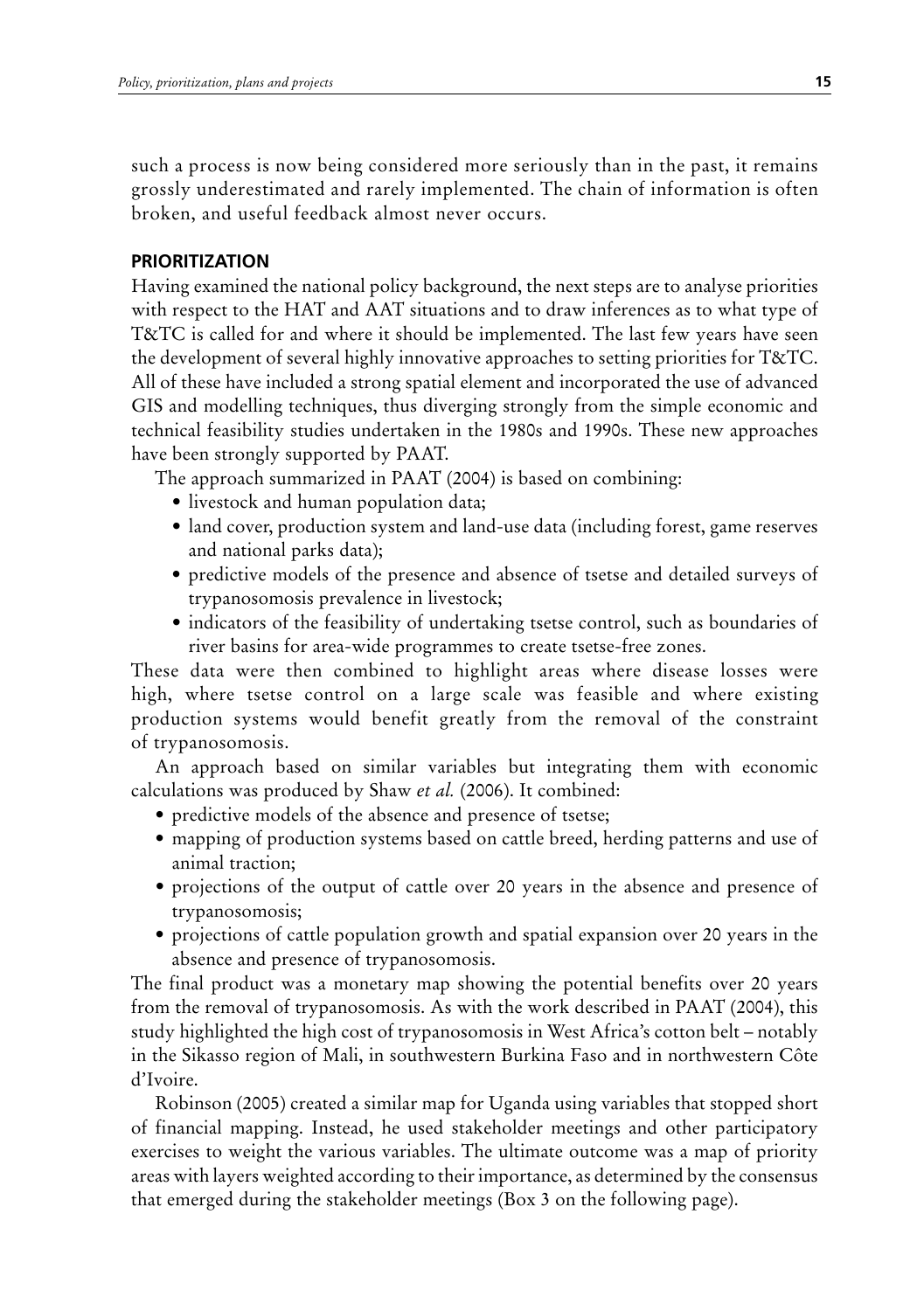#### BOX 3

#### **Example from Uganda: a multistakeholder, consensus-based methodology for T&T prioritization integrating poverty, HAT, AAT and rural development in a GIS framework**

The Government of Uganda requested assistance from the International Livestock Research Institute (ILRI) and the FAO's Pro-Poor Livestock Policy Initiative (PPLPI) to support its T&TC work with an exercise designed to identify priority areas for intervention. The work was undertaken in four steps designed to address the issue of where to control trypanosomosis.

#### **1. Define the objective**

The objective was defined thus: "to control animal trypanosomosis with the aim of reducing poverty".

#### **2. Produce standardized maps showing key variables**

The key variables included:

- tsetse distribution (indicating the estimated risk of trypanosomosis)
- length of the growing period (LGP) for crops
- intensity of crop production
- distribution of rural people living in poverty
- distribution of the cattle population
- distribution of poor livestock keepers (PLKs)
- A weight was assigned to each of the key variables, as shown in the chart opposite.

#### **PlANS AND ProJeCTS**

The final step in effectively integrating T&TC into rural development strategies involves the creation of an exhaustive inventory of plans and projects affecting priority areas. This inventory should indicate how much support beneficiaries can expect to receive from local health and livestock services, as well as how activities such as the increased use of animal traction might be supported.

#### **land-use planning**

Most African countries have published land-use plans. However, the extent to which they are prescriptive and the extent to which they are enforced varies greatly. A recent compendium can be found in Nolan (2006). The most accepted and enforced pieces of legislation are those that create forest and wildlife reserves. They are generally respected by local people even though rights of access vary. For example, cattle are usually forbidden in wildlife reserves, whereas grazing is sometimes allowed in forest reserves. Typically, boundaries are clearly drawn and well known. In the PATTEC Phase 1 area of Ghana, for instance, 16 discrete areas ranging in size from 1 to 132  $km^2$  and totalling 939  $km^2$  have been set aside as forest reserves (M. Abavana, personal communication).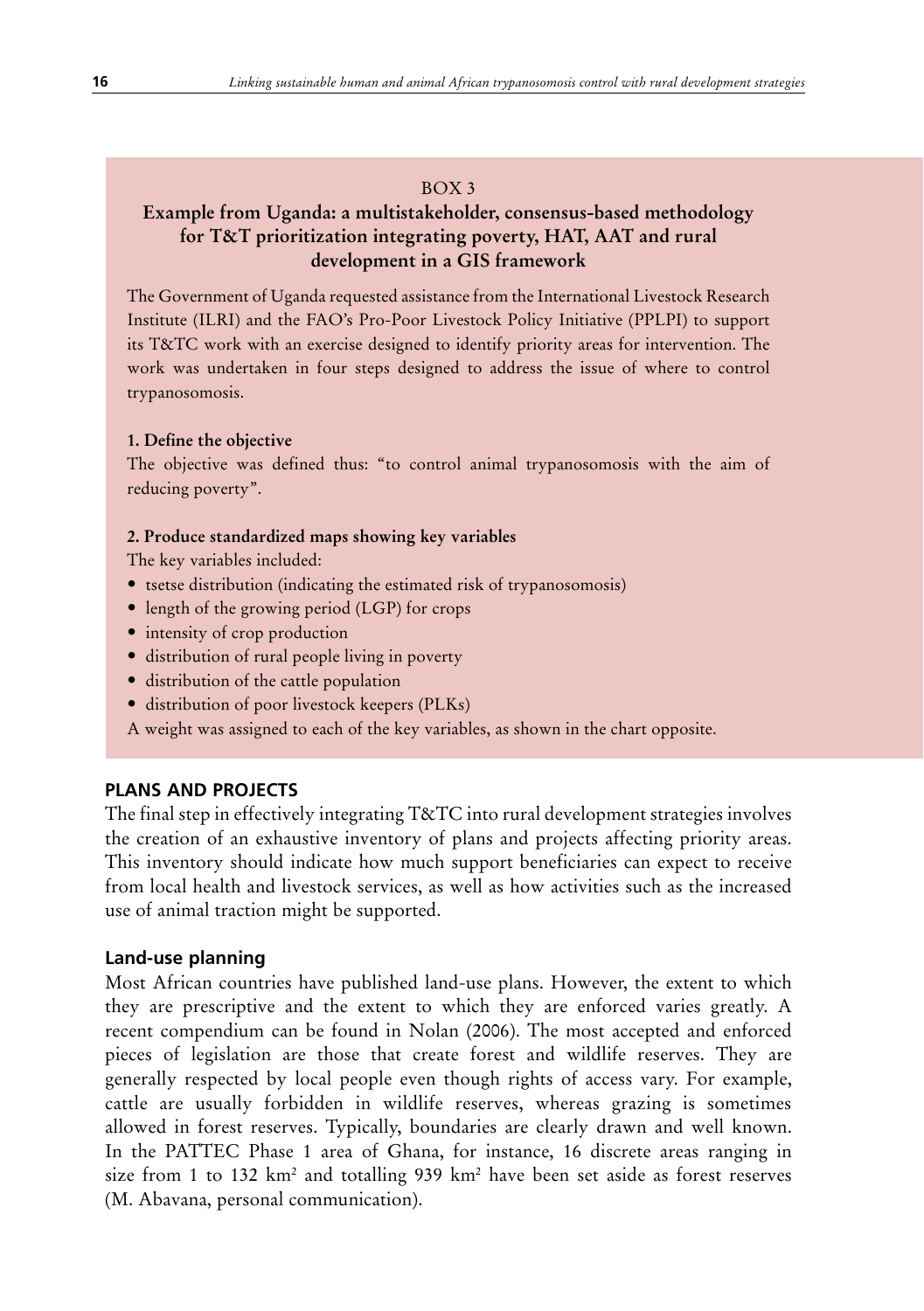#### **3. Consult stakeholders**

This step had several components, including:

- the identification of key stakeholders (e.g. local governments, the national government, national agricultural research organizations, NGOs, universities, donors, private-sector groups, international organizations);
- the initiation of a participatory process for identifying and prioritizing potentially mappable criteria;
- the development of a consensus on the weight to be assigned each criterion.



#### **4. Identify priority areas for T&TC**

By weighting each of the decision criteria and then adding them together (in a process called weighted linear combination), priority areas for intervention were identified and mapped.

*Source:* based on Robinson, 2005

In some countries, particularly in southern Africa, there remains in place some generalized zoning based on land-use systems imposed during colonial times. Elsewhere, particular land-use experiments have been introduced such as the group ranches in Kenya, which are located in some of the country's most heavily tsetse-infested areas. Land-use rights and responsibilities in these countries are enshrined in periodically updated legislation that includes provisions for sustainable land-use and conservation of soil resources. An example is the draft legislation currently being prepared in Ethiopia, entitled "The Southern Nations, Nationalities and Peoples Regional State Rural Land Administration and Utilization Proclamation" (Government of Ethiopia, 2007). This law includes provisions such as:

*The development plan proposed by individuals, investors and governmental and non-governmental organizations must not lead to land or environmental degradation. If any person is found guilty of damaging the land or the environment, he shall be subjected to the court and sentenced. Thereafter, he shall have the obligation to rehabilitate the land or the environment.*

and:

*The biodiversity in rural wetlands shall be conserved and utilized as necessary, in accordance with a suitable land-use strategy.*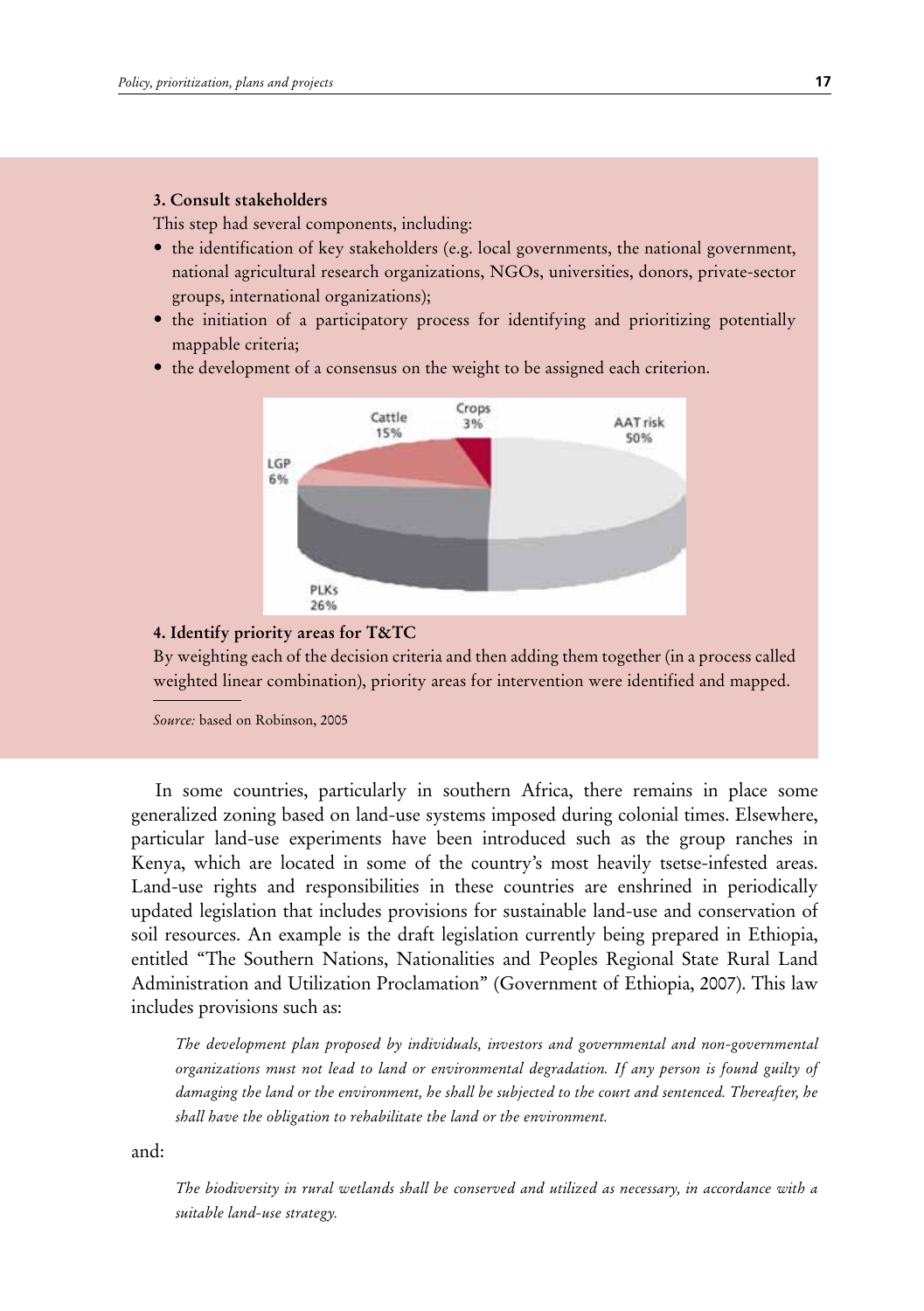In most tsetse-affected countries, the clearest component of land-use planning is the setting aside of land for specific restricted uses: grazing, forestry, conservation and wildlife. The laws do vary from country to country. For example, grazing and collection of fallen wood is allowed in forest reserves in some nations, while in others it is illegal. Africa's game reserves, in particular, form a key part of its natural resources and heritage and also of its ability to attract tourists and thus earn foreign exchange. Most African game reserves are also rich in tsetse, which benefit both from the receptive habitat and the easy availability of animal hosts. Tourists sometimes complain of the physical presence of tsetse. More importantly, though, some have recently contracted HAT (Jelinek *et al*., 2002), leading to negative publicity.

Cases of HAT among tourists factored in the decision to eliminate tsetse from 16 000 km2 of Botswana's Okavango Delta, a world heritage site (Kgori, Modo and Torr, 2006). For many years, tsetse were controlled in this area using targets, considered unsightly but environmentally benign. But growing awareness of the risk to tourist health and to the health of livestock on the fringes of the delta presaged the shift from suppression to eradication. Initial environmental monitoring has since shown that the eradication campaign has not had negative environmental side effects (Perkins and Ramberg, 2004).

#### TABLE 2

| Project<br>title                                                                     | Field of<br>activity                                 | Area of<br>intervention                 | Implementing and<br>funding agency                     |
|--------------------------------------------------------------------------------------|------------------------------------------------------|-----------------------------------------|--------------------------------------------------------|
| Pan-African Programme<br>for the Control of Epizootics                               | Animal health                                        | International                           | African Union                                          |
| <b>Fodder Conservation</b>                                                           | Agriculture<br>and livestock                         | National<br>(Burkina Faso)              |                                                        |
| Soum Province Livestock<br>Development Project                                       | Livestock,<br>agriculture                            | Soum Province<br>(Burkina Faso)         | Government of<br>Burkina Faso                          |
|                                                                                      | and environment                                      |                                         | African Development<br>Bank                            |
| Support for Institutional                                                            | Livestock                                            | National (Burkina                       | French Government                                      |
| Strengthening of the<br>Professional Organizations for<br>Modern Livestock Keepers   | Faso)                                                |                                         | Priority and Solidarity<br>Fund                        |
| Sustainable Development and                                                          | Agriculture, livestock,                              | National                                | French Government                                      |
| Poverty Alleviation project                                                          | land tenure, food<br>security and the<br>environment | (Burkina Faso)                          | Priority and<br>Solidarity Fund                        |
| Project of the Support of the<br>Livestock Keepers of Western<br><b>Burkina Faso</b> | Livestock                                            | <b>Western Region</b><br>(Burkina Faso) | French Government<br>Development Agency                |
| Livestock Development Project                                                        | Livestock                                            | Northwestern Ghana                      | Government of Ghana                                    |
| Lassia Tonli Agricultural Project                                                    | Agriculture                                          | Northwestern Ghana                      | <b>NGO</b>                                             |
| Nandom Agricultural Project                                                          | Agriculture                                          | Northwestern Ghana                      | Catholic Church                                        |
| Tumu Agricultural Project                                                            | Agriculture                                          | Northwestern Ghana                      |                                                        |
| Rural Development Project                                                            | Rural development                                    | Northwestern Ghana                      | <b>Rural Action</b><br>Aid Programme<br>(Ghanaian NGO) |

|  | Selection of recently implemented projects in priority T&TC areas in Burkina Faso and Ghana |  |  |  |  |  |
|--|---------------------------------------------------------------------------------------------|--|--|--|--|--|
|--|---------------------------------------------------------------------------------------------|--|--|--|--|--|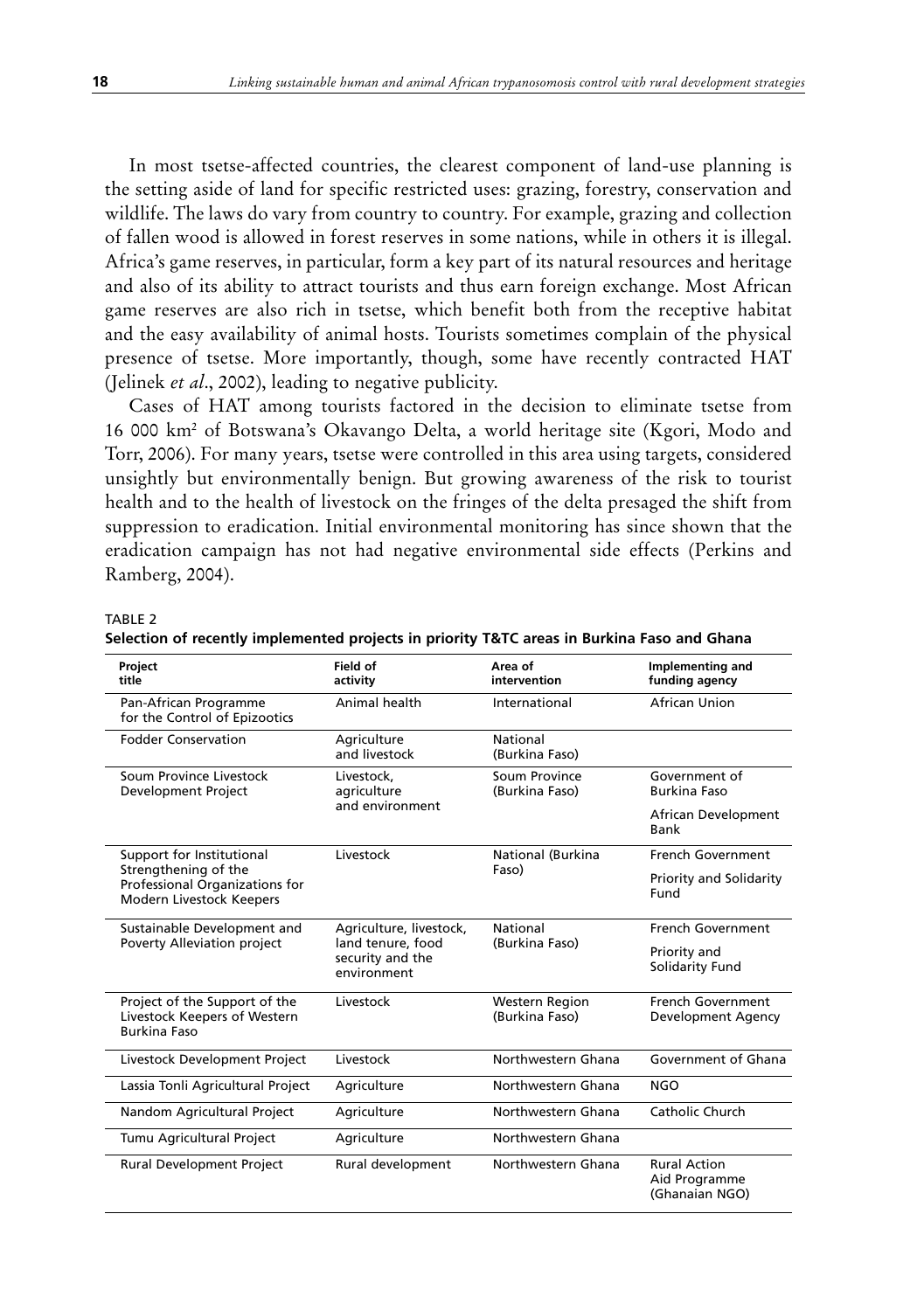It is important when implementing T&TC to make an inventory of existing land-use legislation and to determine how such legislation will affect land-use changes that may arise from, for example, successful tsetse clearance. Linked to this is the need to liaise with environmental protection agencies whose brief includes ensuring that the potential environmental impacts of planned activities are appropriately addressed.

At the microeconomic level, a new approach called participatory land-use planning seems particularly promising. It brings together farmers, livestock keepers and other stakeholders to reach a consensus regarding the uses to which land will be put. FAO has applied this approach in its Livestock Environment and Development initiative, and Ethiopia currently plans to use it in its Southern Tsetse Eradication Project.

#### **Creating project inventories**

Project inventories covering the fields of human health, rural development, agriculture, draught animals, livestock and veterinary medicine can help identify pre-existing structures that, in turn, can help implement T&TC. In this way, the effects of T&TC can be consolidated and its benefits taken up and maintained. Such inventories require field visits because many of the projects they record are implemented by local governments and local NGOs. Typically, these visits uncover a greater range of activity than was expected. The data in Table 2 give some indication of this range. Actual field inventories, of course, need to show much greater detail, including the type of intervention being planned and undertaken and the people and organizations involved.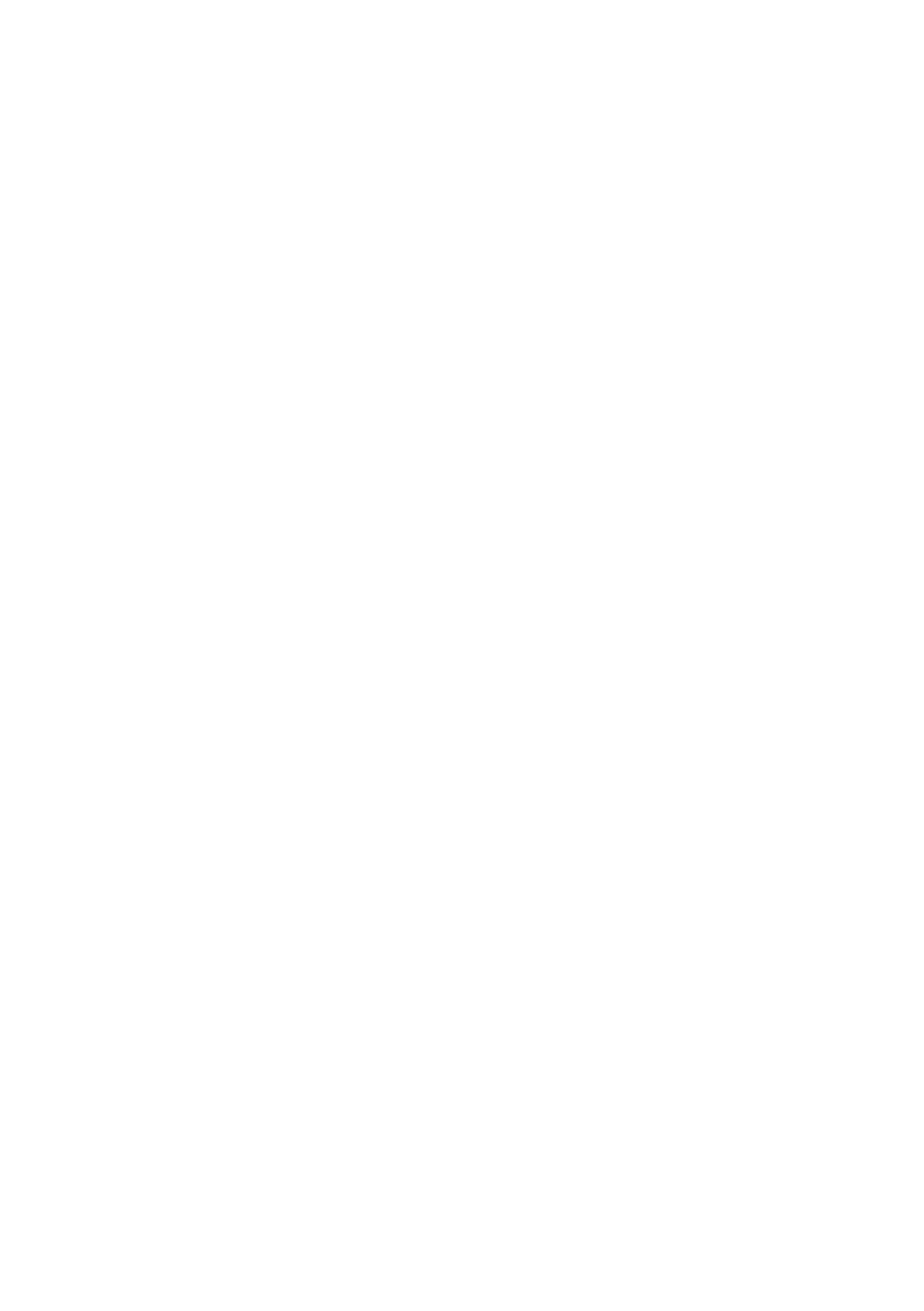## Chapter 3 **Involving the stakeholders**

#### **Identifying the key players**

The involvement of all stakeholders is vital to the success of any enterprise. This is especially true in the case of T&TC because T&TC is a cross-sectoral activity (involving at the very least the medical and veterinary services), and individuals in one of these fields are often unaware of what individuals in another of the fields are doing. That is, the networks of acquaintance and cooperation that exist within one sector – say, the animal traction department of the ministry of agriculture – often do not extend to other sectors, such as the veterinary group in charge of vaccinations or maternal and child health providers in the local hospital. For T&TC programmes to be successful, they must identify and engage an unusually wide constituency of stakeholders. The main groups of stakeholders are listed in Table 3. The ways in which they interact are illustrated in Figure 3 on page 23.

TABLE 3 **Roles, players and playing fields in T&TC**

| <b>Roles</b>          | <b>Players</b>                                                     | <b>Playing fields</b> |  |
|-----------------------|--------------------------------------------------------------------|-----------------------|--|
| Political orientation | Sector ministries:                                                 | National              |  |
|                       | Ministry of health                                                 |                       |  |
|                       | Ministry in charge of livestock                                    |                       |  |
|                       | Ministry in charge of food systems                                 |                       |  |
|                       | Ministry in charge of tourism                                      |                       |  |
|                       | Ministry in charge of wildlife,<br>conservation and national parks |                       |  |
|                       | Coordination committees                                            |                       |  |
| Advocacy              | Sector ministries                                                  | National              |  |
|                       | Government agencies                                                |                       |  |
|                       | <b>Technical experts</b>                                           |                       |  |
| Planning              | Sector ministries                                                  | National              |  |
|                       | Environmental protection agency                                    | Regional/local        |  |
|                       | Other government agencies                                          | Community             |  |
|                       | <b>Technical experts</b>                                           |                       |  |
|                       | <b>NGOs</b>                                                        |                       |  |
|                       | Intersectoral teams                                                |                       |  |
|                       | <b>Community leaders</b>                                           |                       |  |
|                       | Community organizations                                            |                       |  |
|                       | Community members                                                  |                       |  |
|                       | Community private services providers                               |                       |  |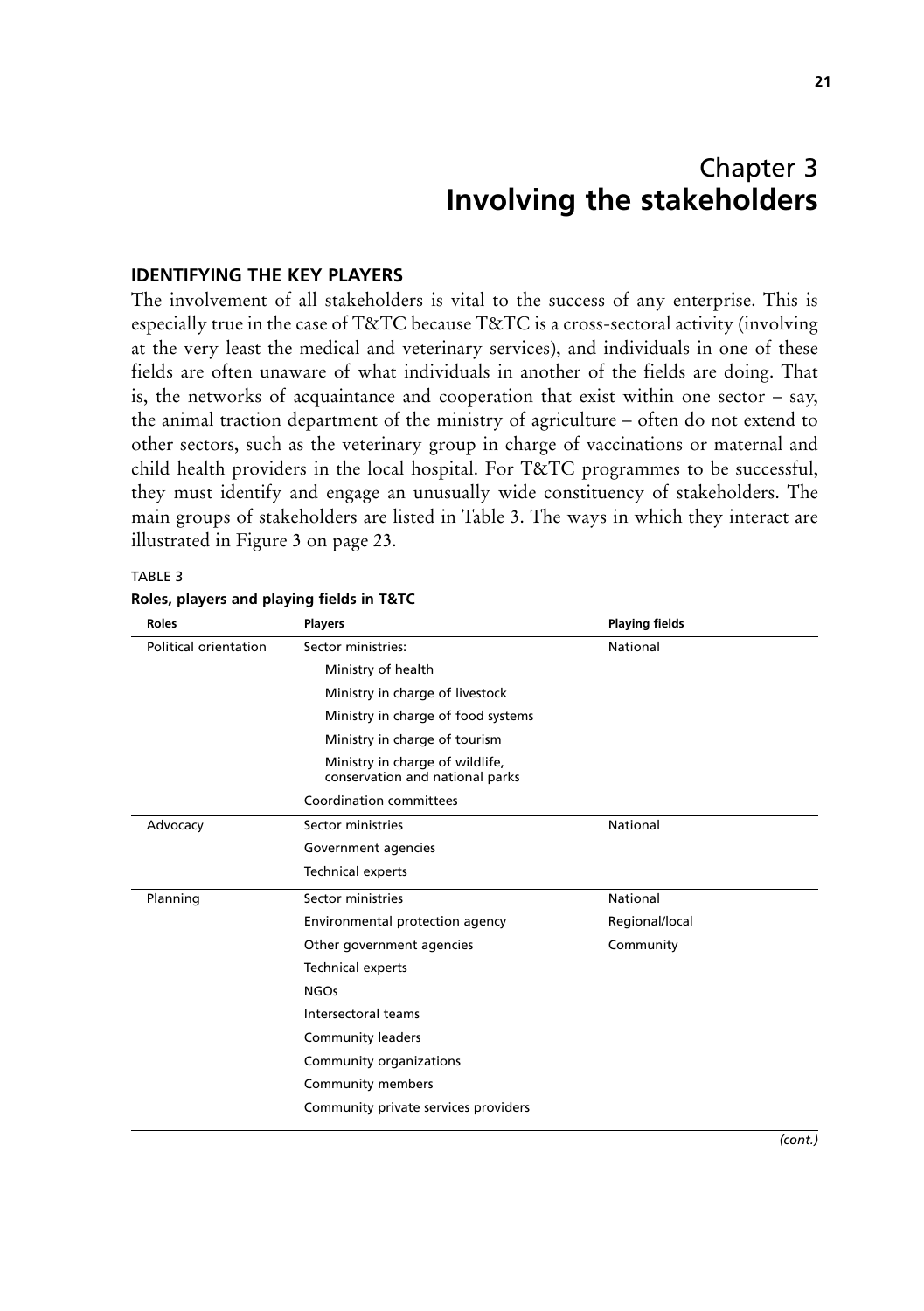| TABLE 3 (cont.) |  |
|-----------------|--|
|-----------------|--|

| Roles                               | <b>Players</b>                       | <b>Playing fields</b> |
|-------------------------------------|--------------------------------------|-----------------------|
| Resources provision                 | Sector ministries                    | National              |
|                                     | Environmental protection agency      | Regional/local        |
|                                     | Other government agencies            | Community             |
|                                     | Local governments                    |                       |
|                                     | <b>NGOs</b>                          |                       |
|                                     | <b>Community leaders</b>             |                       |
|                                     | Community organizations              |                       |
|                                     | Community members                    |                       |
|                                     | Community private services providers |                       |
| Training and                        | <b>Technical experts</b>             | National              |
| capacity building/<br>strengthening | <b>NGOs</b>                          | Regional/local        |
|                                     | Sector leaders                       | Community             |
| Monitoring and                      | Sector ministries                    | National              |
| appraisal                           | Environmental protection agency      | Regional/local        |
|                                     | Other government agencies            | Community             |
|                                     | <b>NGOs</b>                          |                       |
|                                     | Community private services providers |                       |
| Supervision                         | Sector ministries                    | Regional/local        |
|                                     | Government agencies                  | Community             |
|                                     | Environmental protection agency      |                       |
|                                     | <b>NGOs</b>                          |                       |
|                                     | Community organizations              |                       |
|                                     | Community members                    |                       |
|                                     | Low-level workers                    |                       |
| Services provision                  | Sector ministries                    | Regional/local        |
|                                     | Government agencies                  | Community             |
|                                     | Environmental protection agency      |                       |
|                                     | <b>NGOs</b>                          |                       |
|                                     | <b>Community leaders</b>             |                       |
|                                     | Community organizations              |                       |
|                                     | Community members                    |                       |
|                                     | Community private services providers |                       |
|                                     |                                      |                       |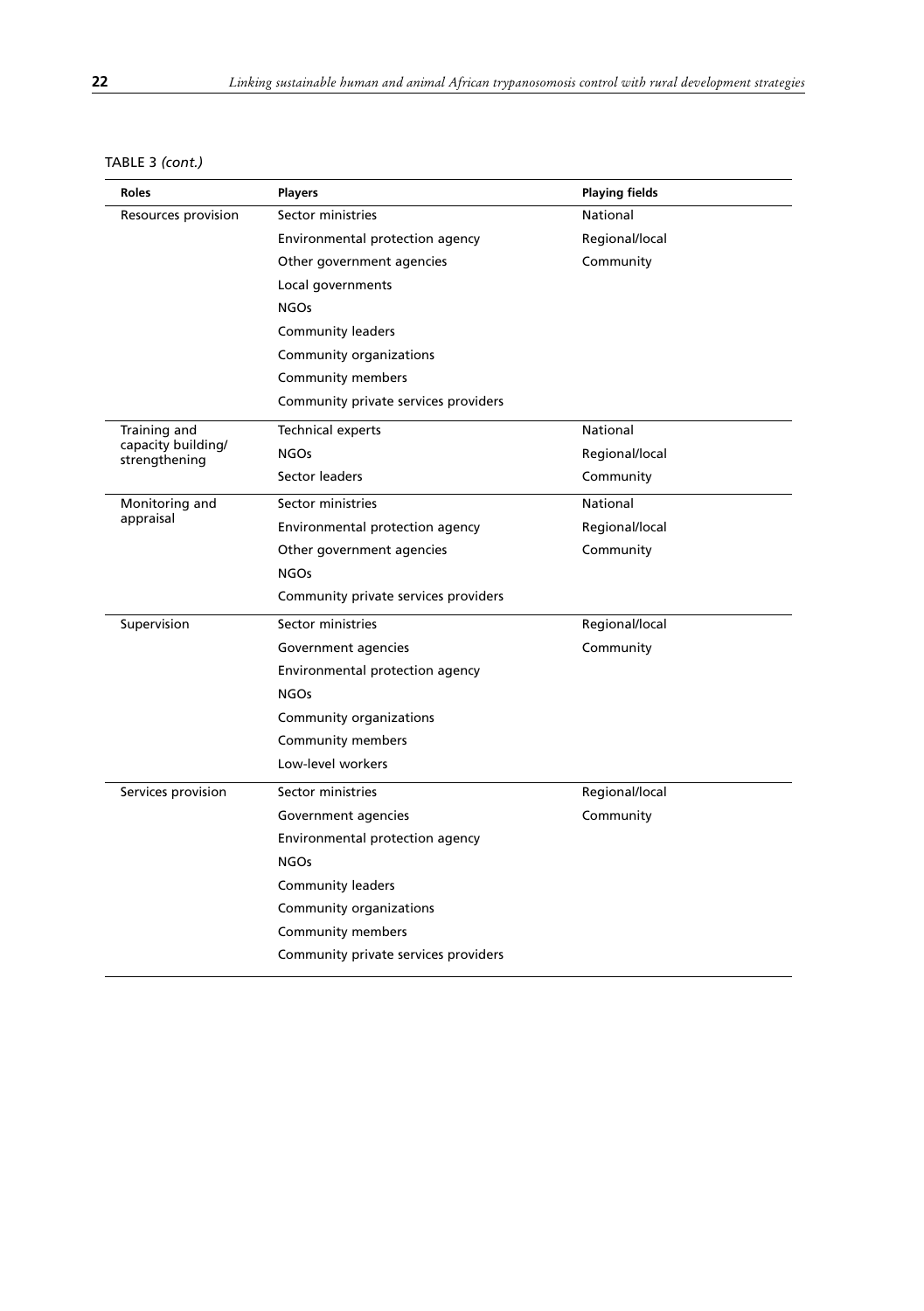

## **PuTTINg TogeTHer A STAKeHolDer INVeNTorY**

The main government ministries that belong in the stakeholder inventory are relatively easy to identify. More difficult to find are the smaller groups active on the local level. Although some Web sites claim to keep track of NGOs active in different fields, their lists are often out of date because of the high mobility of the organizations involved. Table 4 on the following pages lists some of the organizations active (at the time of this writing) in areas where PATTEC's Phase 1 of creating tsetse-free zones is scheduled to be implemented. While some international NGOs – such as Farm Africa, World Vision and Heifer Project International – have long histories of involvement in the field of African livestock development, the work of smaller, local NGOs can be crucial to the success of a project. Similarly, in the field of medicine, Médecins Sans Frontières is preeminent, but many small NGOs also help with local health issues.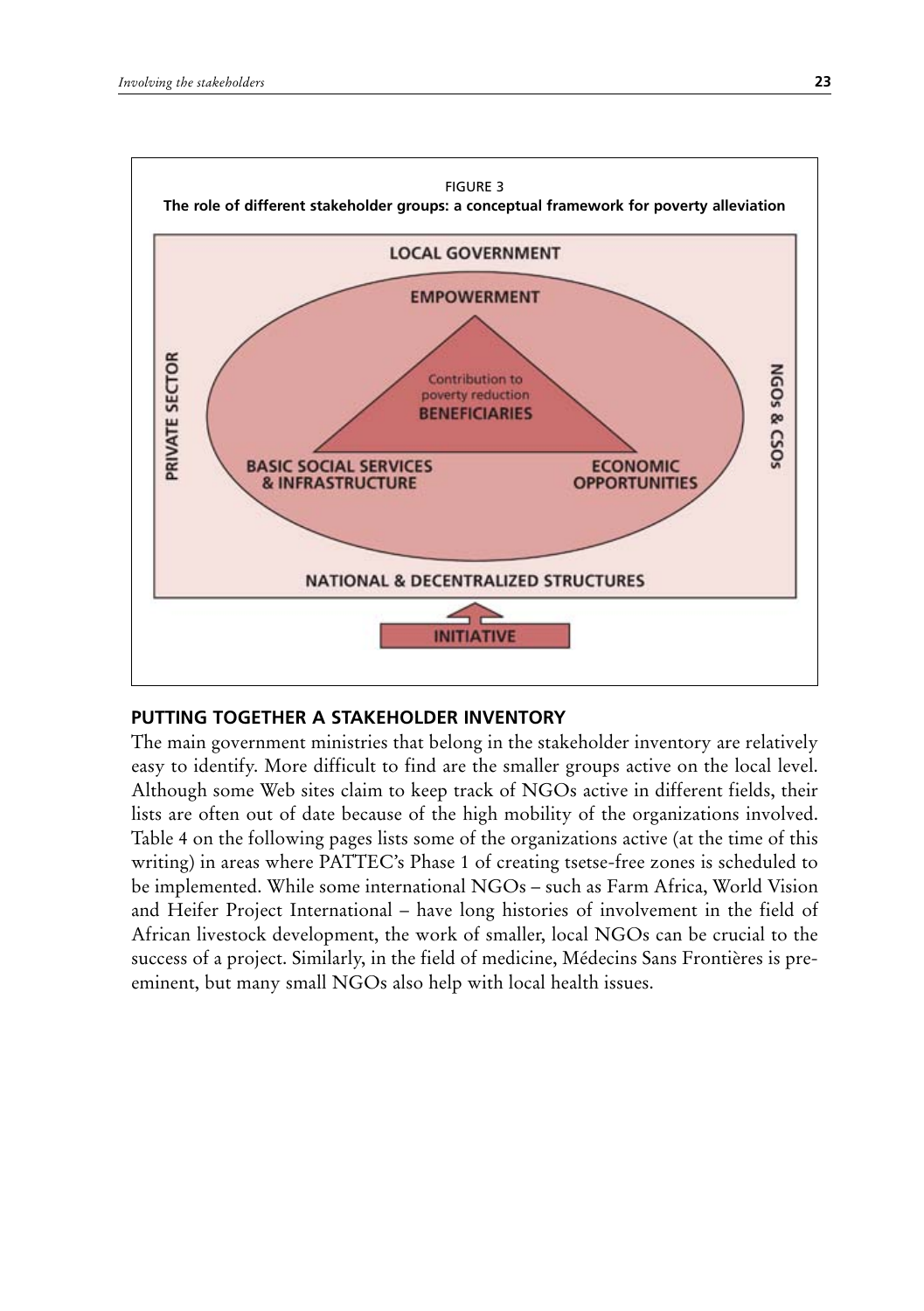## TABLE 4

## **Organizations promoting rural development in PATTEC Phase 1 project areas in Ethiopia and Ghana**

| Organization                                                                           | Area of intervention                                                    |  |
|----------------------------------------------------------------------------------------|-------------------------------------------------------------------------|--|
| A) GOVERNMENT SERVICES                                                                 |                                                                         |  |
| Ministry of health (General)                                                           | Human health                                                            |  |
| Ministry of food and agriculture (Ghana)                                               | Eight technical directorates:                                           |  |
|                                                                                        | Crop services                                                           |  |
|                                                                                        | Agricultural extension services                                         |  |
|                                                                                        | Plant protection and regulatory services                                |  |
|                                                                                        | Agricultural engineering services                                       |  |
|                                                                                        | Animal production                                                       |  |
|                                                                                        | Veterinary services                                                     |  |
|                                                                                        | <b>Fisheries</b>                                                        |  |
|                                                                                        | Women in food                                                           |  |
| Bureau of agriculture and rural development (Ethiopia)                                 | Agriculture                                                             |  |
|                                                                                        | Livestock                                                               |  |
| Environmental protection agency                                                        | Acts as a referee for all activities<br>with environmental implications |  |
|                                                                                        |                                                                         |  |
| Pastoralists development commission (Ethiopia)                                         | Agriculture                                                             |  |
|                                                                                        | Livestock                                                               |  |
| Soddo veterinary laboratory (Ethiopia)                                                 | Livestock                                                               |  |
| <b>B) INTERNATIONAL NGOS</b>                                                           |                                                                         |  |
| <b>World Vision</b>                                                                    | Rural development                                                       |  |
| Farm Africa                                                                            | Rural development (with a very                                          |  |
|                                                                                        | strong commitment to livestock)                                         |  |
| <b>Action Aid</b>                                                                      | Rural development                                                       |  |
| Churches                                                                               | Human health                                                            |  |
|                                                                                        | Livelihoods (including livestock)                                       |  |
| Worldwide Fund for Nature                                                              | Conservation and wildlife                                               |  |
| C) NATIONAL OR LOCAL NGOS                                                              |                                                                         |  |
| Rural Aid Action Programme (a local NGO limited                                        | Human health                                                            |  |
| to northwest Ghana)                                                                    | Livelihoods (including livestock)                                       |  |
|                                                                                        | Education                                                               |  |
| Agri-Service Ethiopia/Amaro Integrated Food                                            | Agriculture                                                             |  |
| <b>Security Programme</b>                                                              | Livestock                                                               |  |
| Ethiopian Rural Self Help Association/Kutcha<br>Integrated Rural Development Programme | Agriculture                                                             |  |
|                                                                                        | Livestock                                                               |  |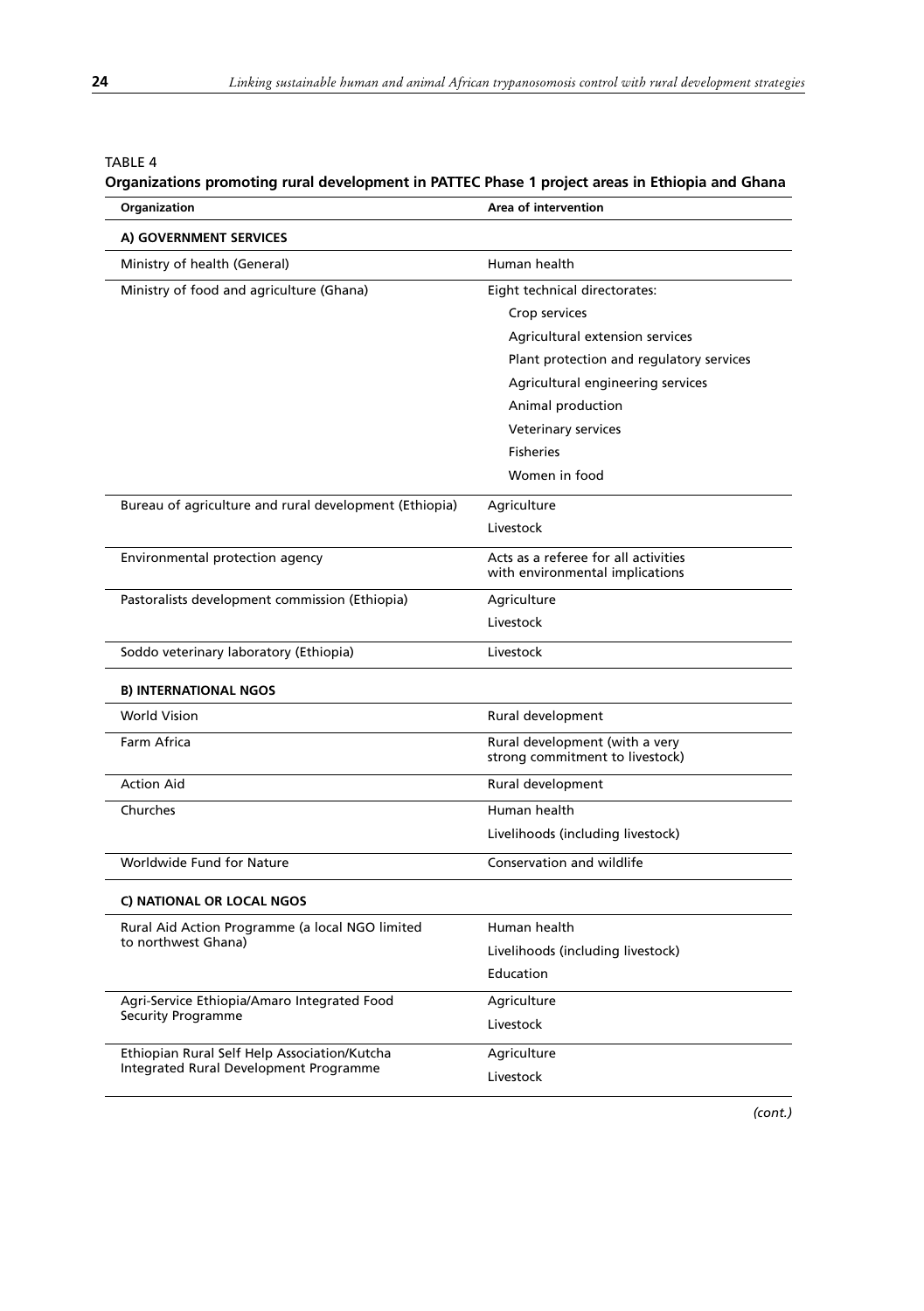#### TABLE 4 *(cont.)*

| Agriculture<br>Livestock |
|--------------------------|
| Agriculture              |
| Livestock                |
| Agriculture              |
| Livestock                |
|                          |

The next level of analysis involves determining the total capacity of the service providers most directly affected. For example, when planning HAT interventions involving local health services, it may be necessary to create the type of inventory illustrated in Table 5. Such an inventory would also be required for veterinary services. In Burkina Faso, for example, the government's veterinary services department maintains 12 regional headquarters, 45 provincial headquarters and 100 veterinary clinics. There are also 63 private veterinary practices and clinics in the country.

| <b>Facility</b>                         | <b>Number</b> |  |
|-----------------------------------------|---------------|--|
| Government hospitals                    | 6             |  |
| Private hospitals                       | 3             |  |
| Mobile clinics                          | 765           |  |
| Private clinics                         | 5             |  |
| Government health centres/clinics       | 60            |  |
| Private maternity homes/clinics         | 3             |  |
| <b>Traditional birth attendants</b>     | 966           |  |
| Community-based surveillance volunteers | 1 0 0 5       |  |
| Guinea worm volunteers                  | 385           |  |

TABLE 5 **Health facility inventory: PATTeC project area, northwestern ghana**

*Source:* compiled by M. Abavana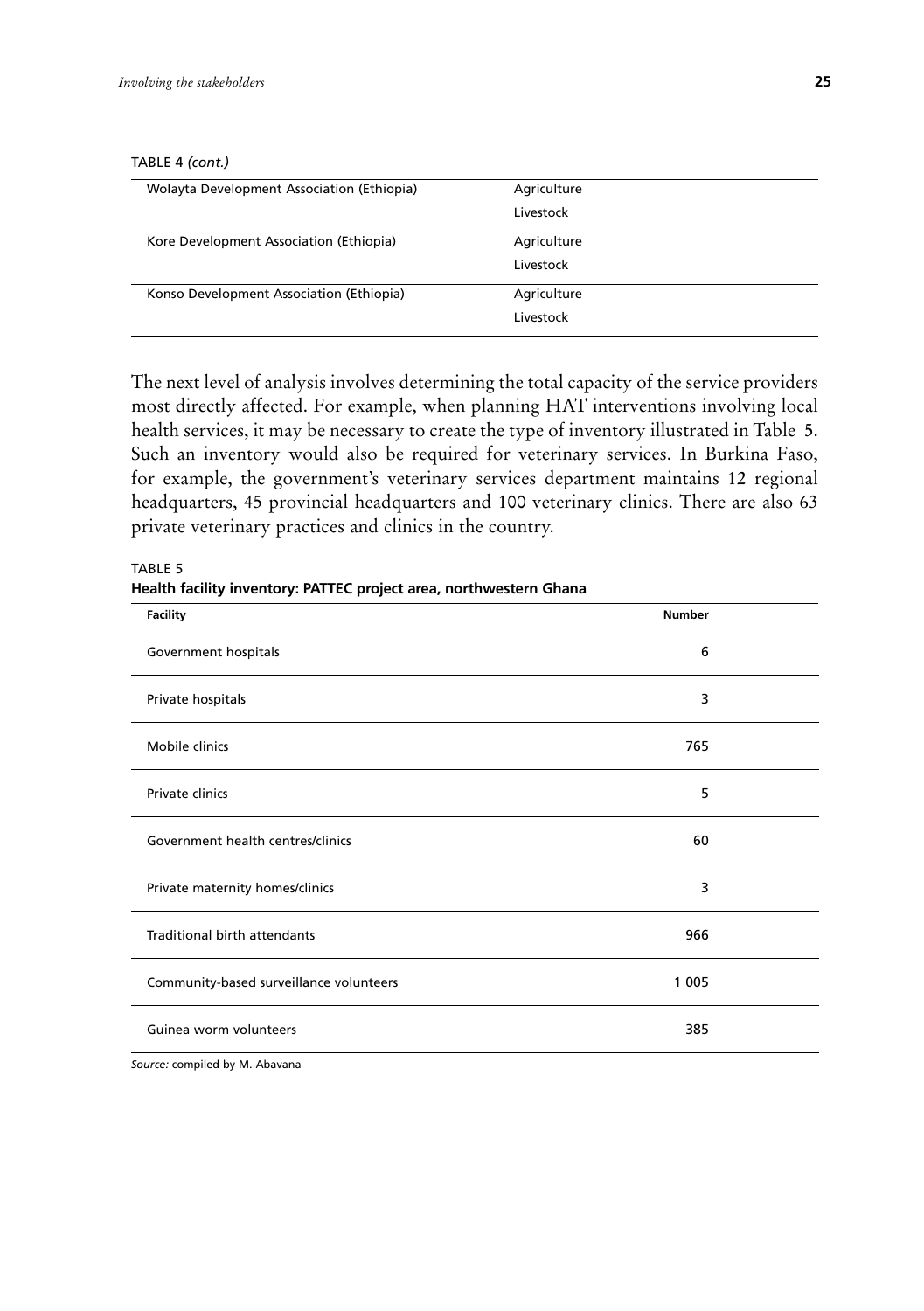# **SUSTAINABLE STAKEHOLDER PARTICIPATION**

## **Paradigm of participation**

In recent years, decision-makers and policy analysts have come to recognize that the participation of local community stakeholders is essential for sustainable poverty reduction. This concept has, in fact, become a fundamental part of the development lexicon, and among certain analysts it has even become a dogma. For this paradigm to be effective, however, it must be based on sincere institutional convictions.

The effectiveness of the paradigm also depends on an understanding of:

- social relations and power dynamics/structure in a particular poverty setting;
- social fragmentation and economic differentiation;
- power utilization and distribution;
- structures and mechanisms that impoverish and enrich.

Such a framework, although new, leads to the re-emergence of intellectual perspectives and policies long discredited and neglected by technical professionals and organizations. To be effective, however, this framework must be built around an accepted focus. Specifically, it must be based on institutional instruments and arrangements that follow from:

- an identification and preparative process using local knowledge;
- the reduction of dependence on external assistance and the fostering of selfimplication among local communities, institutions and organizations so that they might better confront their problems;
- the adjustment of projects to match specific social or economic environments, location-specific historical resources and technological endowments;
- better access to services for vulnerable groups.

The direct pathways to participation are listed in Annex 1 on page 63.

Like the willingness to pay, which depends on the will of the consumer, the willingness to empower depends on the will of informed and knowledgeable governments and other key partners. Implied is the involvement of all stakeholders, from the initial identification and monitoring phase to the final evaluation; and doing so ensures that the work will be underpinned by learning-by-doing and observational processes.

Success thus requires alliance and coordination among communities, the private sector, the public sector (including research and development), NGOs and civil society organizations (CSOs). In addition, the policy linkages among livestock, health and the other sectors necessary for development (education, agriculture, credit, etc.) should not be ignored.

## **Approaches toward participation**

To foster participation, the quality of such participation needs to be considered and appreciated. From an instrumental perspective, participation can be viewed as a means to an end. Inversely, from a developmental or educational perspective, it can be viewed as empowerment and, therefore, both an end in itself and a means to self-development.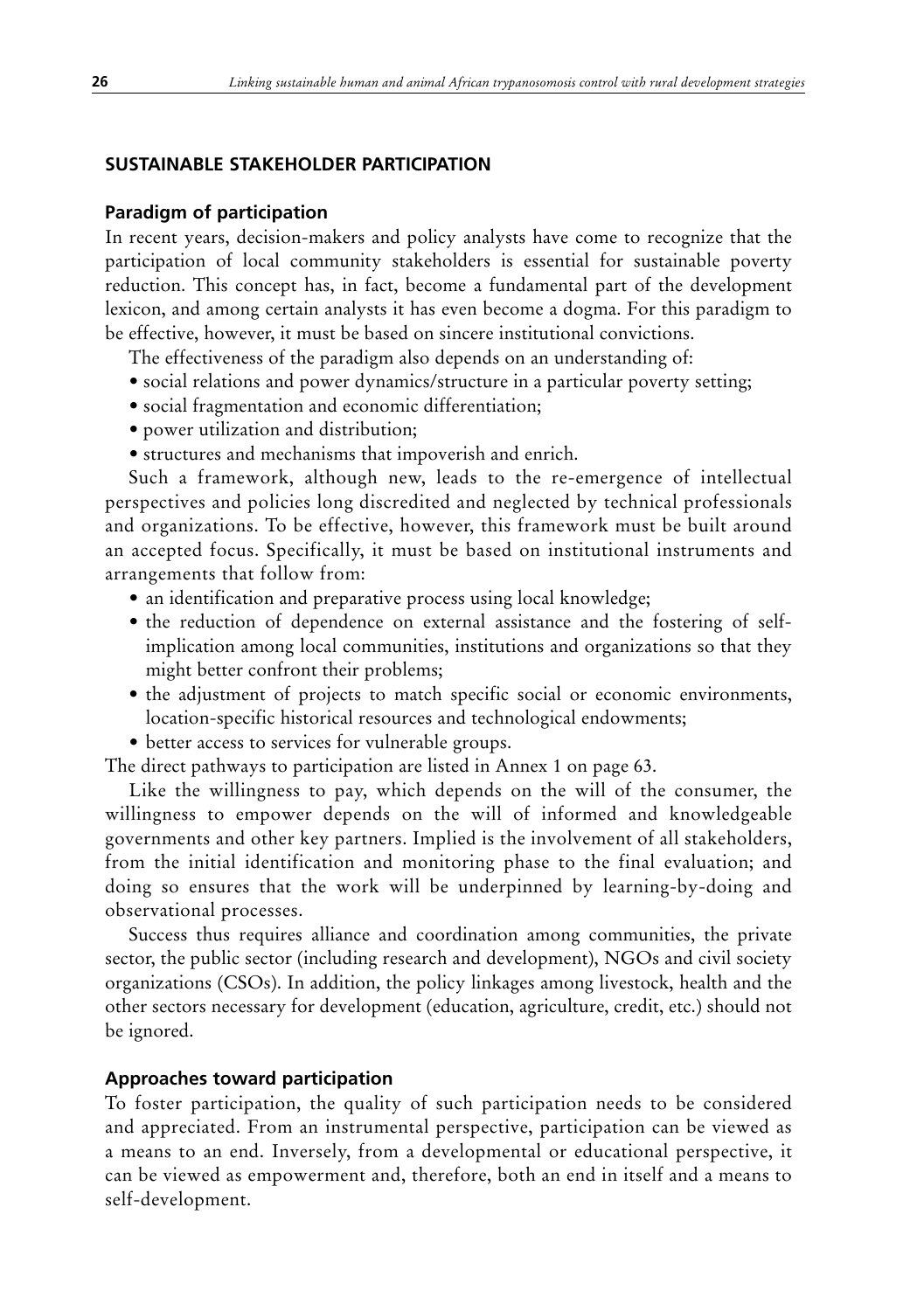This approach will be practical to the degree that it is function of:

- the mapping of poverty and assets
- the targeting of beneficiaries
- one's willingness to empower stakeholders
- the identification of key partners at the intracommunity and extracommunity levels

# **Mechanisms and actions**

The mechanisms to ensure the participation of farmers as stakeholders in the elaboration of policies and the design of frameworks consist of putting them at the "negotiation table" and offering them alternatives from which they can chose and about which they can offer suggestions for improvement. Participation has to be clearly defined because there are different participation levels. Each participant needs to have a clear understanding of the level at which he or she will be involved and the role that he or she will be asked to play. The chain of events during the participant's recruitment must be sufficiently detailed so that he or she can understand and agree to the desired involvement. Ultimately, however, stakeholders will have to develop a sense of ownership and overtake the role of the outsiders promoting the project. The different participation pathways are described in Annex 1 on page 63.

# *At the community level*

Insight into the organization of participants at the community level can be found in local development plans that bring together local councils and other local governing bodies, farmers' organizations, public and private extension/advisory agencies, research organizations and other relevant stakeholders (such as the forestry, livestock and land management departments responsible for rural development interventions, including T&TC).

One way to facilitate the planning process and make it more efficient is to build on and reinforce the capacities of community and livestock keeper organizations. The procedure for creating a community framework conventionally involves the following steps:

- defining the problems (the diagnostic phase), involving all stakeholders;
- developing strategies and selecting technical options suitable for the community's specific environment;
- identifying funding mechanisms and negotiating the participation/contribution of beneficiaries;
- developing projects to be included in the community project portfolio;
- developing implementation strategies.

In this way, T&TC can be more easily integrated with other local development initiatives and programmes relating to human health (malaria, schistosomiasis, etc.) and natural resources management (land, forestry, etc.). The involvement and informed participation of local stakeholders can be further reinforced by building local capacity in T&TC techniques. It is essential that communities become involved at the design stages of such work and that a clear consensus be reached about what communities can provide and what needs to be provided for them by outside resources and over what period of time.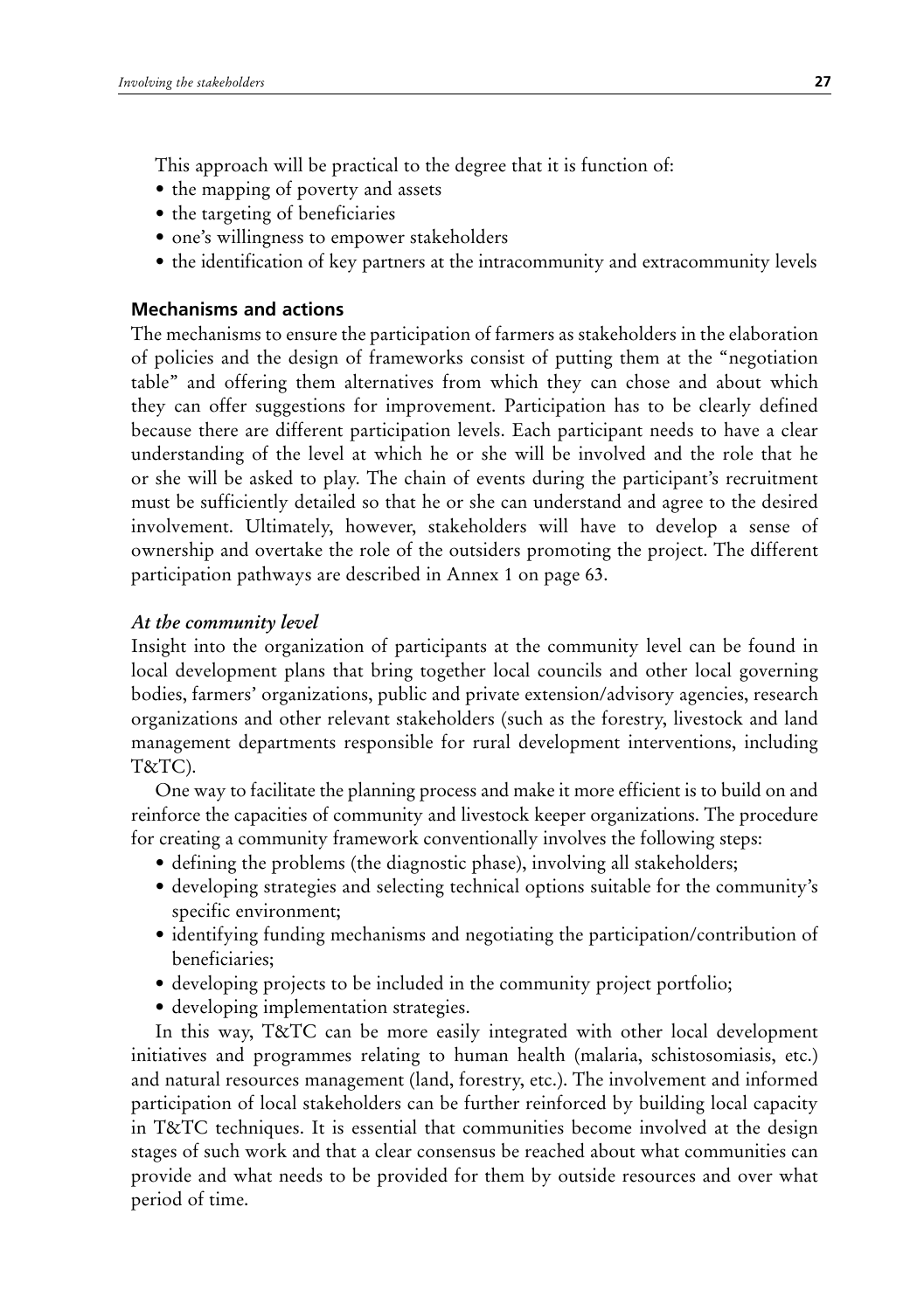Liaison with NGOs such as those listed in Table 4 on pages 24–25 is crucial. Such groups are often involved in tsetse control activities, treating livestock with trypanocides and introducing livestock into new areas. Information exchange and the provision of technical expertise can be vital to the success of such measures. Without access to proper expertise and advice, workers might wrongly introduce susceptible animals into a new disease environment or prescribe incorrect drug dosages. In the field of human health, local practitioners need similar access to information on unfamiliar diseases. (Information and a simulation model that can assist organizations in the planning and implementation of tsetse control operations are available at www.tsetse.org.) NGOs and other groups working on tsetse control, human health and livestock development and health in tsetse-infested areas should take advantage of access to information, especially relevant technical expertise, so that their activities can be optimized.

 In the field of tsetse control, participation at the community level has been much debated (Laveissière *et al.*, 1994; Barrett and Okali, 1998; PAAT 2003a; Dransfield and Brightwell, 2004). Such participation is essential to the success and sustainability of T&TC. However, given the many conflicting demands on people's time and resources, especially in poor communities, it is essential that programme managers make clear the amounts of money and/or labour that must be committed for the project to be sustained. The extent to which T&TC interventions are private and public goods, or are merely perceived that way, is an important issue in this context. For further discussion, see Swallow and Woudyalew (2004), Kamuanga *et al*. (2001) and the end of Chapter 4.

## *At the national level*

National PRSPs currently in the preparation or implementation stage must include clauses making the involvement of stakeholders mandatory. The identification of administrative transaction costs at the mesoeconomic level (and subsequent followup) will also lead to the genuine involvement of T&TC beneficiaries. Such conditions are a sine qua non for the optimal orientation of PRSPs in financing T&TC, livestock development and human and animal health.

## *At the regional and continental levels*

This bottom-up approach can also be pursued at the regional and continental levels to influence institutions that set policy for rural life and ensure that those institutions consider T&TC as a means of improving rural livelihoods. Such an approach would increase the likelihood of T&TC's inclusion in the strategy papers of such regional organizations as the Economic Community of West African States (ECOWAS), the Union Économique et Monétaire Ouest Africaine (UEMOA), the Intergovernmental Authority on Development (IGAD) and the Southern African Development Community (SADC). It would also ensure that T&TC remains on the agendas of such international research institutions as African Insect Science for Food and Health (ICIPE), the International Livestock Research Institute (ILRI), the International Trypanotolerance Centre (ITC), the Centre International de Recherche-Développement sur l'Elevage en zone Subhumide (CIRDES) and the École Inter-États des Sciences et Médecine Vétérinaires (EISMV).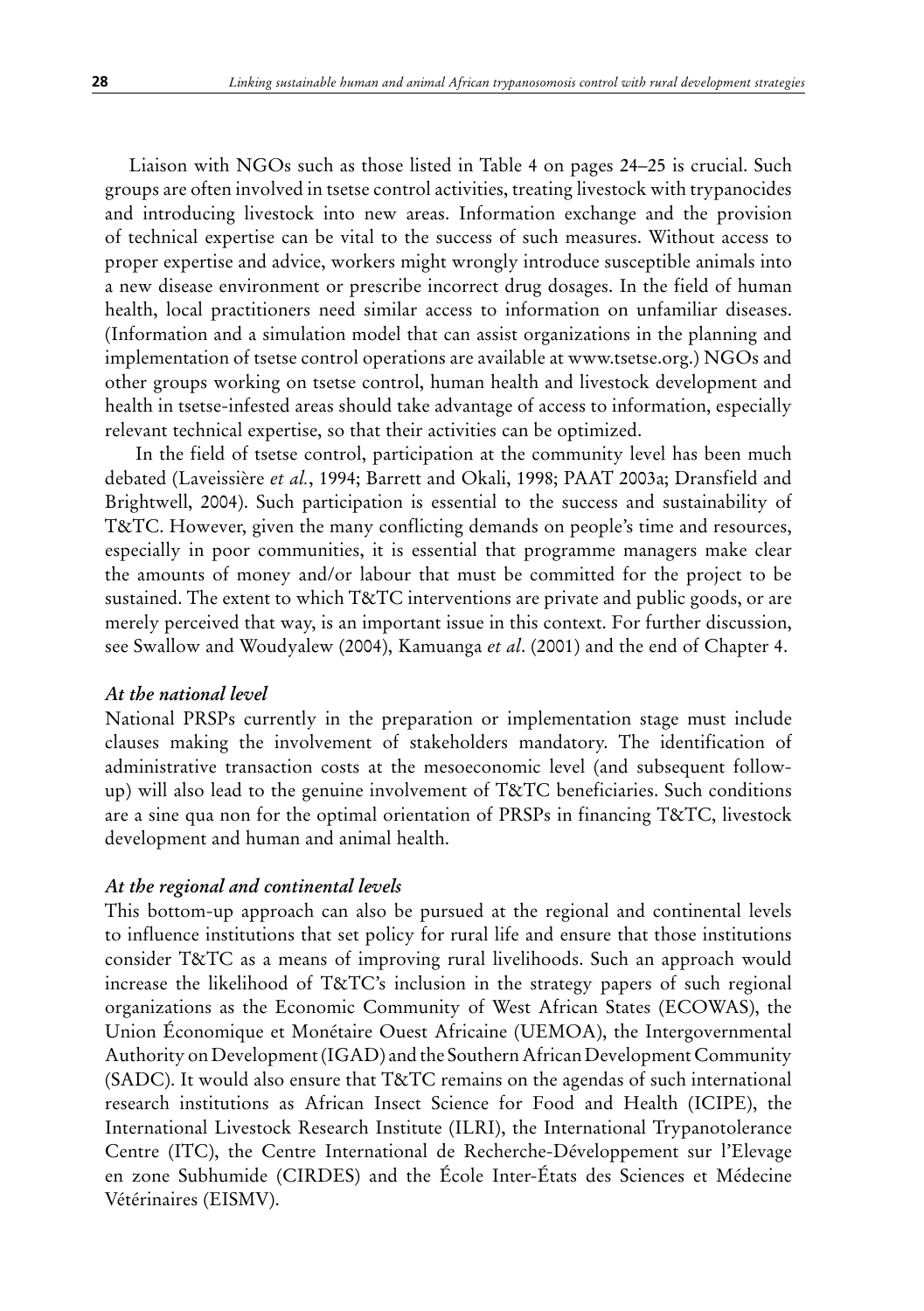At the continental level, the primary challenge is to make sure that T&TC issues are explicitly considered under each of the four "pillars" set forth in the Comprehensive Africa Agriculture Development Programme (CAADP), a programme of the New Partnership for Africa's Development (NEPAD). (For further information, visit www. nepad-caadp.net.) These issues include:

- improvement of human and livestock health
- land and water management
- rural infrastructure
- trade-related capacities for improved market access
- agricultural research
- technology dissemination and adoption

Ultimately, such consideration will help integrate PAAT and PATTEC objectives and activities into the African institutional setting for development.

Also at the continental level, international organizations such as FAO and WHO are mandated to provide recommendations, guidelines and information for the development and establishment of global policies for effective agriculture and human health care.

Last but not least, PAAT should continue in its present role as a source for information and expertise, providing databases to experts and T&T networks and bringing together their energies and dynamism so that T&T issues can become even more deeply embedded in pro-poor policies and approaches.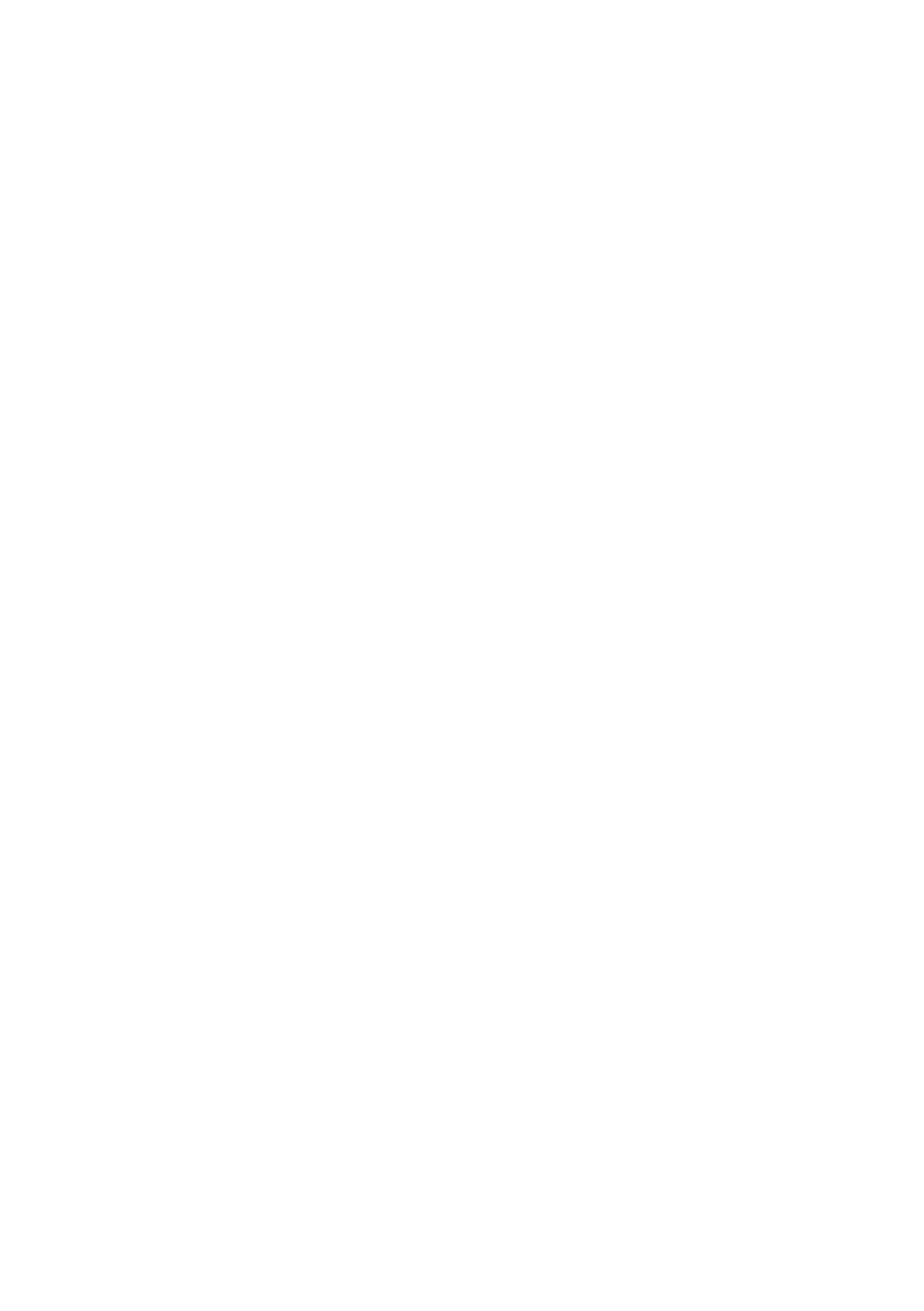# Chapter 4 **Implementation and delivery**

## **Three generations of tsetse and trypan osomosis interventions**

#### **First-generation interventions**

Until the late 1970s and for much of the 1980s, tsetse control was nearly always considered a public good and funded as such by governments. Interventions utilized a variety of techniques, which evolved over time. Initially, these included bush clearing and game hunting. Later, ground and aerial spraying with residual insecticides were added. During the late 1970s and 1980s, the prevailing emphasis on environmental considerations and the need to reduce costs led to the refinement of a wider range of tools. In particular, the use of traps and the application of insecticides to cattle were revisited. As a result, traps and targets began to carry odour baits; cattle began to receive insecticide treatments through dipping, spraying and pour-ons; aerial spraying operations began using non-residual insecticides; and the sterile insect technique was introduced (see Maudlin, Holmes and Miles, 2004, for a review of the development and application of these techniques). Meanwhile, growing interest in the innate resistance of host animals to the parasite led to a great deal of work on trypanotolerant livestock (African Trypanotolerant Livestock Network, 1988; PAAT, 2005). Through all of this, livestock keepers continued, year in and year out, to treat their animals with trypanocides, the cost of which dominated in many areas the livestock keepers' expenditures on animal health.

The history of sleeping sickness control in Africa is entwined with the history of the continent as a whole. During the first two decades of the twentieth century, a number of colonial administrations realized that for their colonies to develop economically, certain basic structures were required. Such progress could take place, however, only if sufficient labour were available. Aware that trypanosomosis was becoming epidemic in nearly every occupied territory, they established a variety of "sleeping sickness surveillance and prophylactic services". In 1917, Dr Eugène Jamot developed a new approach based on the following rules:

- Fixed-post surveillance is ineffective.
- Diagnostic and treatment capabilities must be mobile.
- The entire population must be surveyed exhaustively, even by coercion.
- The tools best adapted to obtaining the most effective results in the shortest possible time must be used.
- Indicators must be elaborated in order to follow up the actions and determine success.
- The means for implementation must be a special unit with motivated and competent staff able to work in rural environments.
- This unit must be administratively, financially and technically autonomous and must have a strong team spirit.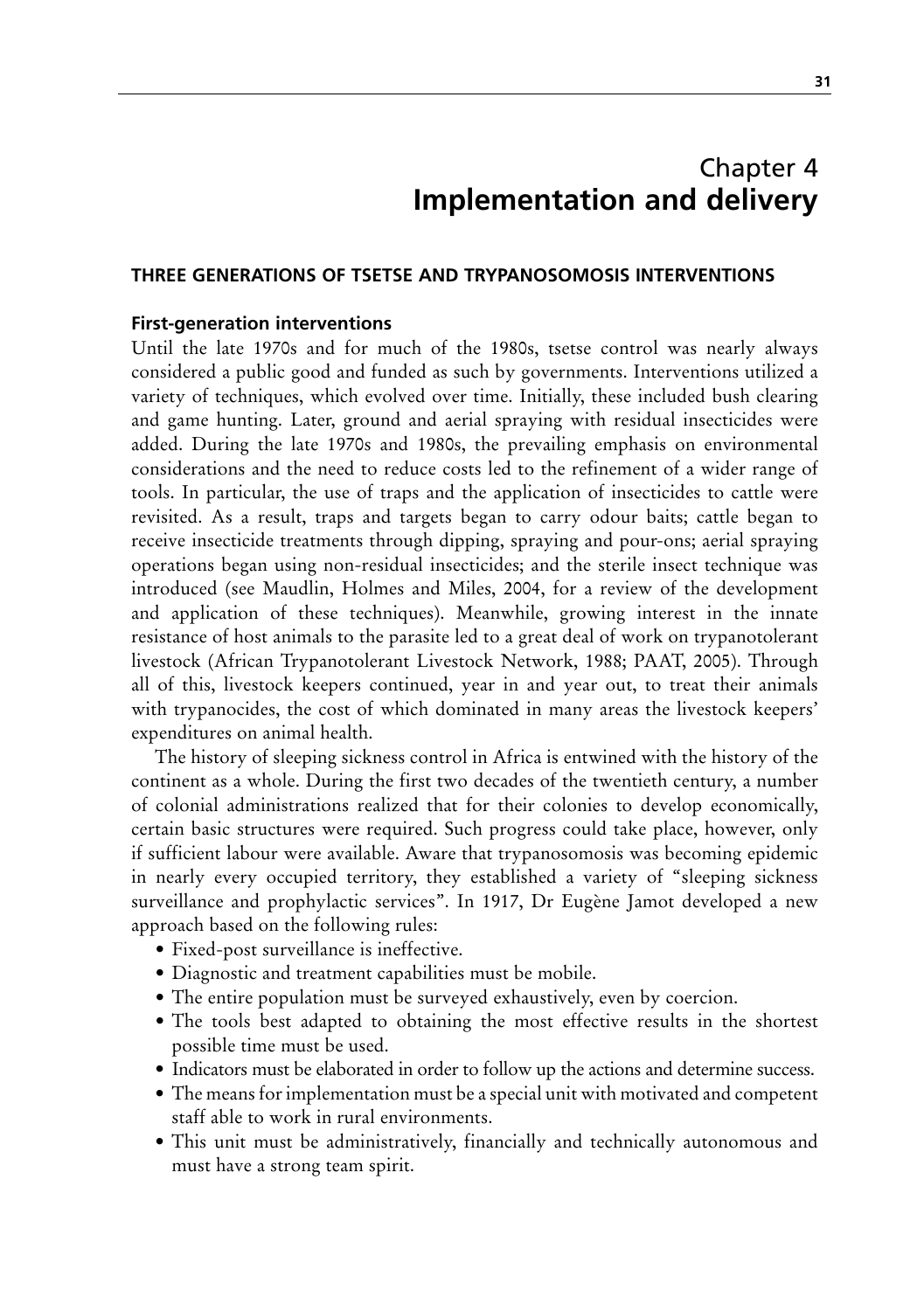Jamot's approach was adopted by the French, Belgian, Portuguese, Spanish, German and British colonial authorities, who rapidly set up control structures throughout SSA. As a result, by the 1960s, the disease was considered controlled, if not eradicated. Sleeping sickness thus provided the major impetus for the gradual development of colonial medical services. Nevertheless, many Africans soon came to perceive these efforts as one more element in the ongoing conquest and exploitation of their continent.

#### **Second-generation interventions**

By the late 1980s, in line with more general developments in the field of human and animal delivery (Leonard, 1993), T&TC efforts began to face increasing funding shortfalls. Other ways had to be found to deliver these services – especially ways that could recover some of the cost from the ultimate beneficiaries. One obvious solution was to involve communities by encouraging them to provide the necessary labour, but this approach met with limited sustained success (Barrett and Okali, 1998; Kamuanga *et al*., 2001; Dransfield and Brightwell, 2004). As Dransfield and Brightwell state, "Farmers and communities have not controlled tsetse because, with few exceptions, they were not given the opportunity. Continentwide, tsetse control has remained as top-down as before."

Thus, by the 1990s, a wide range of techniques for controlling or eliminating tsetse populations had been developed and tested. None, however, was found to be valid for all production systems, ecological zones and national and regional economies. Two key factors impeding the work were increasing drug resistance among trypanosusceptible populations and the difficulty of sustaining tsetse control in areas where T&TC programmes had been successful. D'Ieteren *et al.* (1998) and Agyemang in PAAT (2005) have argued that these problems can be solved using selective breeding (either within breeds or through crossbreeding) to enhance trypanotolerance. Whatever the merits of this approach, the general consensus has been that more integrated strategies are needed – especially ones that take into account the changing physical, socio-economic and technological environments and that empower farmers and livestock keepers.

All recognize the importance of having consistent guidelines for the prioritization, appraisal and evaluation of T&T interventions; and PAAT has led the way in creating such guidelines across a range of subjects. In addition to the series of papers PAAT has itself produced, PAAT and other organizations have also commissioned work in this field. In particular, the explicit incorporation of livestock keepers' views led to the development of rule-based guidelines for making management decisions about the appropriateness of T&T control options in a given situation (Snow and Rawlings, 1999; PAAT, 2005).

In the field of HAT control, Cattand, Jannin and Lucas (2001) and Cecchi *et al.* (2009) set out ways in which consistent criteria for surveillance could be applied by mapping identified foci of the disease and updated prevalence data. The use of GIS technologies to map a wide range of variables important to T&T planning also led to the development of the PAAT information system, as outlined in Gilbert *et al*. (2001). The use of GIS for prioritization was explored by Hendrickx (2001), and an economic component was included in Shaw *et al.* (2006).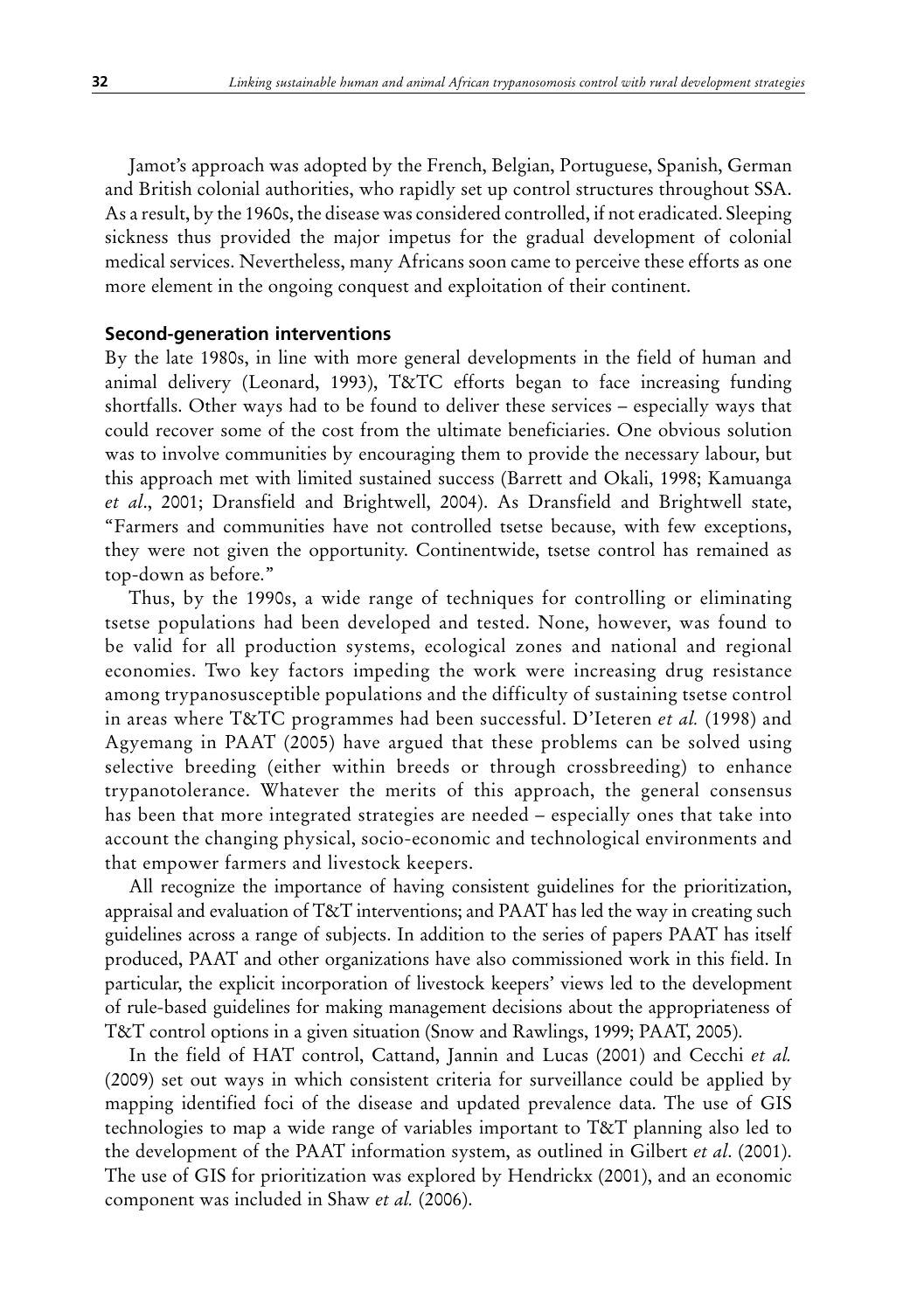Over the last decade, huge strides have been made in dealing with the resurgence of HAT, which became much more prevalent during the 1980s and 1990s. A key to the success of these efforts had been their reliance on PPPs (see "Ensuring effective delivery" on the following page, Box 4 on page 36 and Box 5 on pages 38–39).

Approaches that explicitly consider risk are increasingly being integrated into T&T work. An example is the Health and Environment project (de La Rocque *et al*., 2001), which illustrates how geospatial datasets can be collected and analysed to capture the crucial relationships between three interwoven systems (agro-ecological, socioeconomic and pathogenic). It is interesting to note that this project included, beyond the classical technical and environmental approaches, a socio-economic dimension – focused exclusively on the ethnicity or typology of producers, spatial use and land management. In this way, resources and risks were assessed in terms of: 1) the identification of priority intervention areas; 2) the selection of control strategies; 3) the selection of self-managed, integrated and adapted means; and 4) the indicators for spatial management.

Mattioli *et al.* (2004) promote institutional entente as a means of underpinning a sound technical approach – given that such an approach recognizes that the complexity of the problem requires a joint multidisciplinary approach involving specialist inputs from different specialized partners. It is vital that close interaction and strong alliances be maintained with mandated international organizations, which can help the different stakeholders ensure that T&TC-oriented programmes are ongoing.

## **Third-generation interventions**

The future offers a new generation of interventions, based on existing techniques but with a new centre. Specifically, these new interventions, characterized by the linking of T&TC to sustainable agriculture and rural development (SARD), will attempt to realize the MDGs while at the same time promoting public health policies with a strong poverty focus. This concept, first enunciated in 1992, became the basis of the SARD Initiative, launched under the aegis of FAO in 2002 (see http://www.fao.org/sard/en/ init/). As stated on its Web site, the objective of the initiative is:

*to achieve SARD by supporting pilot efforts and building the capacity of rural communities, disadvantaged groups and other stakeholders to improve access to resources (e.g. genetic, technological, land, water, markets and information), promote good practices for SARD and foster fairer conditions of employment in agriculture. It provides catalytic support to strengthen the capacities, initiatives and innovations of farmers, fisherfolk, pastoralists and other rural people to achieve SARD and provides a framework through which local, national and regional initiatives related to sustainable agriculture and rural development can be recognized, supported and, if appropriate, replicated to contribute to improving rural livelihoods.*

The T&T problem should be seen within the context of rural poverty and agricultural development because it has direct and severe implications for current and future land use, rural development and human welfare (Ilemobade, 2001). Such a conclusion is obvious when one considers the ways in which animal trypanosomosis constrains livestock productivity and the use of draught power and spills over into all aspects of livestock production and mixed farming.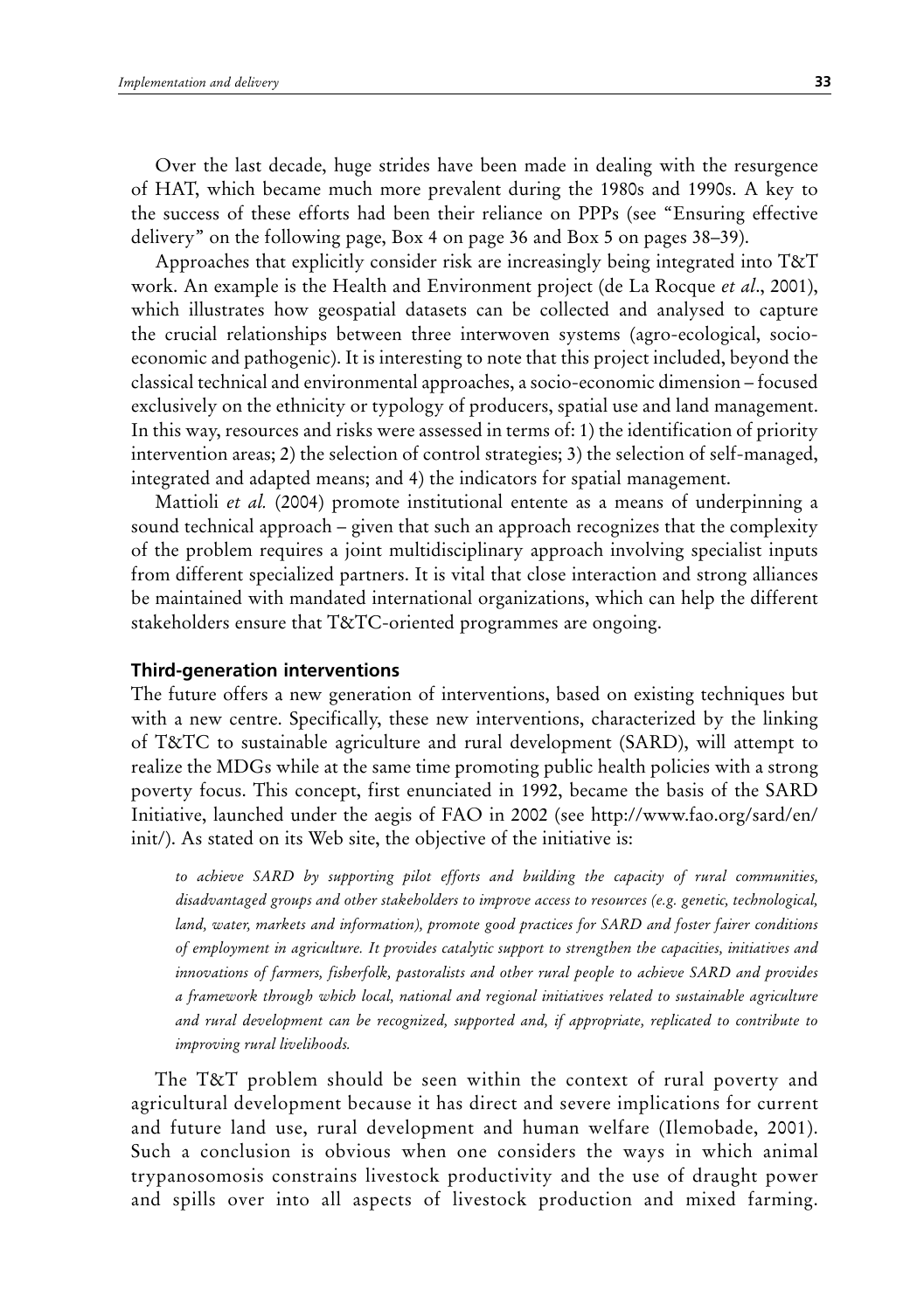Furthermore, in endemic foci of the disease, human trypanosomosis has a similar impact on the rural economy, primarily because the incidence of the disease tends to be greatest in economically active adults but also because of its epidemiology. The disease can change from low endemicity to an epidemic situation rapidly, and it is almost always fatal in untreated individuals.

It is worth mentioning that in analysing the options described above, one finds a lasting domination of technology-based approaches. Programmes appeared to be largely technology driven, and livestock keepers became participants simply because their labour was essential to make the programmes successful. In recent years, however, the field became somewhat polarized between proponents of area-wide interventions and those who prefer community-based approaches to achieving cost-effective, sustainable T&TC (PAAT, 2003a; Mattioli *et al*., 2004). Kamuanga (PAAT, 2003a) explicitly describes the sociocultural factors that need to be considered for practical operations and the proper functioning of programmes: "Most of the failures of development projects occur when the communities concerned have been left out of the processes related to the design, formulation and implementation of the projects." For Kamuanga, social pathways need to be identified and individuals and communities empowered. Instead, local institutions are seldom explicitly included in projects because the relevant policies have not been designed to facilitate local participation.

The next generation of T&TC interventions offer the potential to make good these deficiencies. A broad consensus is now emerging that while some situations require an area-wide approach to creating tsetse-free zones, others may benefit from new, low-cost approaches that allow farmers themselves to protect their stock while also reducing tick burdens. Such new approaches include insecticide-treated mosquito fences, insecticidetreated mosquito netting (for the protection of zero-grazed cattle) and insecticidetreated cattle.

### **Ensuring effective delivery**

#### **Institutional design required**

Mercoiret (1994) and Bonnal and Dugué (2000) emphasize the importance of having an institutional design that can help reduce transaction costs and other mesoeconomic constraints at the microeconomic level of the farm household. In this way, the policy chain becomes more efficient. This suggests a networking approach – specifically, a representation and consulting system that would facilitate the coordination and implementation of extension services for T&TC. One solution might be a rural development "butterfly" (Figure 4) that links livestock keepers and their organizations (though extension services, which act as their facilitators) to research and training as well as other services. Under this novel structural organization, government activity is mostly involved in policy planning and the funding of public goods.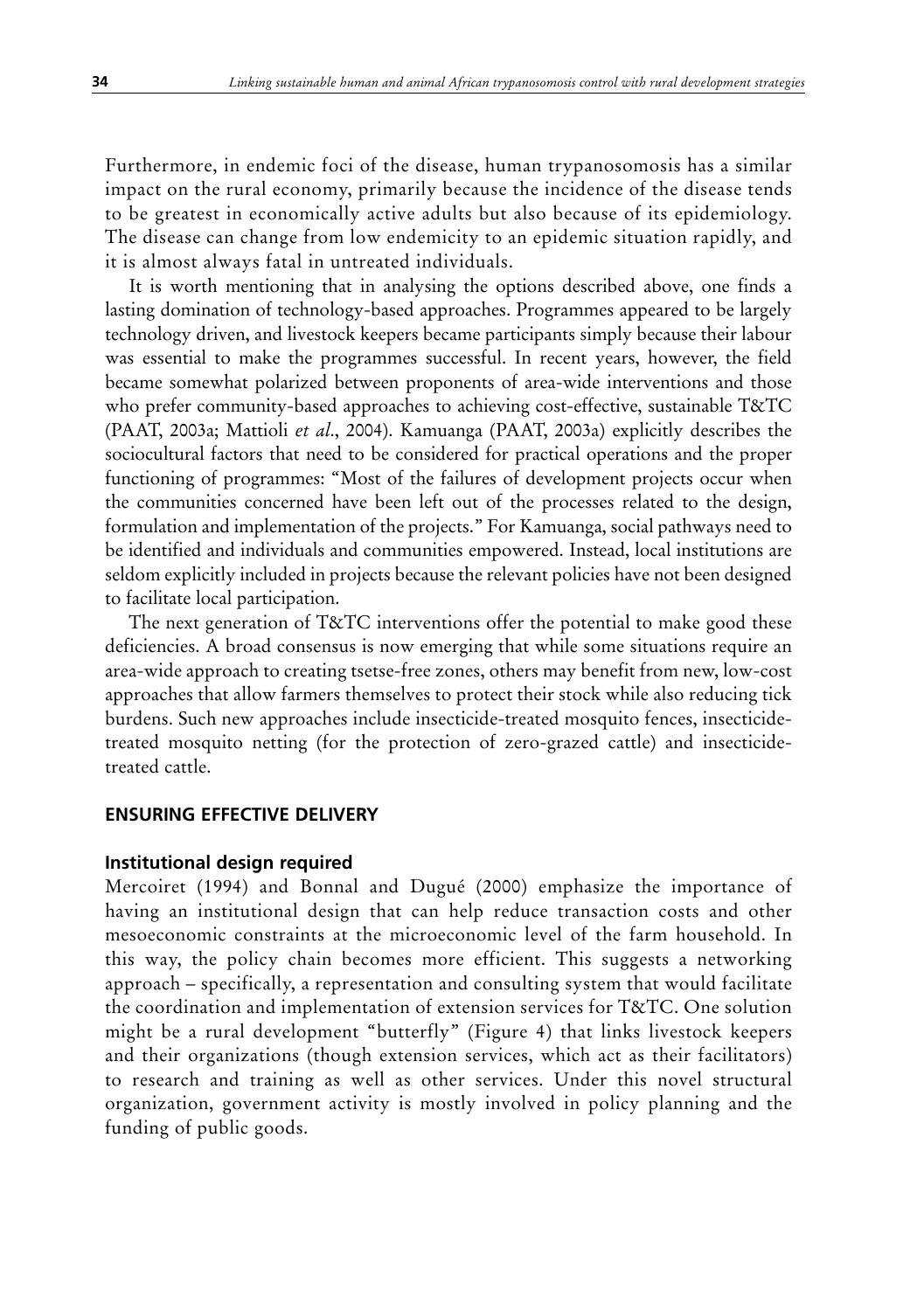

In the human health field, a similar pattern has emerged, with ministries of health being linked on the one hand to research groups and on the other to health services in the field. These, in turn, interact with NGOs providing human health interventions and with local CBOs.

## **Public-private partnerships**

Nurturing partnerships with the private sector is vital to effective T&TC. Historically, the main private partners have tended to be medical and veterinary pharmaceutical companies. As the result of two highly successful partnerships, one with Sanofi-Aventis and the other with Bayer AG, WHO ensured the continued production of the only drugs used to treat HAT at a time when production might otherwise have ceased. Furthermore, these manufacturers have supplied the drugs free of charge since 2001 and have agreed to continue to do so until 2012. The other members of these partnerships have been bilateral aid agencies and NGOs, as described in Box 4 on the following page.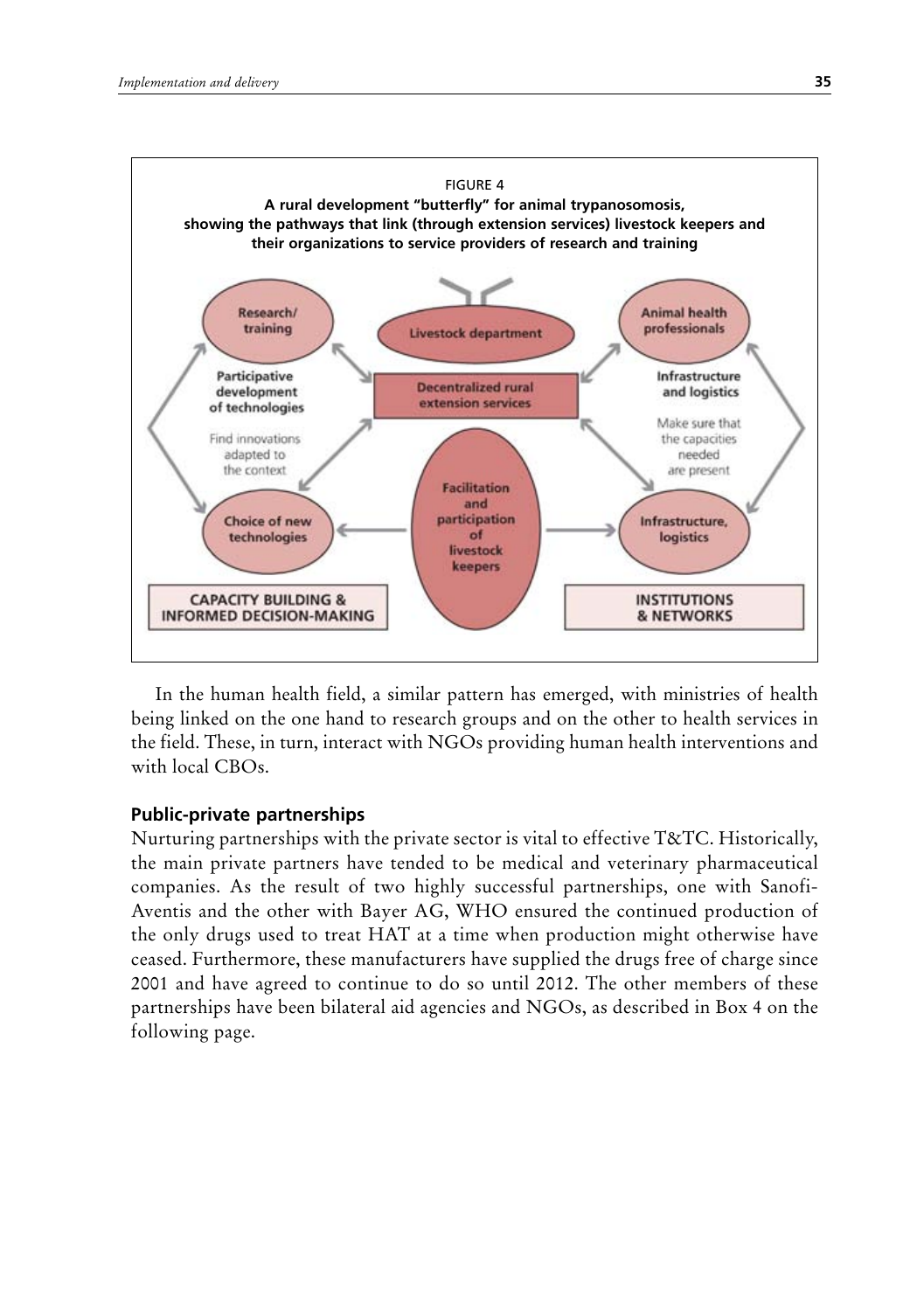## BOX 4

## **Highly successful multicountry public-private partnerships to control human African trypanosomosis**

The PPP-supported HAT surveillance and control programme is based on:

- access of people at risk to diagnosis and treatment through National Sleeping Sickness Control Programmes (NSSCPs). WHO will assist these programmes in implementing control activities. Capacity building through in-service training and thematic workshops at the national, regional and international levels will be provided, as well as reagents and equipment for screening and diagnosis and drugs for treatment.
- strengthened surveillance through the creation of mobile teams for active case-finding and the establishment of a network for passive surveillance.
- guidelines and policies jointly elaborated with the health services of disease-endemic countries and delivered to national implementing bodies through coordination seminars. The projected harmonization of control methods and tools should enable NSSCPs to share and compare their results.

#### **Harmonization of surveillance and control policy**

One of the major objectives of WHO is to harmonize its surveillance and control policy with the tools and methods used by national programmes in the field. Such harmonization consists of:

- selecting operational sequences of field actions;
- defining the operational value of diagnostic tests;
- choosing appropriate treatment schemes;
- identifying synergetic sequences of actions;
- • defining appropriate indicators for programme follow-up and impact assessment.

Partnerships for funding and implementing T&TC can thus involve a wide range of groups, from UN agencies to local CBOs, as illustrated in Figure 5.

The Stamp Out Sleeping Sickness programme in the Lake Kyoga area of central Uganda is another recently initiated PPP (see Chapter 1 for a discussion of the spread in Uganda of sleeping sickness caused by *T. b. rhodesiense*). If the northwestward spread of *T. b. rhodesiense* continues, it will likely begin to overlap with *T. b. gambiense* (Welburn *et al*., 2006), greatly complicating the task of diagnosing the disease and creating serious health risks for those infected because the two disease forms require different medication. As described in Box 5 on pages 38–39, the Stamp Out Sleeping Sickness programme was established to prevent this overlap from occurring. Such initiatives also do a great deal for rural development, because working with private entities can help galvanize both local communities and government departments.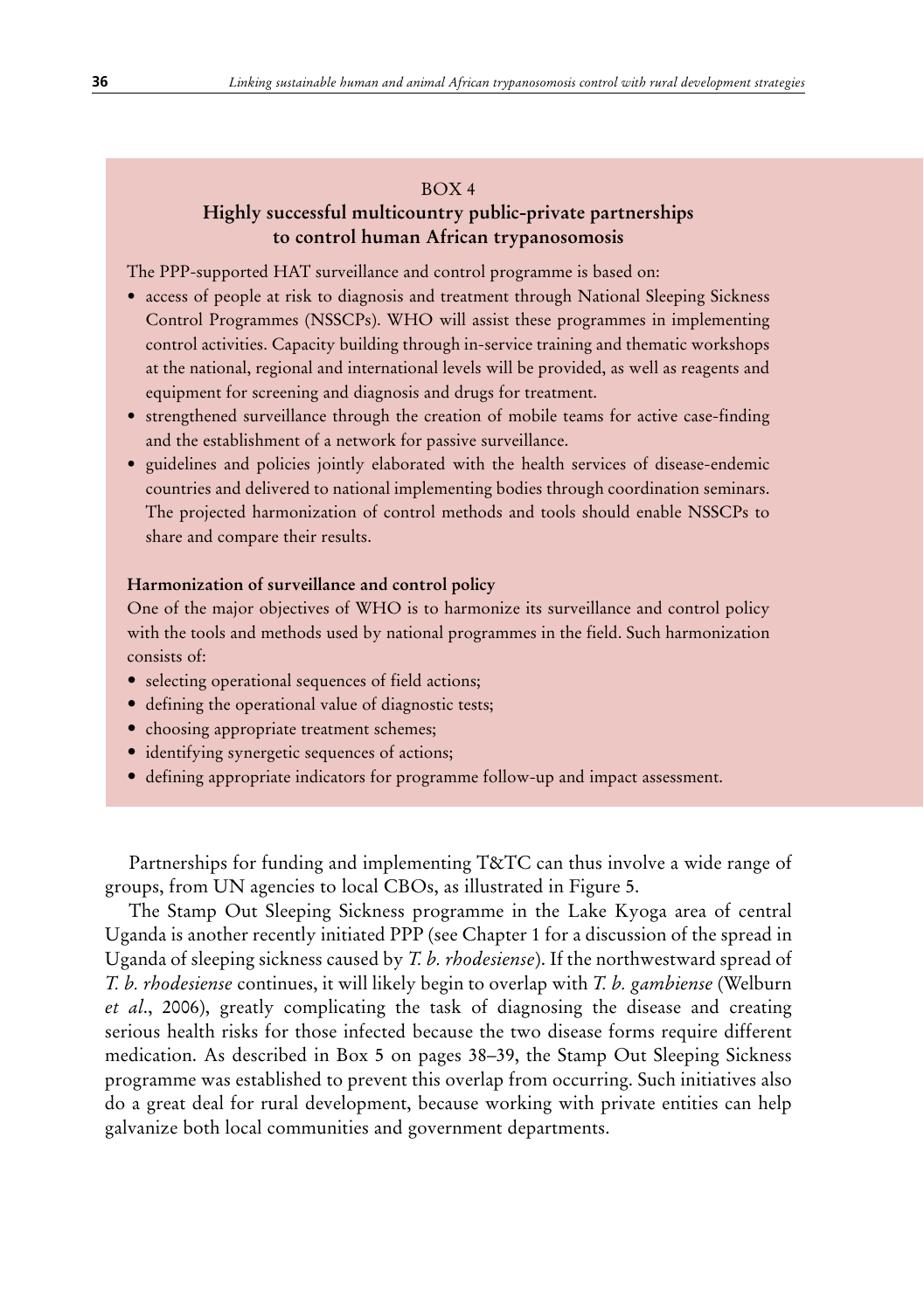#### **The partnerships**

A joint international effort, marked by high public awareness and the strong leadership of WHO, produced in May 2001 a commitment from the Sanofi-Aventis Pharmaceutical Company to donate US\$25 million over five years, half to fund the purchase of three specific drugs for sleeping sickness treatment and the other half to strengthen nationallevel surveillance and control activities. In addition, Bayer AG agreed to continue production of the necessary drugs and to supply them free of charge. On 10 October 2006, Sanofi-Aventis renewed its partnership agreement with WHO for another five years and expanded it beyond sleeping sickness to include several other neglected tropical diseases. Bilateral donors (notably Belgium, France and Spain) and NGOs (notably Médecins Sans Frontières) also contributed massively as national governments allocated new resources to sleeping sickness control.

## **Their impact**

By 2006, these PPPs had led to:

- the harmonization of surveillance and control approaches;
- a 70 percent reduction in the number of new HAT cases;
- an increase in the number of people screened annually from one million to three million;
- the treatment between 1997 and 2006 of some 385 000 HAT patients, representing some 10 million disability-adjusted life years averted (mostly due to the prevention of premature death).

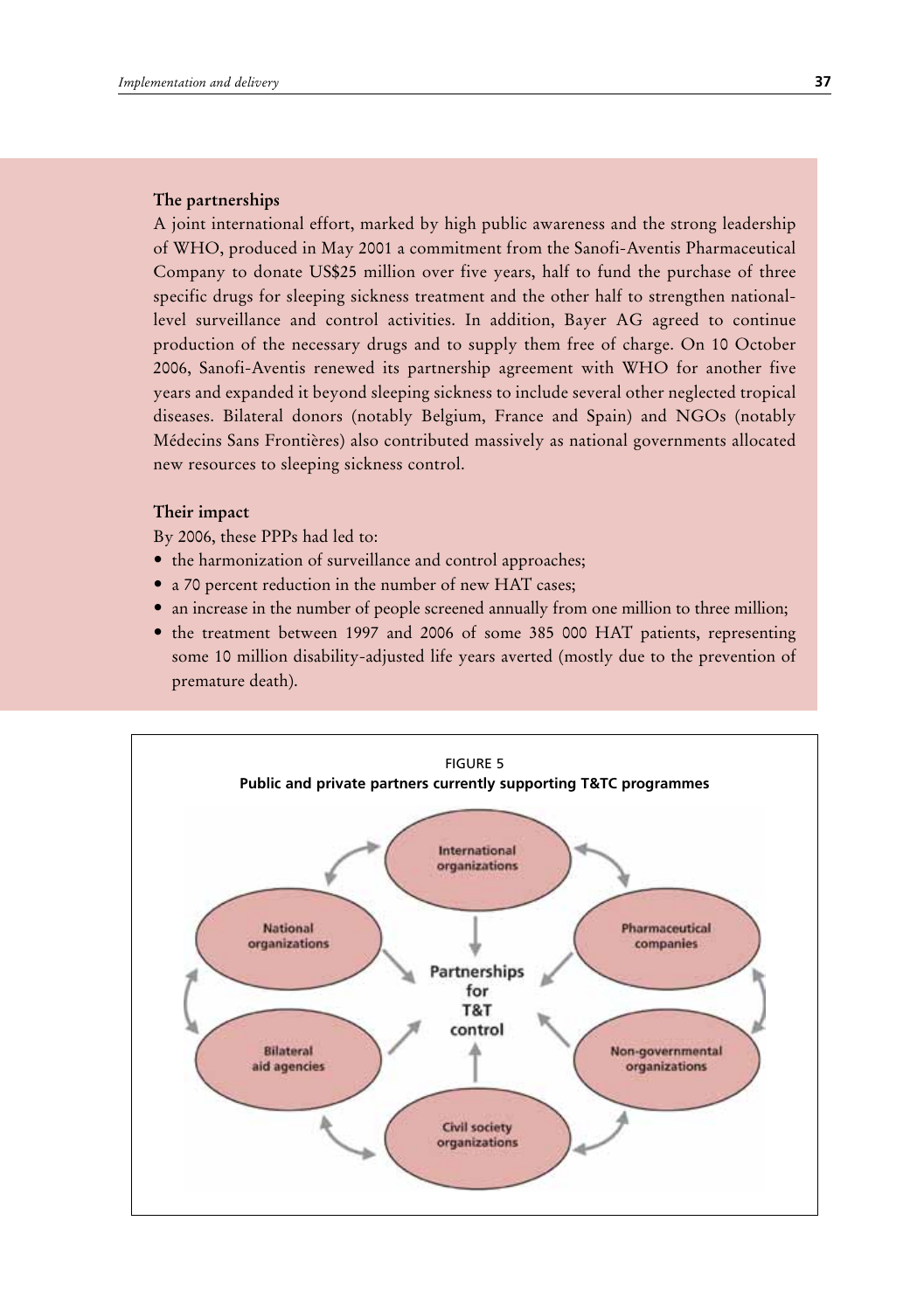## BOX 5

# **Stamp Out Sleeping Sickness: a public-private partnership to control the spread of human African trypanosomosis in Uganda while benefiting livestock keepers**

## **The partners**

- WHO;
- • CEVA Santé Animale, which donated the trypanocides and insecticides and provided support and expertise;
- IK Investment Partners, a pan-European private equity firm that provided funding (through IKARE Ltd) and management resources;
- the Ugandan Coordinating Office for the Control of Trypanosomiasis, which uniquely deals with both animal and human trypanosomosis;
- the Ugandan Ministry of Health;
- the Ugandan Ministry of Animal Industries and Fisheries;
- the Veterinary School at Uganda's Makerere University, which provided students and faculty to undertake the initial intervention;
- the University of Edinburgh Centre for Infectious Disease Control, which provided monitoring and evaluation for the operation;
- the livestock keepers.

## **The impact**

Because this project is ongoing, its ultimate impact cannot yet be assessed. By the end of 2008, however, the following had been accomplished:

- • During October and November of 2006, approximately 200 000 cattle in the districts of Amolatar, Apac, Dokolo, Kaberamaido and Lira were treated with trypanocides free of charge to reduce the zoonotic reservoir of the disease. On three subsequent occasions, the cattle were again treated with insecticides free of charge using the highly cost-effective restricted-application method (Bourn *et al*., 2005). Their legs and bellies were sprayed against tsetse and their ears and tails against ticks.
- • CEVA Santé Animale, the manufacturer of the synthetic pyrethroid Vectocid® (Deltamethrin 5% EC), began making the insecticide (used in restricted applications on cattle) available in small packs of 20 ml and 100 ml so that small-scale farmers could afford to purchase the product.
- The 3-V Veterinarian Initiative, employing five veterinary graduate students on a temporary basis, was established in the treatment area to continue, on a six-month trial basis, both the messaging and the provision of pre-emptive veterinary services. The initiative took its name from the three T&TC inputs being offered by the 3-V veterinarians: Vectocid, Veriben and Veridium.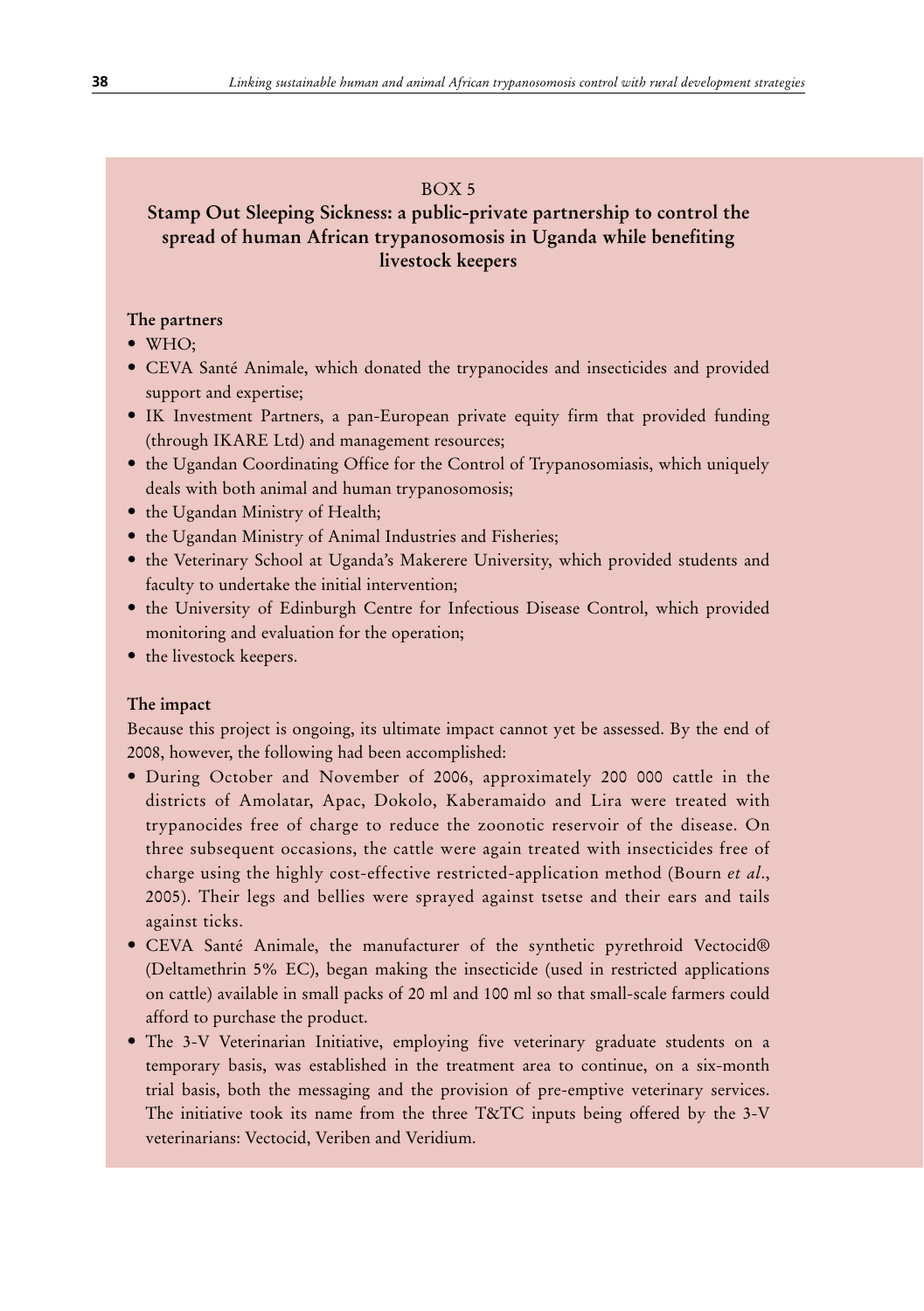- Livestock keepers now pay for the insecticide and either spray the animals themselves or hire private spray teams set up under the 3-V Vet Initiative to do the work for them. Some 48 spray teams have been set up (just over half of the targeted number), and demand for insecticide continues to be high.
- The proportion of cattle carrying *T. b. rhodesiense*, which causes the acute form of HAT found in eastern Africa, fell from 0.75 percent in October/November 2006 to 0.11 percent three months later.
- • During the same three-month period, the incidence of HAT in the treated districts fell by 67 percent, thus reducing the likelihood that the *rhodesiense* form of the disease will continue its spread northwestward towards the area of Uganda in which the *gambiense* form of the disease is found.

#### **Vertical and horizontal delivery issues**

Traditionally, all T&TC programmes that screen for HAT have been vertically delivered – that is, they have been undertaken by dedicated units that specialize in this problem alone.

On the other hand, the prevention and routine treatment of trypanosomosis in livestock has tended to be fully integrated into the activities of local veterinary services. In the case of draught oxen, for example, their association with crops has meant that sometimes responsibility for their welfare has fallen to ministries of agriculture. To carry out this responsibility, the ministries has often turned to agricultural extension services, which in turn have liaised with veterinary services to provide trypanocide treatments and other interventions. This tendency is particularly marked in francophone West Africa – where large-scale rural development projects, often focusing on a particular cash crop, involved extension agents who recommended and supervised a complete care package for draught oxen.

With regard to HAT control, many different approaches to surveillance have been tried (see, for example, WHO, 1998). However, in situations that require the screening of large populations for the chronic *gambiense* form of the disease, most experts agree that dedicated mobile teams provide the most effective response. Although expensive on a per-person basis, they are by far the most effective in reaching, screening and treating a high proportion of a population in a short amount of time (WHO, 1998). The highly successful response to the upsurge of HAT at the end of the 1990s relied, for the most part, on mobile teams. In some situations, though, HAT detection does take place passively at local health centres, where care is delivered horizontally. For example, in *rhodesiense-*endemic areas, because of the acute nature of this form of the disease, patients often present rapidly with symptoms before specialized teams can be mobilized. In other areas or where the chronic *gambiense* form of the disease predominates, the lack of active surveillance also leaves patients with few options beyond the local health centre.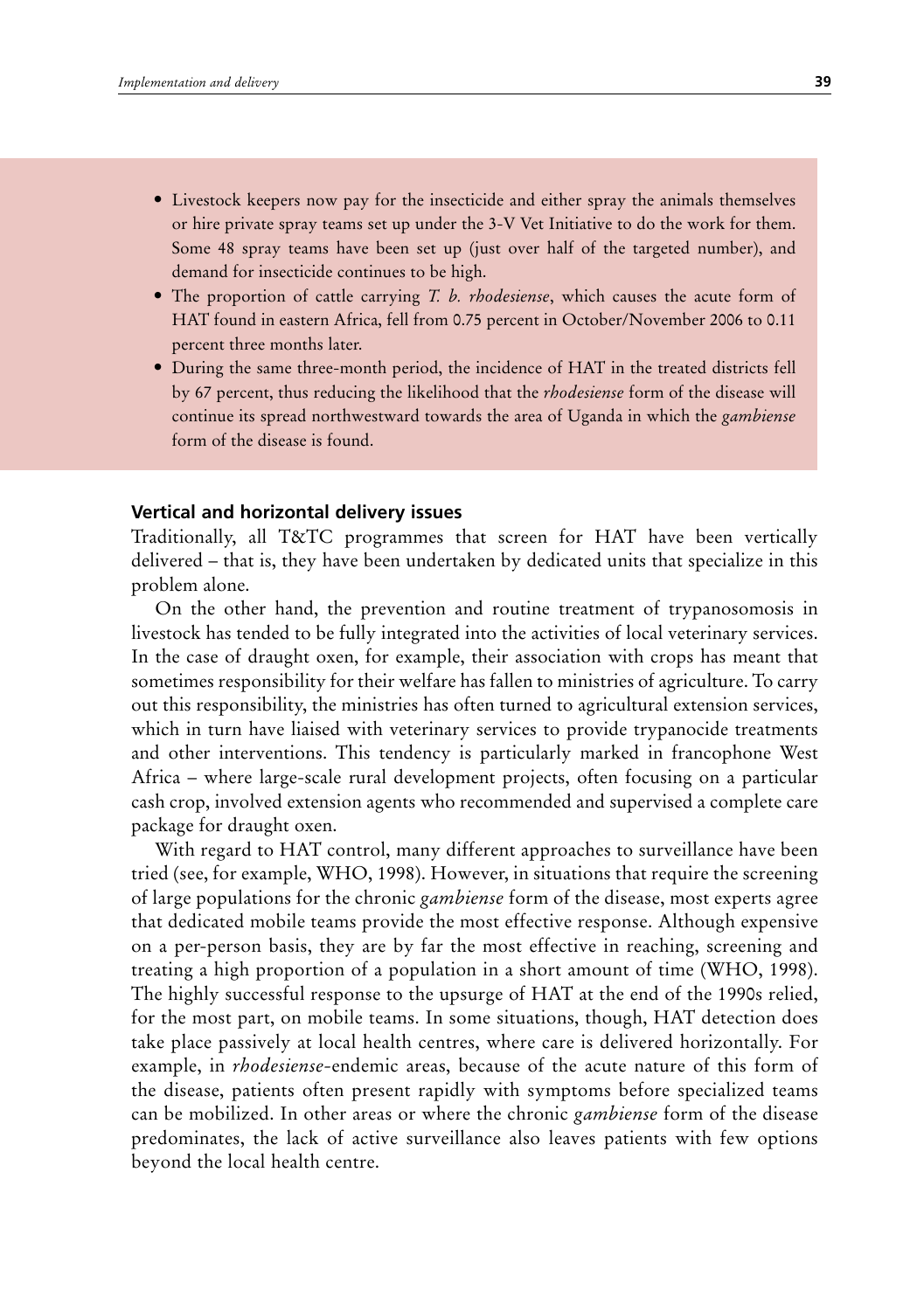As discussed above, the trend in public health delivery has been towards horizontal delivery and the integration of all disease-control initiatives in the primary health care structure. This poses particular problems for a disease such as HAT, which is difficult to diagnose and which often requires specialized inputs and prolonged and dangerous treatment with a high rate of complications. HAT control can perhaps be successfully integrated into the primary health care structure through carefully planned activities such as the training of local staff in diagnosis and treatment of the disease, but such integration will probably not eliminate entirely the need for nations to maintain small but viable vertical structures capable of responding quickly to localized epidemics.

During the 1960s and 1970s, many African countries maintained dedicated tsetse control units or services, which undertook the mapping of fly distributions and the maintenance of control posts where vehicles and animals were checked and sprayed as well as other control activities. By the late 1990s, however, most of these units had been either subsumed into general pest control units or reabsorbed into ministries of agriculture or livestock production. Some capacity continues to exist within these ministries but not enough to meet the needs of more ambitious tsetsecontrol activities, which require the support of trained staff and dedicated units. This is especially true for large-scale programmes, which require technical expertise and planning tailored to the specifics of the tsetse distribution and the control methodology. Such programmes will necessarily be predominantly vertical in their delivery. However, small- and medium-scale suppression projects, especially those that employ techniques such as insecticide-treated cattle and traps/targets/screens, do lend themselves to integration within a horizontal delivery system made up of extension services, veterinary services, NGOs and CBOs. In this context, alongside the purely technical issues, the extent to which tsetse control is perceived as a private or a public good is an important consideration.

#### **Public and private good issues**

When is T&TC a public good and when is it a private good? There has been much discussion of this issue, which is key to determining how local populations view various programmes, what type of support they feel able to give them and to what extent they are likely to invest their time and other resources in T&TC work. Box 6 summarizes the most commonly held views.

The usual generalization about public and private goods is that people consider HAT control (along with most programmes to improve human health) a public good and therefore deserving of public funding; they consider vector control also as a public good that should be publicly funded; but they see livestock treatment using trypanocides as a private good that should be privately funded.

Such a characterization is overly simplistic. In the field of HAT control, measures designed primarily to clear the disease from human or livestock reservoirs (and thus prevent transmission) are clearly seen as public goods. (This was especially evident in the colonial times, when large-scale enforced screening programmes were often perceived as just another aspect of colonial domination.) Yet, for the individual whose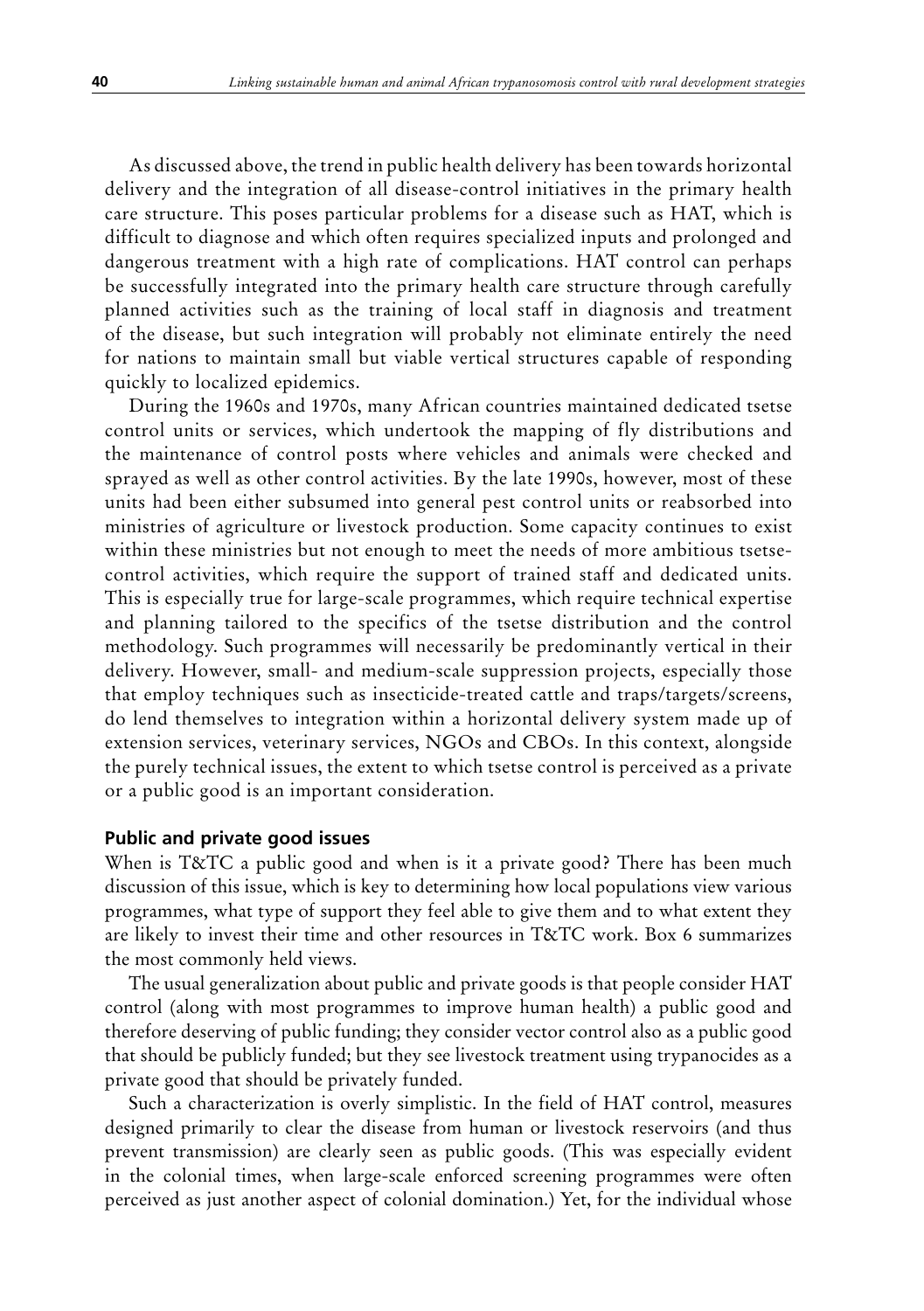## BOX 6

## **Public good or private good? Beneficiaries' perceptions of T&TC activities**

#### **Mostly seen as a public good**

## *Dealing with the disease*

- Large-scale screenings of populations for HAT
- Block treatment of livestock in order to prevent transmission of zoonotic HAT to people in *rhodesiense*-endemic areas

#### *Dealing with the vector*

- Use of traps or screens on a large scale in areas where only a section of the community is affected by AAT or where HAT is not (or is no longer) perceived as a current threat
- • Large-scale programmes treating cattle with insecticides under which the selection of cattle by project authorities is seen as singling those animals out for special benefit
- • Large-scale programmes involving ground or aerial spraying or the sterile insect technique

## **Mostly seen as a private good**

#### *Dealing with the disease*

- • Treatment of individuals found to be infected with HAT
- • Treatment at the livestock keeper's request of individual livestock thought to have trypanosomosis
- • Prophylaxis at the livestock keeper's request of selected livestock

#### *Dealing with the vector*

- Use of traps or screens to control HAT while the disease continues to be perceived as an active threat to the community's health
- Use of traps or screens to control AAT in predominantly livestock-keeping communities
- Pour-on treatments administered to selected animals (usually cows and draught oxen) by livestock keepers or as part of an insecticide-treatment programme to deal with tsetse and reduce tick burdens
- • Use of protected zero-grazing units or fences, especially for high-value animals that are already zero grazed

illness is correctly diagnosed and treated, there is a great private benefit. Similarly, in *rhodesiense*-endemic areas where block treatment of cattle to deal with outbreaks of the disease is now recommended (Welburn *et al.*, 2006), the treatment is seen as a public good, but it also confers a private benefit to the owners of infected cattle.

Even in the field of vector control, which is intrinsically a public good, a public good/ private good issue has arisen in the context of schemes to involve local communities through the active contribution of labour and other resources (Barrett and Okali, 1998; PAAT 2003a; Dransfield and Brightwell, 2004). An exception to the general rule that communities are reluctant to contribute resources seems to have developed in the case of insecticide-treated cattle (Swallow and Woudyalew, 1994; Swallow, Woudyalew and Leak, 1995; Kamuanga *et al*., 2001). One reason is that, in addition to suppressing tsetse, the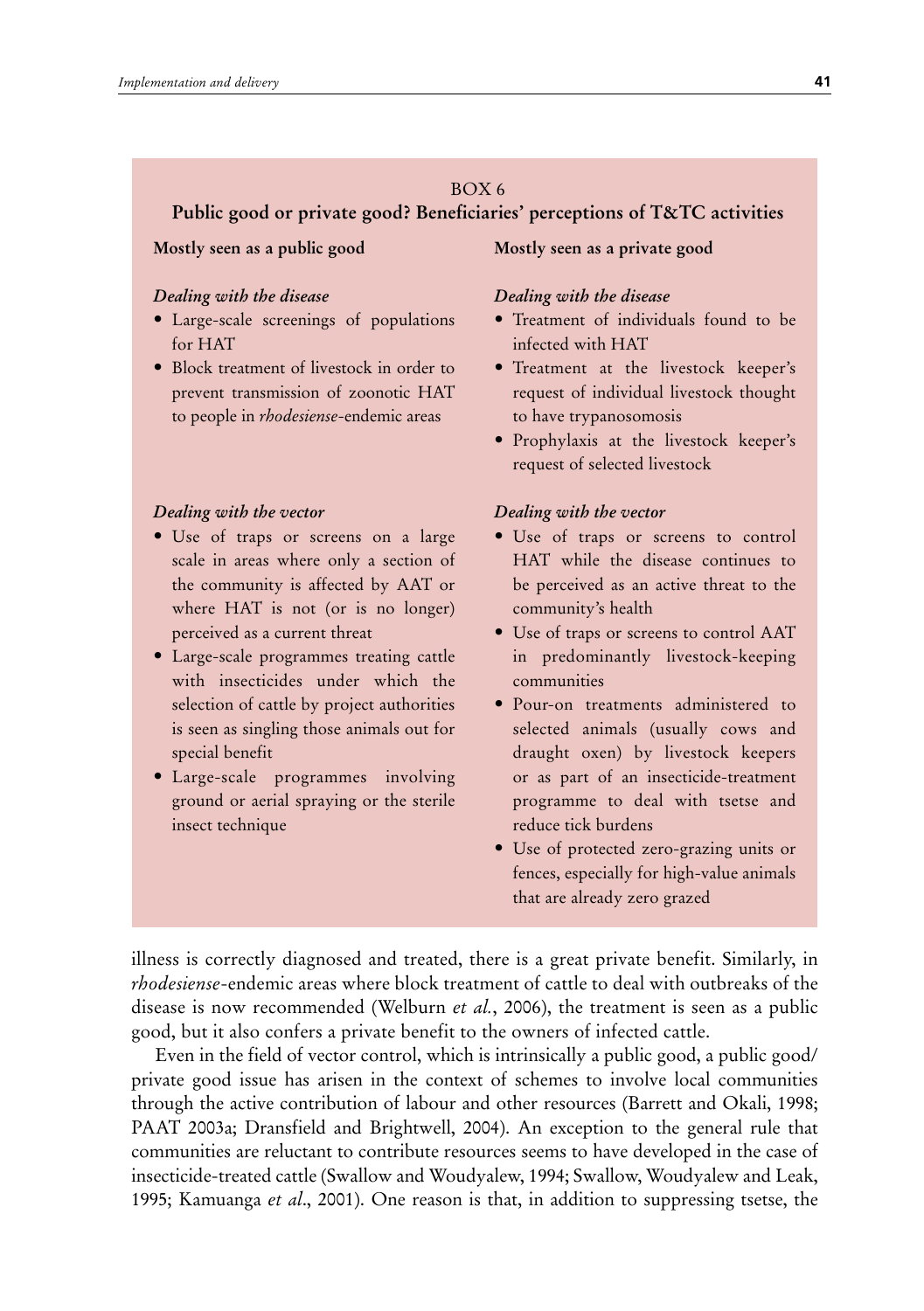insecticide also reduces the tick burden on livestock, which is an important private good. Another reason is that the best T&TC results are obtained by treating large animals such as cows and draught oxen, which are the very animals that livestock keepers want most to protect. Although animals are treated individually (and are thus seen as being individually protected), their actual role is to attract and kill tsetse over a wide area. Treating as few as four animals per square kilometre can suppress the savannah species of tsetse or even eliminate an isolated tsetse population. Thus, livestock keepers are usually quite willing to assume a share of the cost of treating cattle with insecticides.

The use of protected zero-grazing units provides a perfect example of tsetse control as a private good. (For their application under the Farming in Tsetse Controlled Areas [FITCA] project, see Box 7 on page 44 and Agrisystems, 2005.) The first successful test of this approach took place in Kenya, where there are substantial zero-grazed dairy cattle populations (Bauer *et al*., 2006). The approach was subsequently applied in Uganda and Tanzania. More recently, insecticide-treated mosquito fences have been used to protect pigs in the eastern region of Ghana (Holzgrefe *et al.*, 2008). Such initiatives, although primarily private goods, also generate important additional benefits for the local communities. Strategically applied, they are considered to be at least as effective as a large-scale strategy applied in Zimbabwe for which it was postulated that four insecticide-treated targets per square kilometre were sufficient to control and possibly eliminate savannah tsetse. Hence, a maximum of four protected cattle pens would achieve the same effect and, arguably, in a more sustainable manner.

In the case of traps, targets and screens, deployment and maintenance is usually considered a public good. But there are also individual groups within communities (primarily livestock keepers) who see these devices as particularly beneficial and thus are willing to contribute their own resources towards maintenance and/or the prevention of damage and theft. Where HAT is a problem, successful programmes involving communities in this type of tsetse control have also been undertaken (Laveissière *et al.*, 1994; Lancien, 1991). However, as the disease comes under control, these operations become more difficult to maintain.

The other tsetse control methods (aerial spraying, large-scale trapping, the sterile insect technique and, until recently, ground-spraying) are all suited to large operations requiring considerable organizational and technical expertise, and thus all deliver a clear public good. A particular challenge to new, large-scale T&TC initiatives will be combining these methods with the use of traps/targets/screens and/or insecticidetreated cattle to create barriers to reinvasion in areas from which tsetse have been cleared and where ongoing operations are envisaged.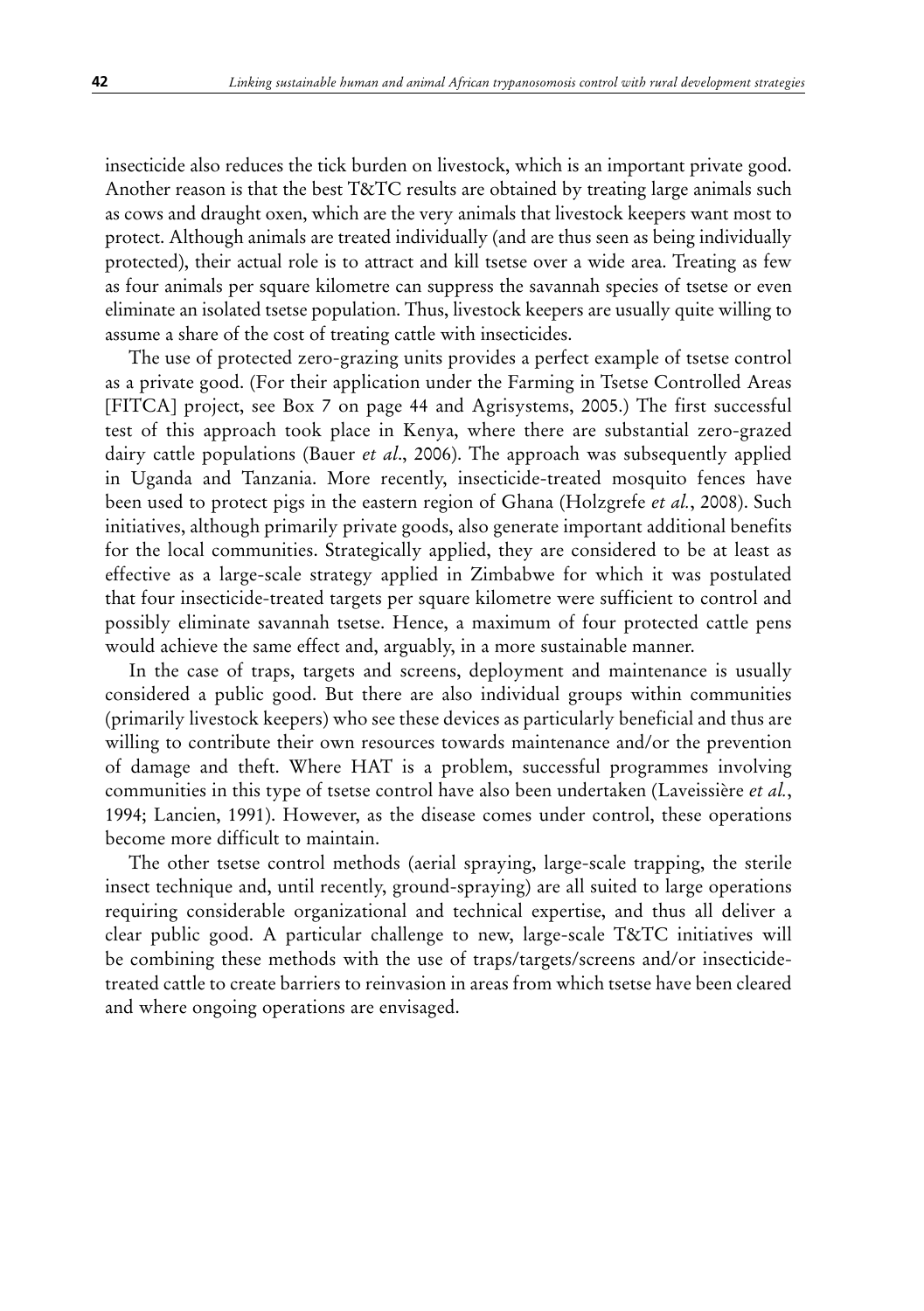# Chapter 5 **Securing the benefits**

The livestock subsector remains weak in many African countries, particularly in SSA, despite the potential it has for poverty reduction and enhancing the economy of many countries. In fact, appropriate strategies for livestock and agricultural development still lag behind (Leonard, 1993; Leonard, 2000; PPLPI, 2005). At the individual and community levels, the major constraints are:

- supply-driven planning with little consultation;
- a lack of awareness that many important decisions are taken by non-livestock actors (e.g. the ministry of finance, the ministry of trade, the private sector);
- poor data collection and little or no analysis;
- the use of production per animal as the only productivity measure (even when production is the main focus);
- little or no understanding of the interactions (upstream, downstream and horizontal links) among livestock and other sectors;
- poor understanding of markets and demand, which are thus rarely taken into account.

For T&TC technologies to be successful in such circumstances, institutions need to be innovative, and appropriate policies need to be devised and implemented.

An end-of-project evaluation of FITCA suggested that its approach could provide not only a template for effective T&TC but also new opportunities for rural dwellers to improve their livelihoods. However, because the project ended only recently, its sustainability remains to be demonstrated. For example, villagers participating in target deployment and supervision were given incentives in kind (seed, fertilizer, etc.), which likely affected their performance. In addition, it became evident during the project's implementation that the factors constraining success were sociocultural, institutional and economic as well as technical. For livestock keepers to have shared fully in the responsibility for control activities and thus to have achieved a sense of ownership, an institutional structure needed to be established on which they could rely. Although some improvements were observed, the rural development objective was not fully achieved. It seems that more work could have been done, especially at the start, to reinforce the organizational structure and make it more multidisciplinary and cross-sectoral.

At the time of this evaluation, the data available and the time elapsed were insufficient to support more definite conclusions (Agrisystems, 2005). However, more recent reports from the FITCA area do indicate that the work has been expanded. For instance, private veterinarians whom FITCA helped establish in the project area have since set up thriving practices and open agroveterinary shops. Measures such as encouraging villagers to construct cattle crush pens have also been very successful. These crush pens have acted as an entry point for a wide variety of animal health care and extension messages and have provided a focal centre for commercial activities,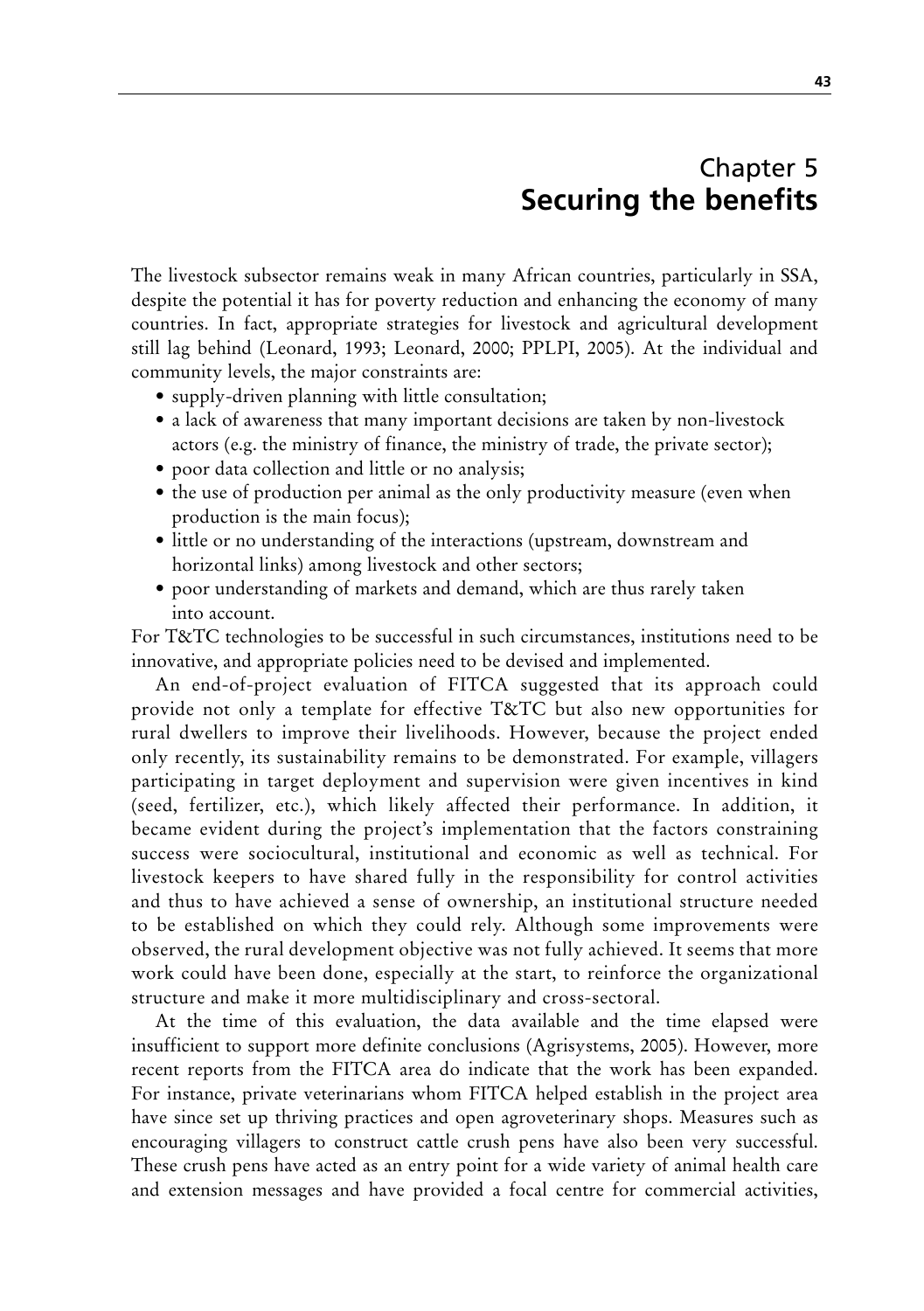## BOX 7

# **A multicountry rural development project: Farming in Tsetse Controlled Areas (FITCA), 1996–2004**

## **Basic data**

- The project comprised national programmes in Ethiopia, Kenya and Uganda and an overarching regional programme that also covered Rwanda and Tanzania.
- Funding was provided by the European Development Fund.

#### **Concept**

- T&TC would be used as an entry point for rural development and the enhancement of income-generating activities in areas where T&T had already been controlled.
- Control measures would combine farmer-managed T&TC technologies with a rural development approach aimed at improving animal health, animal and crop productivity and household income. These activities would take place in the context of a PPP involving the local communities.
- The communities would participate on a cost-sharing basis, and thus T&TC would cease to be considered exclusively as a public good.
- • Livestock keepers would share the responsibility for control measures and thereby acquire a sense of ownership with regard to the implemented activities (Agrisystems, 2005).

#### **Key components and achievements**

In Kenya and Uganda, animal and crop husbandry and animal health interventions were promoted. These included:

- the introduction of animal traction and training in its use, leading to the clearing of significant areas of land for the cultivation of crops;
- the promotion of virus-resistant cassava;
- the development of extension materials;
- the support and training of women in poultry husbandry and the introduction of poultry vaccines;
- the mobilization of villages for the construction of cattle crush pens;
- general support for deworming of calves and the control of ticks.

In Uganda, mass treatment of cattle was undertaken to halt the spread of *rhodesiense* HAT, for which the cattle acted as a reservoir.

Protected zero-grazing units and other income-earning opportunities were introduced in Kenya, Uganda and Tanzania (Agrisystems, 2005; Bauer *et al*., 2006).

serving as a sort of field school for farmers. The creation of a crush pen management committee and a revolving fund for animal health care interventions has enabled these facilities to continue to run smoothly.

Changing the agriculture and livestock sectors takes time, and the interventions need to be long term – far longer than the five-year time horizon on which many projects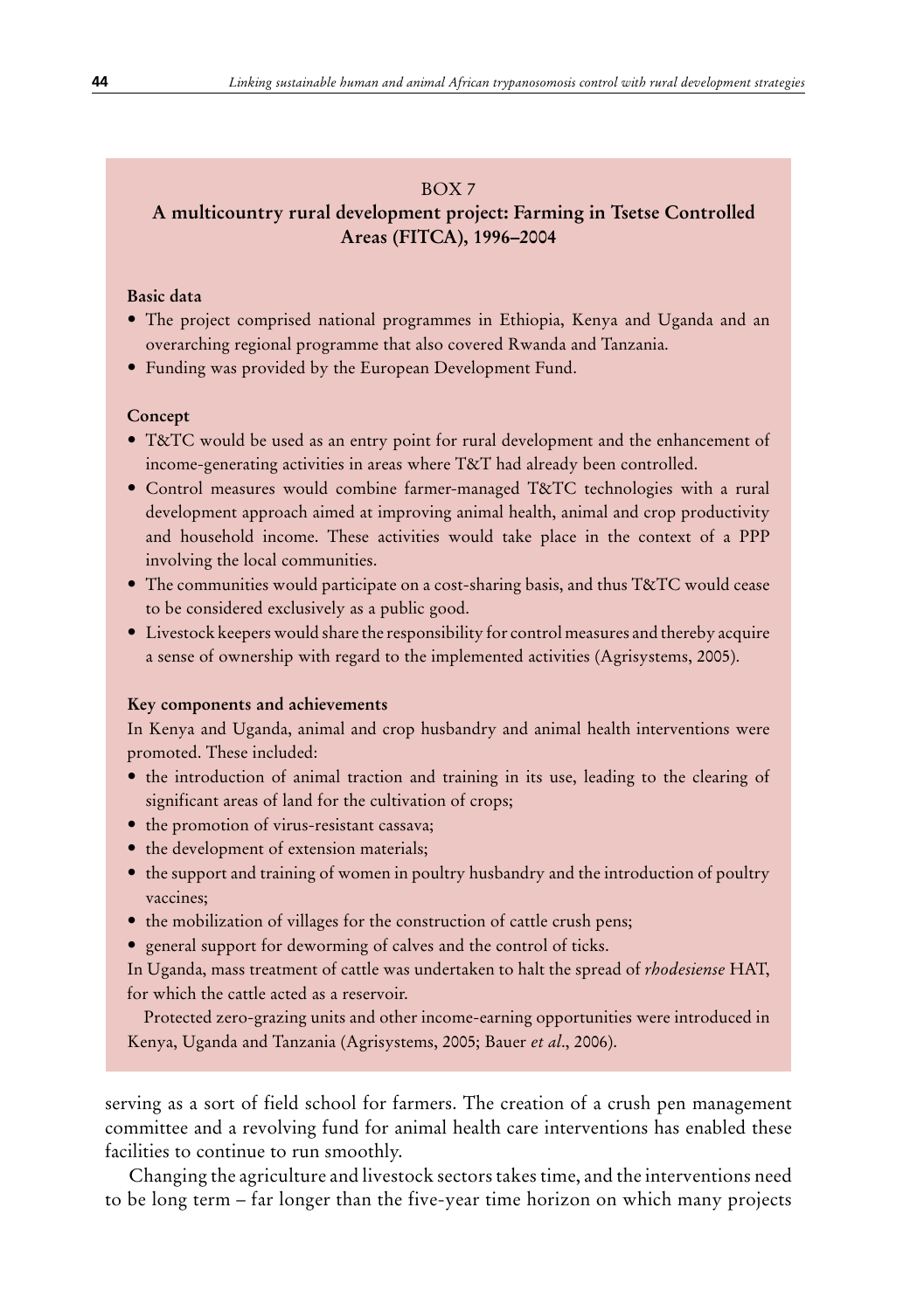are based. Equally important to emphasize is that the impact of such projects takes far longer to accrue than the one or two years that pass before the projects are evaluated. Undertaking evaluations so soon leads to results that tend to underestimate greatly a project's benefits. This is especially true in the livestock field, where improvements in animal health and productivity take time to develop and to affect rural incomes.

## **SuSTAINABle HeAlTH AND lIVelIHooDS FrAMeworK**

In order to improve the livelihoods of poor people, development approaches need to focus more directly on poor livestock keepers, traders, labourers and consumers (including those of health services). Assessing sustainable livelihoods is essential to understanding the effects of interventions on the poor.

Focusing on household livelihood assets, Figure 6 on the following page illustrates the basic sustainable livelihoods framework. Successful T&T control helps increase the livelihood capital assets of households by:

- improving human health and thus contributing to the primary household asset, its human capital;
- improving the health of livestock, which can be seen as natural or physical capital that is sold or retained as a store of financial wealth (livestock are also widely used as gifts, loans, dowries and food and at ceremonies and celebrations to cement social relationships and enhance social capital);
- reducing the vulnerability to disease, because sickness and death are usually the greatest shocks a household can receive;
- further reducing disease vulnerability by securing livestock health and reducing livestock mortality, which can also shock a household;
- strengthening the ability of households to cope with these shocks, especially because the sale of livestock is one of the key ways in which households manage financial emergencies.

Thus, associating T&TC with the sustainable livelihoods framework is particularly useful because the framework provides a checklist of important issues, highlights key elements and processes and emphasizes the interactions among factors and interventions that truly impact the livelihoods of poor people (Carney, 1998).

In applying the sustainable livelihoods framework to livestock, Heffernan and Misturelli (2000) analysed the intervention point for a variety of projects and programmes. Some of these acted directly on livelihood strategies and outcomes. Others tackled the broader social, political, environmental and institutional context – which can be either disabling, neutral, enabling or sometimes flourishing in its impact on capital asset acquisition. T&TC interventions fall into the former category – that is, they act directly on livelihood strategies and outcomes.

At first sight, the sustainable livelihoods approach seems similar to the integrated rural development approach that underpinned agricultural policies from the 1970s onwards. Table 6 on page 47 shows the similarities and differences between the two approaches, with particular attention paid to the institutional context and the involvement of stakeholders. It also shows how these approaches have evolved over the past two decades.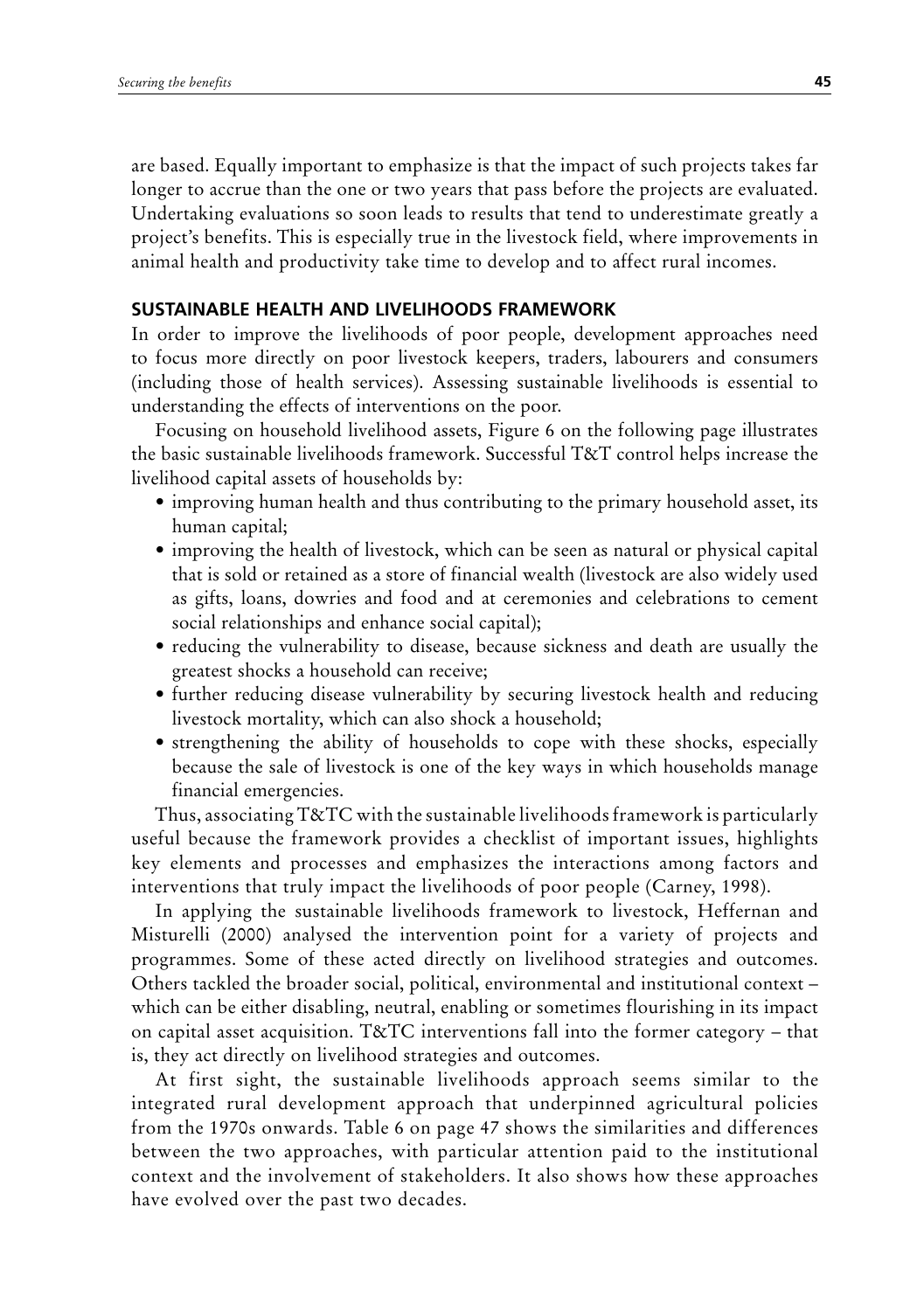

Although the sustainable livelihoods framework posits the multidimensional scope of poverty as its basic hypothesis, it does not follow that interventions to reduce poverty should be attempted on all fronts. Rather, it supports actions focused on key issues that can transform processes and structures that have been identified from assets and from the diagnosis of the vulnerability context. In this way, the sustainable livelihoods approach concentrates on institutional factors and macroeconomic forces that have been identified as major constraints.

## **Focus on policy and institutions**

In developing countries, livestock-sector policy rarely favours the poor. According to North (1990), the related institutions are not "created to be socially efficient…. Rather they … are created to serve the interests of those with the bargaining power to devise new rules."

The history of agricultural development shows that in the presence of an enabling policy and institutional environment, farmers will adopt new technologies. In the cases of Europe and North America, a major component of this enabling environment was public funding – for example, for the elimination of key livestock diseases, especially zoonotic diseases such as tuberculosis and brucellosis. Such an environment allowed farmers to access new technologies and reap the benefits of their adoption. Of course, the creation of an enabling environment is influenced by economic and institutional factors beyond the immediate control of individual farmers. That is why, in order to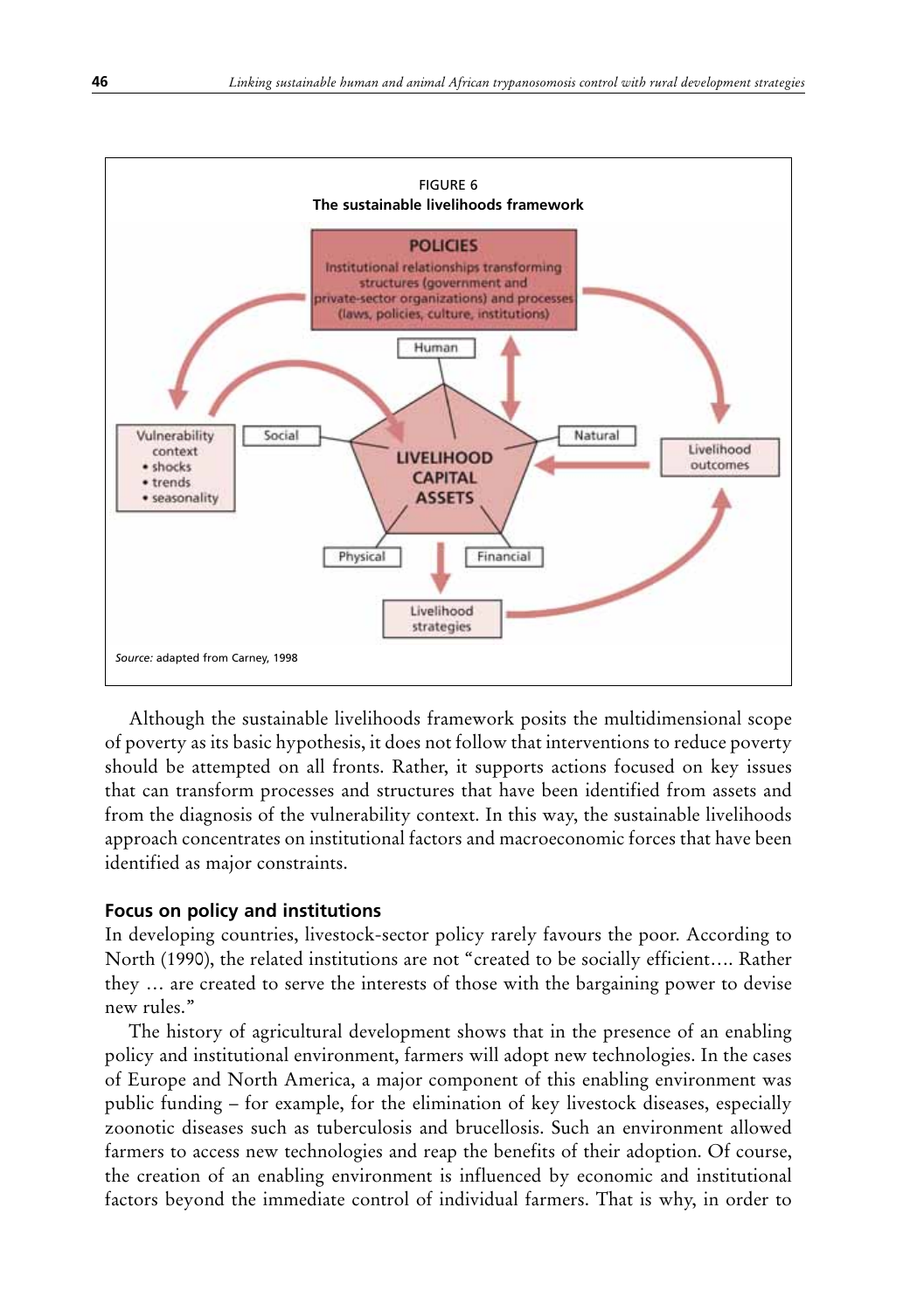|                                 | <b>Integrated rural</b><br>development                                      | Sustainable livelihoods                                                                                                  |
|---------------------------------|-----------------------------------------------------------------------------|--------------------------------------------------------------------------------------------------------------------------|
| Period                          | 1970s onwards                                                               | Late 1990s onwards                                                                                                       |
| Starting points                 | <b>Structures</b>                                                           | People and their existing                                                                                                |
|                                 | Areas                                                                       | strengths and constraints                                                                                                |
|                                 | Tsetse-infested areas                                                       |                                                                                                                          |
|                                 | Area-wide pest management units                                             |                                                                                                                          |
| Conceptions                     | Holistic                                                                    | Multidimensional                                                                                                         |
| of poverty                      | Multidimensional                                                            | Complex                                                                                                                  |
|                                 | (recommendation domains                                                     | Local                                                                                                                    |
|                                 | suggest uniformity, an operational<br>simplification to bring intervention) | (embracing the concepts of risk<br>and variability)                                                                      |
| Problem analysis                | Undertaken by a planning unit                                               | Inclusive process                                                                                                        |
|                                 | over a short period of time                                                 | <b>Iterative</b>                                                                                                         |
|                                 | Viewed as conclusive                                                        | Incomplete                                                                                                               |
|                                 | T&T impact driven                                                           |                                                                                                                          |
| Sectoral scope                  | Multisectoral                                                               | Multisectoral                                                                                                            |
|                                 | Single plan                                                                 | Many plans                                                                                                               |
|                                 | Sector involvement established<br>at outset                                 | Small number of entry points                                                                                             |
|                                 |                                                                             | Sectoral involvement evolves with project                                                                                |
| Level of operation              | Local<br>Area-based                                                         | Both policy and field level,                                                                                             |
|                                 |                                                                             | with clear links between the two                                                                                         |
|                                 |                                                                             | Vulnerability context                                                                                                    |
| Partner                         | National and local governments                                              | Local and national governments                                                                                           |
| organizations                   |                                                                             | <b>NGOs</b>                                                                                                              |
|                                 |                                                                             | CSOs                                                                                                                     |
|                                 |                                                                             | Private-sector groups                                                                                                    |
|                                 |                                                                             | All stakeholders and institutions                                                                                        |
| Project                         | Dedicated project management                                                | Project within partner organization                                                                                      |
| management<br>structure         | unit, external to government<br>Supply of public services approach          | Adapted and appropriate services supplied by<br>various actors depending on the transforming<br>structures and processes |
| Coordination<br>(among sectors) | Driven by donors                                                            | Driven by shared objectives                                                                                              |
|                                 | Integrated execution                                                        | Requirements identified by those involved                                                                                |
| Sustainability                  | A growing concern, not always<br>explicitly addressed                       | A core concern with multiple dimensions                                                                                  |

#### TABLE 6 **Integrated rural development versus sustainable livelihoods framework actions**

*Source:* adapted from Carney, 1998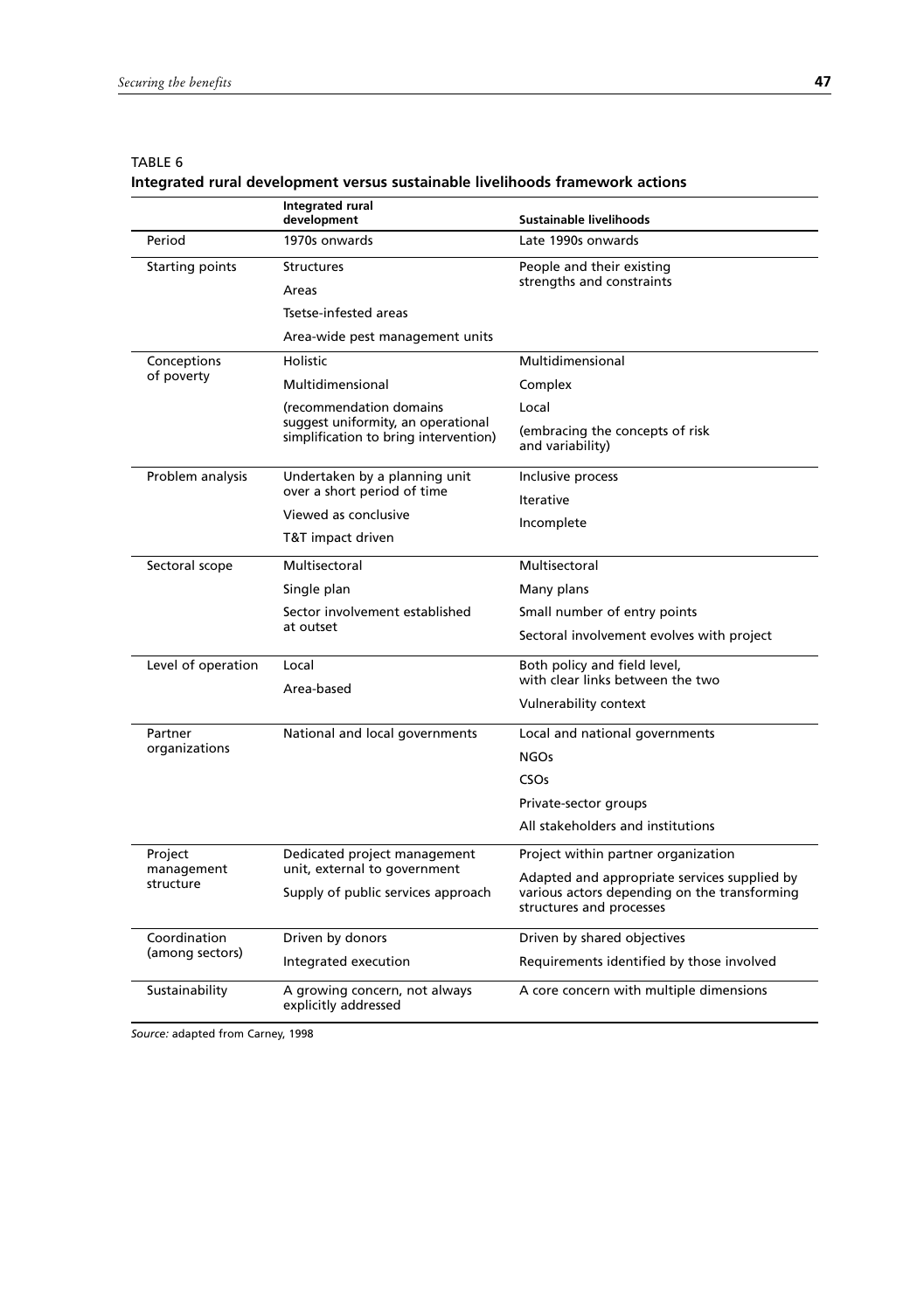reverse the negative trends of livestock development in SSA, major institutional and policy reforms need to be made at the national, regional and pan-African levels (PPLPI, 2005). Currently in Africa, the farmer, for the most part, has to go it alone.

Over the last decade, the evolution of the institutional context has led to a drive for the privatization of veterinary services in order to diminish drastically the role of the state in this activity. Behind this shift was the view that animal health care is primarily a private good and veterinary services are its delivery system. With privatization, however, such public goods as surveillance; early warning; laboratory diagnostic services; planning, regulation and management of disease-control programmes; quality assurance and safety of animal products have all become secondary considerations. As a result, there is now a growing consensus that, in the wake of structural adjustment programmes for sector reform, the private sector and civil society are failing to provide adequately essential services and markets once provided by the state. The reasons for this are complex, but the result is simple: The great majority of the rural poor do not yet enjoy access to the range and quality of services and markets that they need to support a robust livestock-related livelihood (Holden, 1999; FAO, 2002).

Thus, as shown in Figure 6 and detailed in Table 6, the sustainable livelihoods approach focuses on the ways in which institutions (meaning the web of relationships that govern economic and social interactions, not specific organizations) enable and facilitate economic and social change. This focus on transforming the institutional environment in which development takes place lies at the heart of such povertyalleviation policies as improving governance, fighting corruption, reducing trade barriers, ensuring that PRSPs address the underlying causes of poverty and empowering poor people (especially women in societies where they are disadvantaged) through better education and health.

On the livestock side, focusing on policy and the creation of an enabling environment means reforming market networks, laws relating to livestock movements, taxes and veterinary controls so that they become more supportive of livestock keeping. In particular, the organizations that interact with livestock keepers need to maintain an open dialogue with them and consult them on planned interventions.

A number of imaginative projects have recently linked the tourism and wildlife conservation sectors. These projects have encouraged communities both to take ownership of their wildlife resources and to see those resources as potential tourism assets. (In some areas, wildlife has even been used to attract paying game hunters). Changing a community's attitude towards its wildlife resources also discourages poaching, because poaching interferes with rational culling and conservation and delivers a much lower financial return to the community. Once local stakeholders realize that such reforms provide public benefits that are greater overall than the private benefits reaped by individual poachers, meaningful conservation and management of game (including tsetse control) can be undertaken. Initiatives of this sort have been undertaken in Zambia's South Luangwa National Park and in Zimbabwe under the CAMPFIRE programme (Communal Areas Management Programme for Indigenous Resources).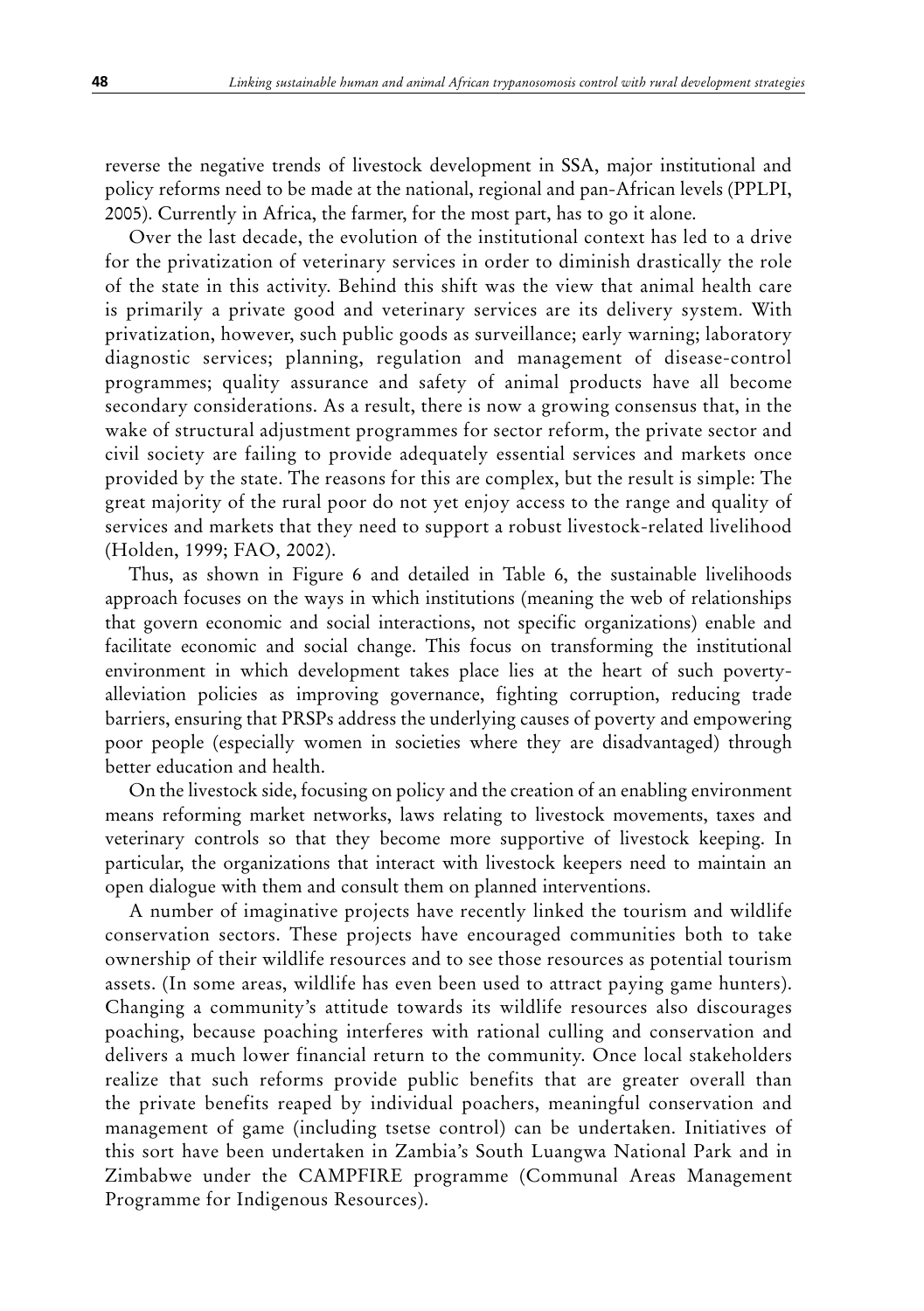Concerning human health, the health care issues that need to be addressed and the context within which primary health care operates are always changing. The challenges faced by primary health care are economic and institutional as well as social. For these challenges to be overcome, national primary health care frameworks must be developed and strengthened, reflecting the commitment of governments and other exogenous institutions. Overall, concerted efforts must be made to ensure the timely and efficient implementation of a sustainable health delivery system.

## **reduction of mesoeconomic filters**

When economic development is debated, emphasis is often placed on the importance of transaction costs and the role that institutions play in policy design and implementation. Sometimes, the interface between government and the private sector is also discussed, and the urgent need to develop institutional forces at the mesoeconomic level is recognized. What is most needed, however, is a synthesis of macroeconomic, mesoeconomic and microeconomic perspectives that focuses on the structural and institutional factors mediating the effects of policy reforms (especially in the livestock sector) on rural households and poor livestock keepers. Table 7 on the following page shows how these three levels of filters intervene at various links in the policy chain, permitting a better understanding of the household decision-making process whereby the poor make choices based on their own livelihood assets and strategies (Zezza and Llambi, 2001).

As an economic concept, the mesoeconomic level incorporates the two primary channels through which policy decisions in general (and macroeconomic policy in particular) are made. These channels are market mechanisms and administrative procedures, and they provide a link between the macroeconomic level of aggregated variables and policy decisions and the microeconomic level of disaggregated production, consumption and investment decisions. Analysing policy reforms from a mesoeconomic perspective helps one understand how such macroeconomic reforms impact people on the microeconomic level and how they modify the production, consumption and investment decisions of microeconomic agents.

It is supposed that incentives created by new livestock policies (or other exogenous changes) will impact the decision-making of microeconomic agents, such as livestock keepers in tsetse-affected areas. Certainly, poorly designed policies can alter microeconomic decision-making – especially given the informational biases created when new policies are implemented through private market mechanisms and programmes. Often, public administrative procedures further complicate the problem. When added to market failures, such biases can substantially weaken or obviate the responses of microeconomic agents, leading either to unsatisfactory production levels and reduced welfare outcomes or to an undesired distribution and allocation of livelihoods.

In a world of frictionless markets and perfect governments, there would be no need for a distinct mesoeconomic analysis. But in the real world, such an analysis, focusing on the rise of transaction costs in response to market failures, can illuminate the ways in which institutional arrangements emerge to minimize these costs, particularly in the rural sectors of less-developed countries (see North, 1990; Leonard, 1993). In this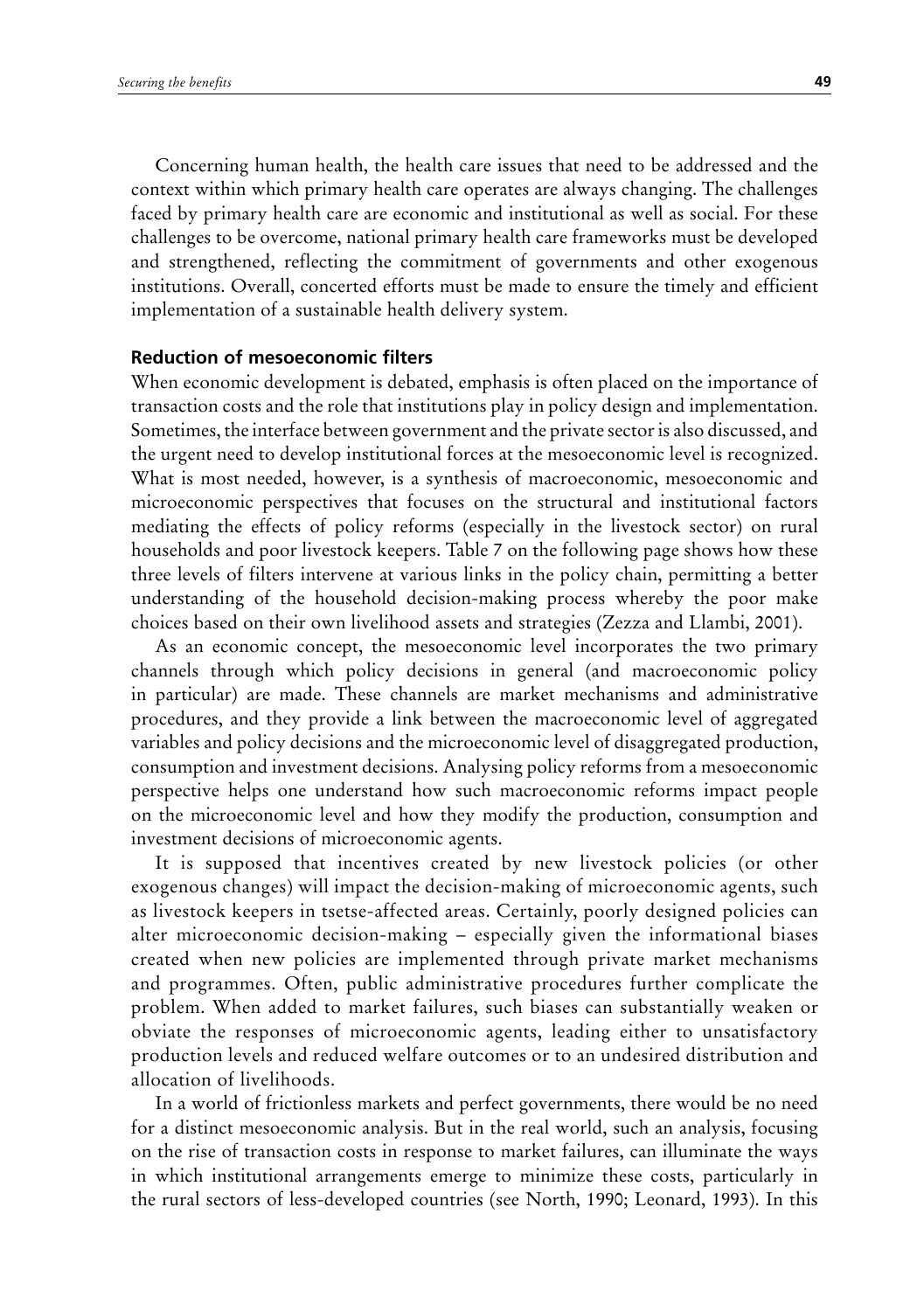| <b>Filters</b> | <b>Nature</b>                                                                                                                                                                                                                     | Level                               |
|----------------|-----------------------------------------------------------------------------------------------------------------------------------------------------------------------------------------------------------------------------------|-------------------------------------|
| Macroeconomic  | Lack of coherence among policies                                                                                                                                                                                                  | Macroeconomics                      |
|                | Neglect of certain structural characteristics of the economy                                                                                                                                                                      | Policy delivery                     |
|                | Lack of understanding of certain economic relationships<br>caused by deficiencies in economic analysis and information                                                                                                            |                                     |
|                | Lack of state and institutional implementation capacity                                                                                                                                                                           |                                     |
|                | Influence on domestic policy outcomes of exogenous<br>factors (e.g. global and regional trade rules, international<br>environment agreements, volatility in international financial<br>flows and commodity prices)                |                                     |
| Mesoeconomic   | Lack of transparency and information on particular changes in                                                                                                                                                                     | Mesoeconomics                       |
|                | the relative price structure induced by policy measures                                                                                                                                                                           | Market and                          |
|                | Lack of access to publicly provided goods and services as a<br>result of bureaucracy and corruption                                                                                                                               | administrative<br>channels          |
|                | Market-based and administrative transaction costs and failures                                                                                                                                                                    |                                     |
|                | Transaction costs and informational problems affecting<br>infrastructure, transportation and communications, human<br>capital, marketing information, market regulation, a sound<br>legal framework for market transactions, etc. |                                     |
| Microeconomic  | Lack of assets                                                                                                                                                                                                                    | Microeconomics                      |
|                | Lack of access to assets and to markets                                                                                                                                                                                           | Transmission/                       |
|                | Lack of access to publicly provided infrastructure and services                                                                                                                                                                   | incentives to the<br>household/farm |
|                | Household heterogeneity                                                                                                                                                                                                           |                                     |
|                | Household transaction costs                                                                                                                                                                                                       |                                     |

| <b>TABLE 7</b>              |  |  |
|-----------------------------|--|--|
| Filters in the policy chain |  |  |

regard, the literature of the New Institutional Economics provides especially useful insights into market analysis and policy failures.

Similarly, in the field of human health, there have been two main obstacles to improving the public health services: One is the dispersal of rural populations, and the other is the difficulty health workers have in reaching remote villages. Currently, these unserved people lack basic sanitation, diarrhoea control, family planning, prevention and treatment of parasitic diseases, health and nutrition information, immunizations, child delivery and prevention and control of tuberculosis. If they are to receive such services in the future, the primary health care systems in their countries must be expanded and improved.

## **Identifying necessary accompanying measures**

Once the broad strategies of a T&TC project have been established, the next step is to work out the details of ensuring that the project achieves its objectives and that its gains are sustained. To realize fully the benefits of a T&TC intervention, planners need to identify and put in place accompanying measures that will support the expected development activities. In addition, because the majority of tsetse populations are not truly isolated, very clear plans for maintaining barriers to reinvasion need to be made. Because such barriers cannot be maintained indefinitely, they can be justified only in the company of coordinated, long-term national/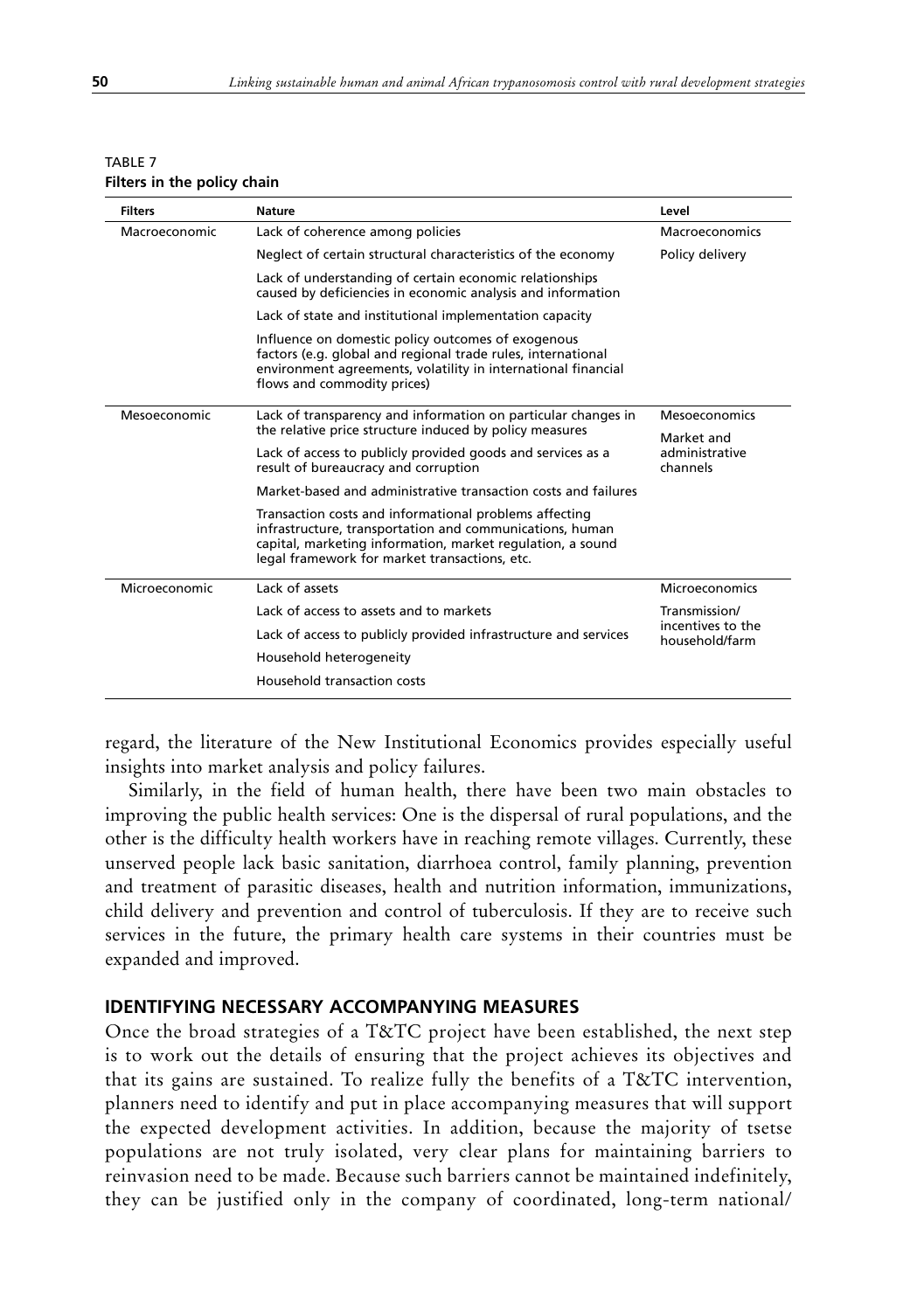

regional programmes for progressive tsetse elimination. An important prerequisite for programmes of this sort would be funding sufficient to involve communities and ensure their long-term commitment. Furthermore, the programmes would have to be elaborated carefully in conjunction with the various groups involved – especially at the local level, where it is vital that government services (medical veterinary, agricultural extension, tourism and wildlife) work together with NGOs and CBOs, as outlined in Figure 7.

The main areas in need of attention are outlined below. However, because this is a major topic, it can be covered only in very general terms. The following discussion is, therefore, by no means exhaustive.

## **Health support**

- The first and most vital component of T&TC is the active identification and treatment of individuals infected with HAT. This needs to be followed by ongoing surveillance for HAT, especially in those areas into which infected individuals may be immigrating. It also needs to be supported by testing facilities and referrals to appropriate treatment centres.
- Awareness of the causes, symptoms and treatment of the disease needs to be promoted among health centre personnel and community health workers as well as in the community at large.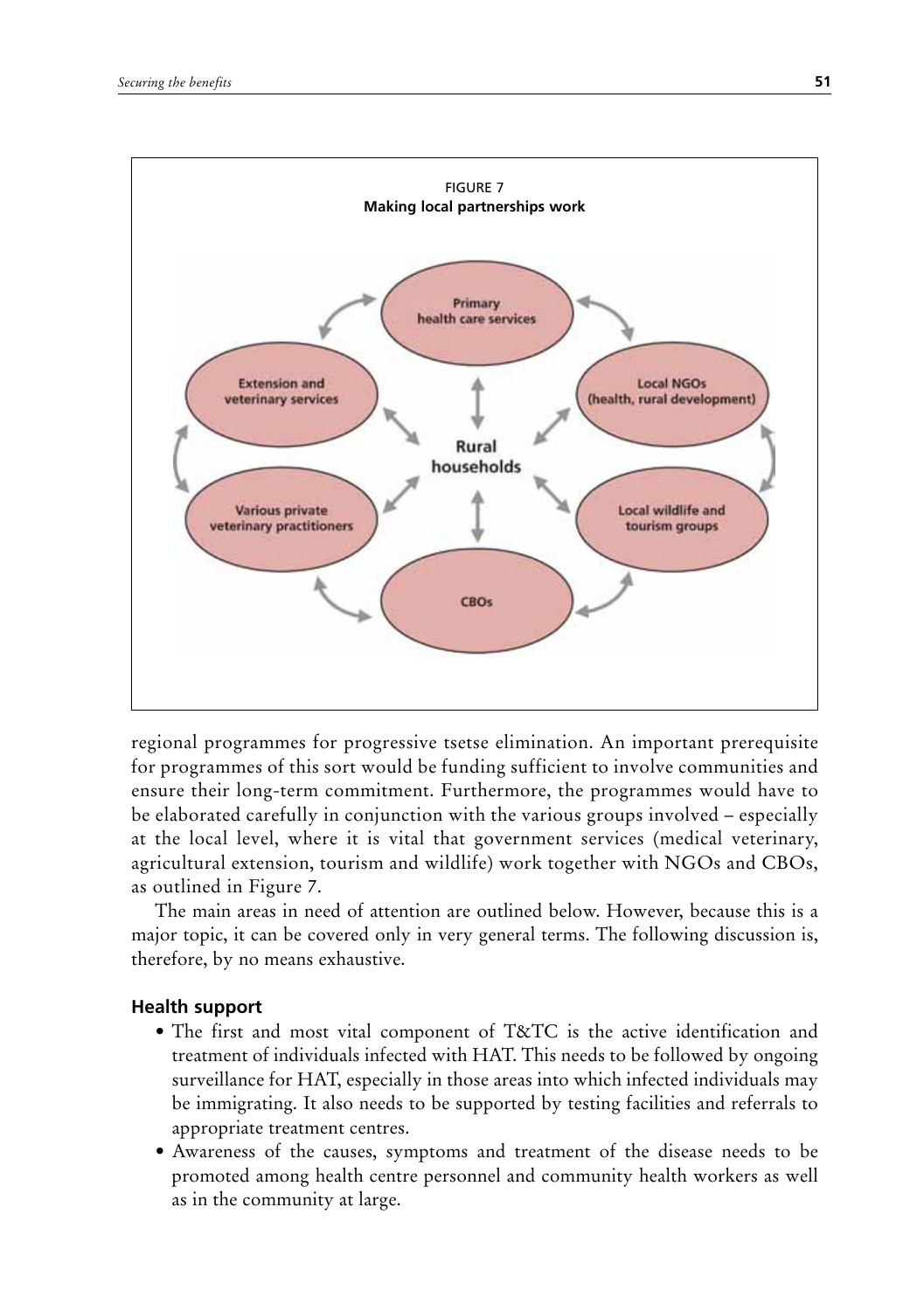• In the long run, T&TC should be integrated with other key health issues. Its programmes should encourage joint public awareness activities and, in some situations, the use of surveillance activities to test for other diseases and to conduct other interventions. In this way, the necessarily vertical structure of a national surveillance and treatment programme can have a horizontal impact as well. Such an outcome is most likely to become feasible once an outbreak of HAT has been treated and a surveillance phase has been initiated.

## **Veterinary support**

- It is essential to treat livestock with trypanocides before and during tsetse control in order to clear the disease from the livestock population. This allows livestock keepers to harvest the health gains as rapidly as possible.
- Additional veterinary inputs may be required as animal health improves. First, in most of Africa's tsetse-infested areas, tick-borne diseases (TBDs) rank with trypanosomosis as ubiquitous threats to animal health that chronically undermine productivity. Thus, actions to control ticks and TBDs should be envisaged. This is particularly feasible in areas where insecticide-treated cattle are already being used to control tsetse, because the insecticides being used also control ticks. Second, in areas where T&TC makes the raising of more livestock or different types of livestock possible, these new breeds may require more or simply different animal health inputs. Third, because T&TC is a first step towards better overall animal health, the opportunity to engage with livestock keepers on animal health issues should not be missed, and a variety of prevention and treatment options should be offered. Many poor villagers – especially those who cannot afford to own sheep, goats or cattle – keep poultry. Following this logic, a useful entry point might be vaccinating poultry against the potentially devastating Newcastle disease, which was undertaken as part of the FITCA project.

## **Extension advice**

- In addition to veterinary support, livestock keepers need extension advice. As the health of their animals improves and other productivity improvements become possible, livestock keepers can often benefit from best-practices advice about inputs such as supplementary feeding. Similarly, when farmers begin making greater use of draught animals or raising improved breeds, astute husbandry advice becomes particularly important.
- Other rural development activities can be encouraged as part of  $T\&T$ C programmes, as with the FITCA project (see Box 7 on page 44).
- Extension activities can take many different forms and thus should not be seen as merely the traditional top-down dispensing of management rules and dictums. Interactive approaches and shared learning experiences can be very successful in this context (see Minjauw, Muriuki and Romney, 2002, for an adaptation of this strategy to dairy farming). Approaches of this sort have been promulgated by the Farmer Field Schools and extensively supported by FAO.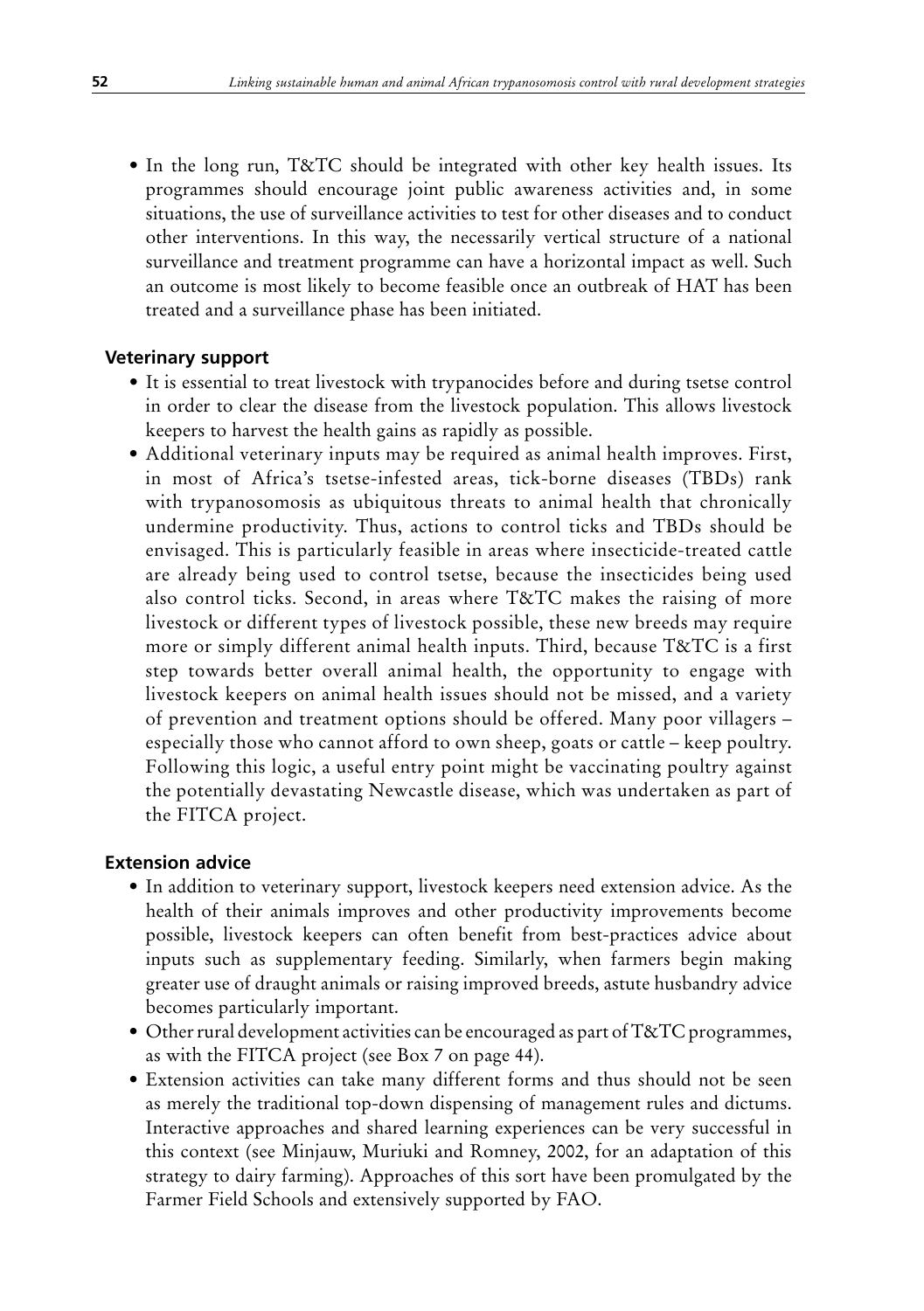## **Market reinforcement and regulation**

- In many areas where T&TC is required, there also exists a need to investigate the marketing structures for livestock and for livestock products. In some areas, livestock keepers have limited access to markets and are therefore forced to rely on itinerant traders who offer them below-market prices. Elsewhere, trading circuits are extremely well organized.
- Regulation of markets can lead to the avoidance of taxes and veterinary controls through the creation of parallel, unofficial trading circuits. Nevertheless, such regulation can be vital for effective T&TC as well as for general disease control, particularly in those parts of eastern and central Africa where cattle are the main reservoir of the *rhodesiense* form of HAT. Treating cattle from endemic areas with trypanocides is an essential measure for preventing the spread of the disease to new areas (see Welburn *et al*., 2004).

## **Support for the maintenance of barriers**

Last, recalling that very few tsetse populations are truly isolated, those who attempt tsetse control must decide whether they want to suppress tsetse populations or create tsetse-free zones. If the latter, they will need to create effective barriers to prevent recolonization. Such barriers can be created, for example, by the application of tsetse control techniques at high intensity on the borders across which reinvasion might occur. Depending on the technique chosen, the barrier may require a high level of local involvement and support. Before making such a decision, however, project planners should consult technical experts and review the successes and failures of barriers used in similar contexts. The temporary nature of barriers also needs to be taken into account. In relation to sustainability, it may be helpful to consider the following:

- Using insecticide-treated cattle to create a barrier is an approach that livestock keepers tend to find attractive because the insecticide is also effective against ticks. This technique, of course, requires the active participation of local cattle keepers, who need to bring in their animals for treatment with insecticide.
- The deployment of traps, targets and screens needs to be recognized by the local population as beneficial. Otherwise, theft and damage will occur.
- For all types of barriers, important considerations include the cost per year and the number of years that a barrier will need to be maintained. From these numbers, a realistic total cost can be projected, an appropriate funder identified and a responsible party found. When local people are expected to be that responsible party – contributing their labour through bringing in cattle, overseeing traps and targets, and so on – project planners need to make sure that the people understand clearly how the maintenance of such barriers will provide long-term benefits to the community.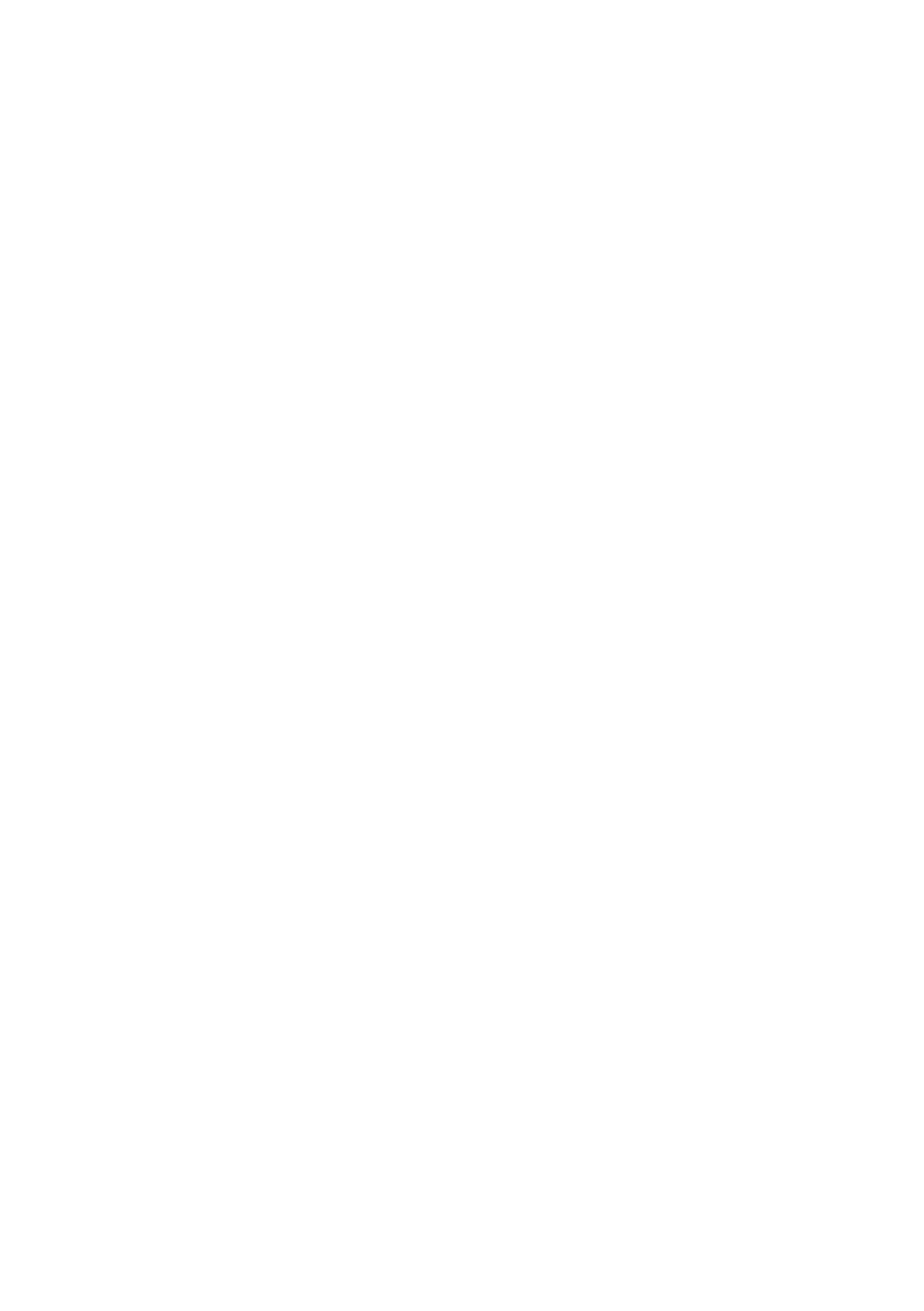# Chapter 6 **Conclusion**

With the drafting of the MDGs at the turn of the twenty-first century, the world's governments took a momentous decision to work together to reduce poverty. Meanwhile, in the field of development theory, an important shift was taking place, reflecting the experience of development efforts during the late twentieth century. The first component of this shift was the realization that top-down approaches had produced only mixed success when used to implement projects with long-term impact on the poorer groups within societies. This realization led to the development of a suite of approaches based on interaction and involvement. These have since become known as the participatory paradigm. The second component of the theoretical shift was the acknowledgement that, in order to benefit the poor, programmes must target the poor directly. That is, development efforts need to target problems that directly concern the poor; they need to target regions where there is a high level of poverty; and they need to include poor people in participatory activities. The third component of the shift was a growing awareness that pro-poor development efforts often failed to take place because of institutional deficiencies – *institutional* referring to the web of relationships, customs, policies and laws that govern everyday social and economic interactions. As has been stated earlier, for development policies and programmes to result in sustainable livelihoods, these must take place within an enabling policy and institutional environment. The upshot of the recent theoretical shift has thus been a stronger focus on institutional issues.

Such is the context of development policy within which T&TC must now be undertaken. In this paper, we have examined how to ensure that sustainable T&TC feeds into and reinforces pro-poor rural development strategies and approaches. We have looked at each stage in the planning and implementation process, exploring the linkages among individuals and organizations that need to be established in order for the projects and programmes to be successful. We have also looked at the components of an enabling environment and the need to strengthen forces at the mesoeconomic level, which links the macroeconomic level at which governments operate to the microeconomic level of individual rural inhabitants. Finally, we have emphasized the need to lobby for the explicit inclusion of T&T in national PRSPs, as well as the need for a more detailed consideration of the livestock sector and its acknowledged potential as an important factor in poverty alleviation (Perry *et al*., 2002).

For T&T interventions, specific activities need to be undertaken at each stage of the planning process. These involve, first, taking into account the wider picture in each locality where T&TC activities are envisaged. Thus, an inventory of the services, projects, development plans and other activities being undertaken by governments, NGOs and CBOs in all sectors affected by T&T – human and animal health, agriculture, livestock and rural development – is required. So is an investigation of the ways in which  $T\&T\,C$ can be integrated into and either reinforce or enhance the work. It is recommended that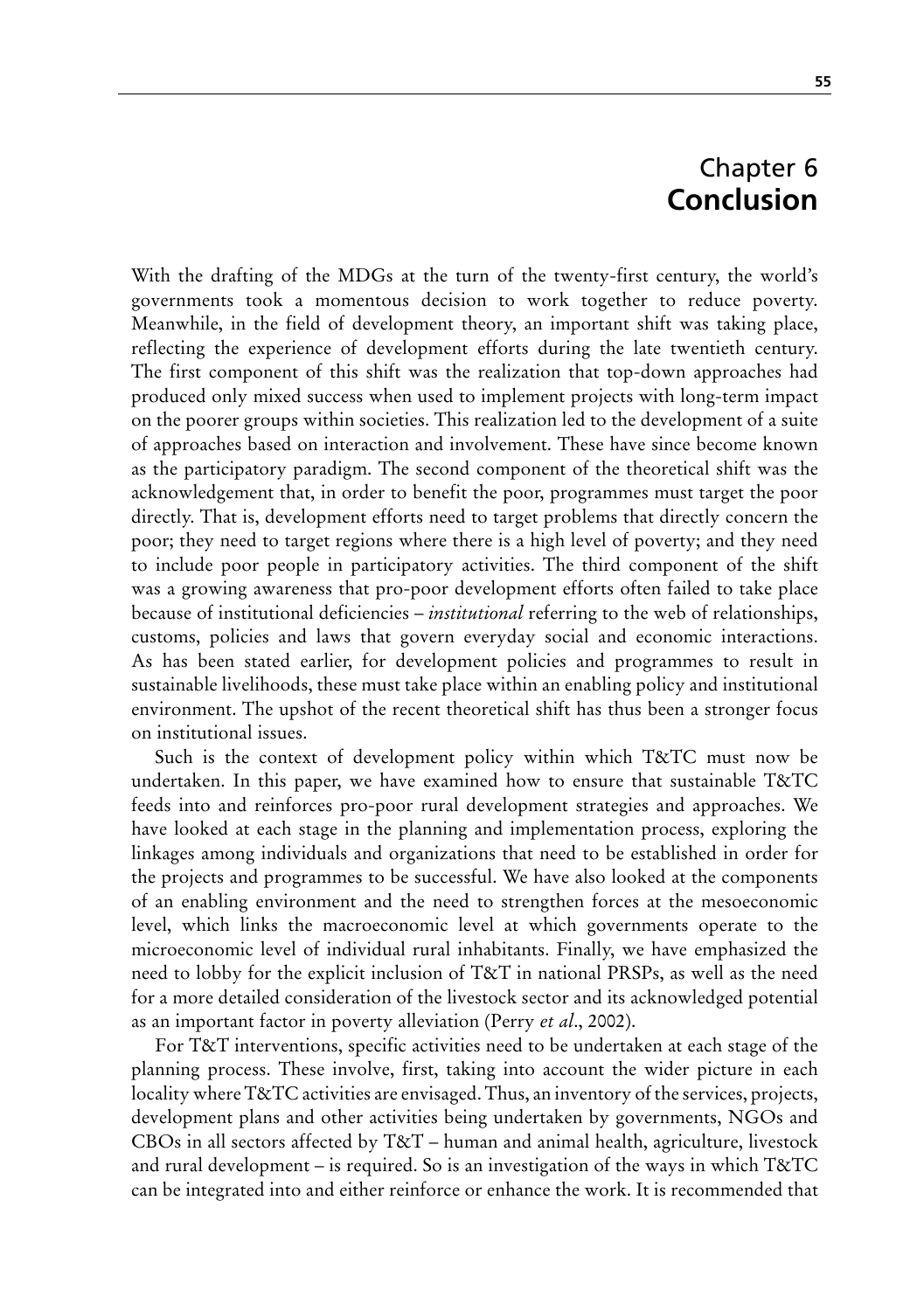in tsetse-infested areas such NGOs and CBOs be provided with guidelines, information and access to relevant technical expertise so that their activities can proceed optimally. At the same time, the stakeholders in these sectors – ranging from individual farmers, livestock keepers and other rural inhabitants to civil servants, donors and researchers – need to be genuinely involved.

T&TC activities typically have both private- and public-good characteristics. In recent years, the most successful ones have tended to be those based on PPPs or those (such as FITCA) based on a truly integrated rural development ethos. Both offer very good models for sustainable T&TC because they situate T&TC within the wider context of rural development and primary health care. In order to secure the gains achieved by T&TC, there must be ongoing activity to safeguard those gains, such as surveillance for HAT and the creation of barriers to prevent the recolonization of tsetse-free zones. A key element is planning for the long term – that is, moving away from short cycles of project implementation and evaluation towards sustained interventions that recognize the slow pace of change in the field of rural development (and especially in the field of livestock production).

As outlined in the recent publication celebrating PAAT's first ten years (PAAT, 2008), T&TC potentially impacts all eight MDGs. The control of a disease that infects active adults while reducing livestock productivity has profound implications, not only for human health but also for agricultural incomes (and thus hunger and poverty). Effective T&TC benefits the education of children, for example, by improving child health and by increasing the value of livestock, the sale of which frequently pays for school fees. Similarly, livestock are often kept by women who retain the incomes those animals provide. The women are thereby empowered and become able to maintain their own health. Moreover, combating HAT reduces child mortality and improves maternal health.

People working in the field of T&T have long been aware of the need to protect the environment, especially the African wilderness. For nearly five decades, techniques for environmental monitoring have been rigorously applied and, in some cases, pioneered by T&TC programmes. Especially at an international level through the activities of PAAT, the T&T community represents a truly global partnership of stakeholders.

The careful design and implementation of interventions to deal with T&T at various levels and on various scales offer a real and possibly unique opportunity to alleviate poverty. The reason is that T&T cuts across three sectors – human health, livestock production and rural development. Yet therein lies also its greatest challenge: bringing together successfully the stakeholders from all of these fields.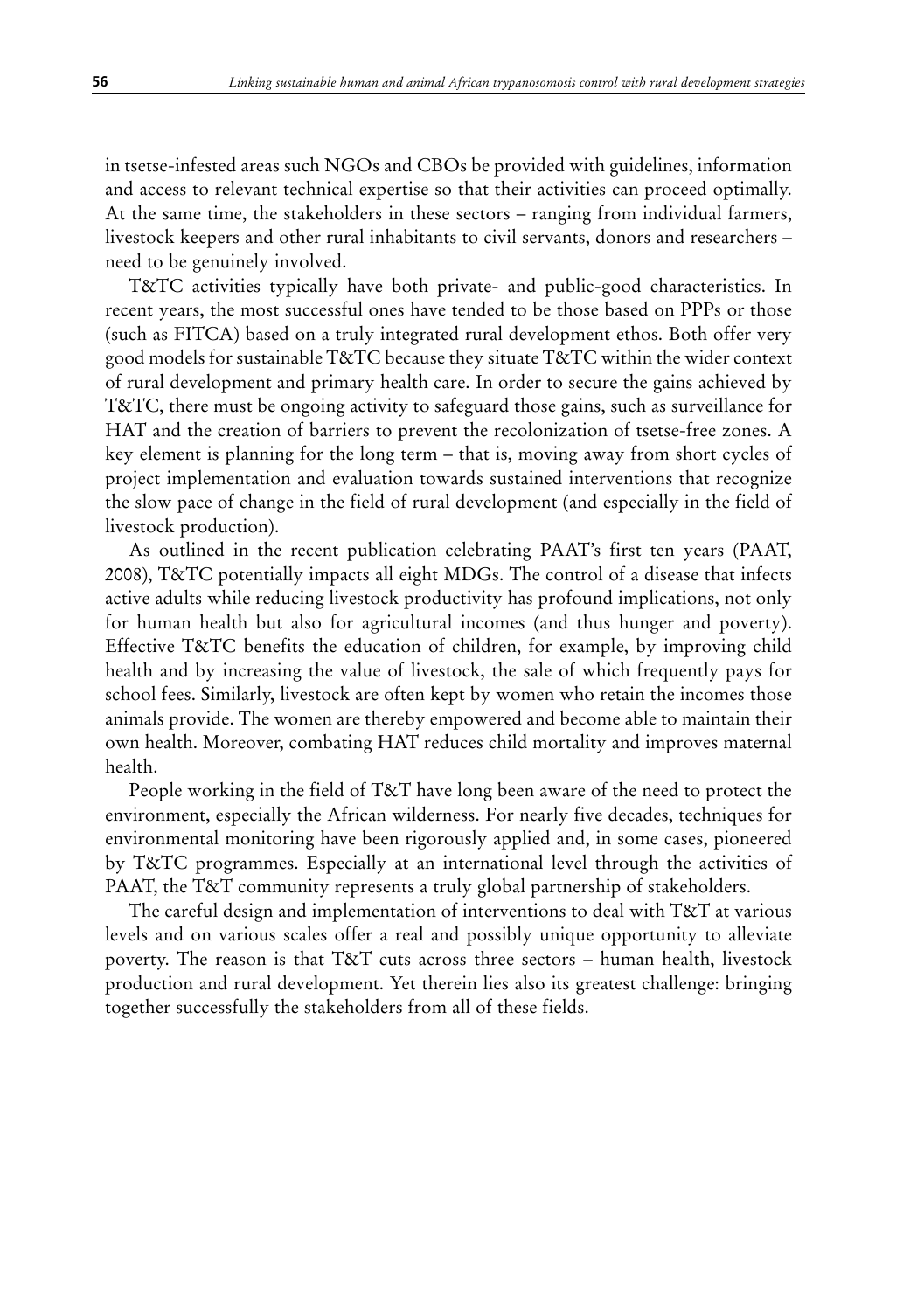# **References**

- **African Trypanotolerant Livestock Network.** 1988. *Livestock production in tsetse-affected areas of Africa.* Proceedings of a meeting held 23–27 November 1987, Nairobi, Kenya. International Livestock Centre for Africa and the International Laboratory for Research into Animal Disease.
- **Agrisystems Ltd.** 2005. *End of project evaluation study for FITCA regional and the national components of five countries, Kenya, Uganda, Tanzania, Rwanda and Ethiopia: final report, volume 1 – main report* (available at http://www.fao.org/ag/againfo/programmes/ documents/paat/fitca-report.pdf).
- **Barrett, K. & Okali, C.** 1998. Partnerships for tsetse control: community participation and other options. *World Animal Review*, 90: 39–46.
- **Bauer, B., Gitau, D., Oloo, F.P. & Karanja, S.M.** 2006. Evaluation of a preliminary trial to protect zero-grazed dairy cattle with insecticide-treated mosquito netting in western Kenya. *Tropical Animal Health and Production*, 38: 29–34.
- **Bonnal, P. & Dugué, P.** 2000. Mise au point des innovations et des méthodes de conseil aux exploitations agricoles: leçons d'expérience, atouts et limites des méthodes de recherche utilisées pour le développement de l'agriculture tropicale. *In* P. Dugué, ed. *Références technicoéconomiques et conseil aux exploitations agricoles*, pp. 19–32. Montpellier, France, Centre de coopération internationale en recherche agronomique pour le développement (CIRAD).
- **Bourn, D., Grant, I., Shaw, A. & Torr, S.** 2005. Cheap and safe tsetse control for livestock production and mixed farming in Africa. *Aspects of Applied Biology*, 75: 81–92.
- **Bravo-Ortega, C. & Lederman, D.** 2005. *Agriculture and national welfare around the world: causality and international heterogeneity since 1960*. World Bank Policy Research Working Paper Series, No. 3499.
- **Budd, L.** 1999. *DFID-funded tsetse and trypanosome research and development since 1980*. Vol. 2. *Economic analysis*. Aylesford, UK, DFID Livestock Production, Animal Health and Natural Resources Systems Research Programmes.
- **Carney, D.** 1998. Implementing the sustainable rural livelihoods approach. *In* D. Carney, ed. *Sustainable rural livelihoods: what contribution can we make?* pp. 3–23. London, DFID.
- **Camus, E.** 1981. Evaluation économique des pertes provoquées par la trypanosomose sur quatre types génétiques de bovins dans le nord de la Côte d'Ivoire. *Revue d'Elevage et de Médecine Vétérinaire des Pays Tropicaux*, 34: 297–300.
- **Cattand, P.** 1988. Sleeping sickness re-awakes [La maladie du sommeil, pas seulement une maladie d'antan]. *World Health*, July: 24–25.
- **Cattand, P., Jannin, J. & Lucas, P.** 2001. Sleeping sickness surveillance: an essential step towards elimination. *Tropical Medicine and International Health*, 6: 348–361.
- **Cecchi, G., Paone, M., Franco, J.R., Fèvre, E.M., Diarra, A., Ruiz, J.A., Mattioli, R.C. & Simarro, P.P.** 2009. Towards the atlas of human African trypanosomiasis. *International Journal of Health Geographics*, 8:15.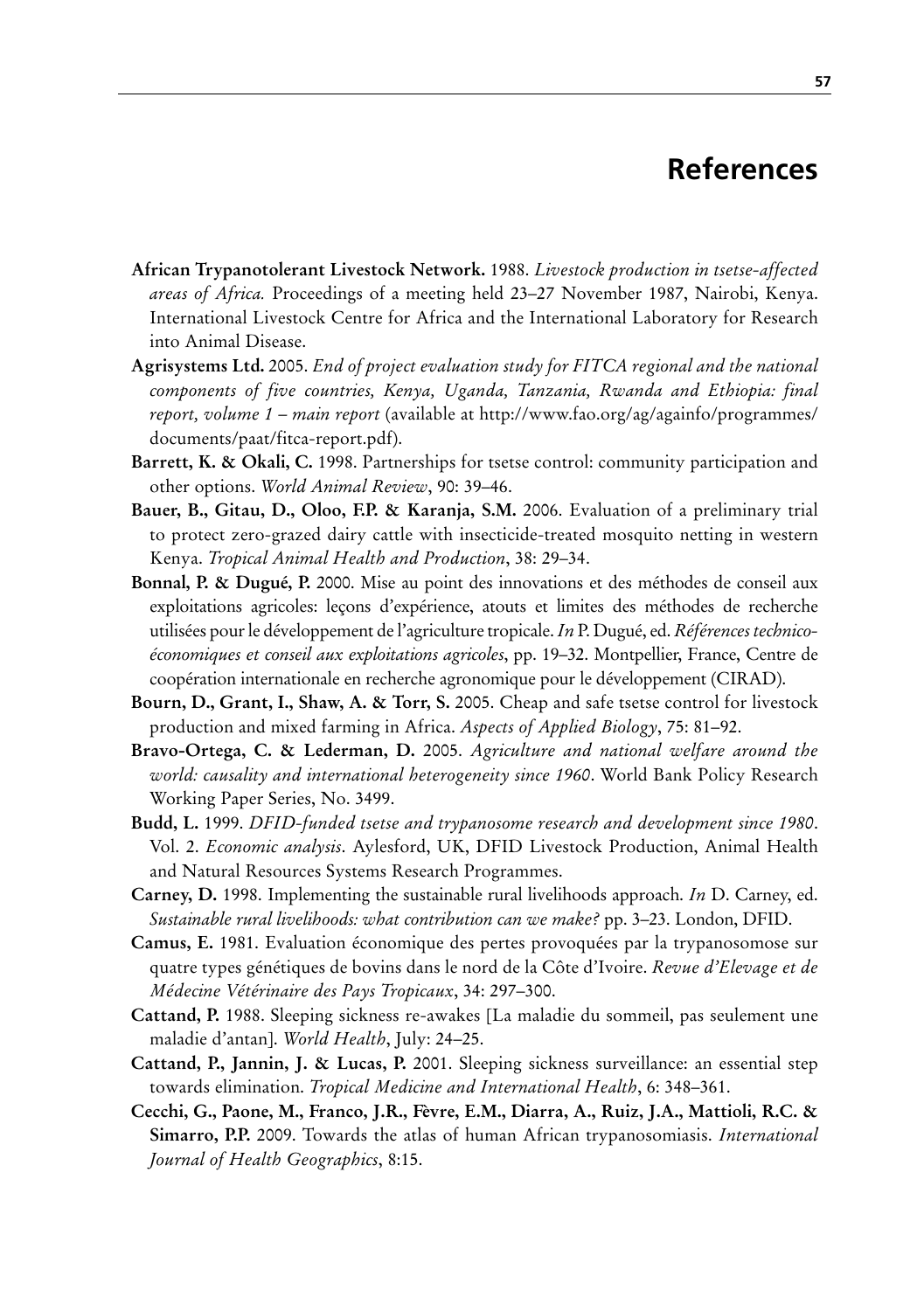- **de La Rocque, S., Michel, J.-F., Cuisance, D., De Wispelaere, G., Solano, P., Augusseau, X., Arnaud, M. & Guillobez, S.** 2001. *Le risque trypanosomien: une approche globale pour une décision locale*. Montpellier, France, CIRAD.
- **DFID.** 2001. *Trypanosomiasis, tsetse and Africa: the year 2001 report*. Aylesford, UK, Department for International Development.
- **d'Ieteren, G.D.M., Authié, E., Wissocq, N. & Murray, M.** 1998. Trypanotolerance, an option for sustainable livestock production in areas at risk from trypanosomosis. *Revue scientifique et technique de l' Office International des Epizooties (OIE)*, 17(1): 154–175.
- **Dransfield, R. & Brightwell, R.** 2004. Community participation in tsetse control: the principles, potential and practice. *In* I. Maudlin, P. Holmes & M. Miles, eds. *The trypanosomiases*, pp. 533–546. Wallingford, UK, CABI Publishing.
- **Dutton, J.E.** 1902. Note on a *Trypanosoma* occurring in the blood of man. *British Medical Journal*, 2: 881–4.
- **FAO.** 2002. *Improved animal health for poverty reduction and sustainable livelihoods*. FAO Animal Production and Health Paper, No. 153. Rome.
- **Fèvre, E.M., Odiit, M., Coleman, P.G., Woolhouse, M.E.J. & Welburn, S.C.** 2008. Estimating the burden of *rhodesiense* sleeping sickness during an outbreak in Serere, eastern Uganda. *BMC Public Health*, 8: 96 (available at http://www.biomedcentral.com/1471-2458/8/96 ).
- **Forde, R.M.** 1902. The discovery of the human *Trypanosoma*. *British Medical Journal*, 2: 1741.
- **Gilbert, M., Jenner, C., Pender, J., Rogers, D., Slingenbergh, J. & Wint, W.** 2001. The Programme Against African Trypanosomiasis Information System (PAATIS) *In* S.N. Black & J.R. Seed, eds. *World class parasites: volume 1 – the African trypanosomes*, pp. 11–24. Dordrecht, The Netherlands, Kluwer Academic Publishers.
- **Government of Ethiopia.** 2007. Proclamation No. 110/2007: The Southern Nations, Nationalities and Peoples Regional State rural land administration and utilization proclamation. Awassa, Ethiopia.
- **Heffernan, C. & Misturelli, F.** 2000. *The delivery of veterinary services to the poor: preliminary findings from Kenya.* Report of DFID project R7359. Reading, UK, Veterinary Epidemiology and Economics Research Unit.
- **Hendrickx, G.** 2001. *Practical application of GIS for the identification and selection of control areas in West Africa*. Lead paper presented at the FAO/International Atomic Energy Agency (IAEA) workshop "Strategic planning of area-wide tsetse and trypanosomosis control in West Africa" held 21–24 May 2001, Ouagadougou, Burkina Faso.
- **Holden, S.** 1999. The economics of the delivery of veterinary services. *Revue scientifique et technique de l' Office International des Epizooties (OIE)*, 18(2): 425–439.
- **Holzgrefe, B., Mahama, C., Dotcher, E., Mehlitz, D., Clausen P.-H. & Bauer, B.** 2008. *Insecticide-treated mosquito fences protect pigs against tsetse-transmitted trypanosomes in the Suhum district, Ghana, West Africa.* Poster presented at the 23rd annual meeting of the German Parasitological Society, Hamburg, Germany.
- **Ilemobade, A.A.** 2001. *Continental appraisal of tsetse and trypanosomiasis problem*. Paper presented at the FAO/IAEA workshop "Strategic planning of area-wide tsetse and trypanosomiasis control in West Africa" held 21–24 May 2001, Ouagadougou, Burkina Faso. Vienna, International Atomic Energy Agency.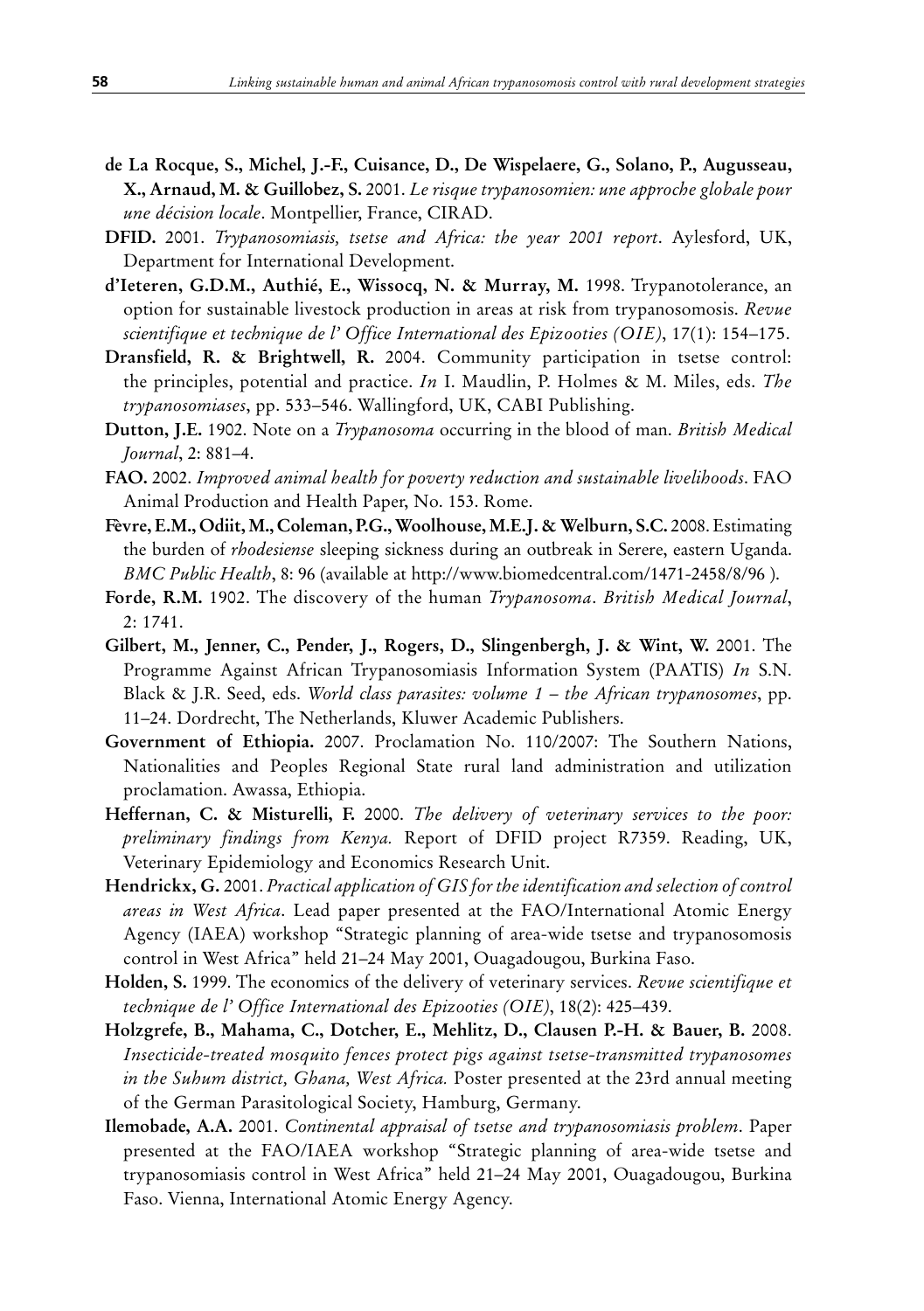- **International Fund for Agriculture Development.** 2007. Rural poverty portal: rural poverty in Africa. http://www.ruralpovertyportal.org/web/guest/region/home/tags/ africa.
- **Irz, X., Lin, L., Thirtle, C., & Wiggins, S.** 2001. Agricultural productivity growth and poverty alleviation. *Development Policy Review*, 19(4): 449–466.
- **Jahnke, H.E.** 1974. *The economics of controlling tsetse flies and cattle trypanosomiasis examined for the case of Uganda*. *Forschungsberichte der africa-studienstelle 48*. Munich, Germany, Weltforum Verlag.
- **Jelinek, T., Bisoffi, Z., Bonazzi, L., van Thiel, P., Bronner, U., de Frey, A., Gunderson, S.G., McWhinney, P. & Ripamonti, D.** 2002. Cluster of African trypanosomiasis in travelers to Tanzanian national parks. *Emerging Infectious Diseases*, 8(6). (available at http://www.cdc.gov/ncidod/EID/vol8no6/01-0432.htm).
- **Jordan, A.M.** 1986. *Trypanosomiasis control and African rural development*. London, Longman.
- **Kamuanga, M., Swallow, B.M., Sigué, H. & Bauer, B.** 2001. Evaluating contingent and actual contributions to a local public good: tsetse control in the Yalé agro-pastoral zone, Burkina Faso. *Ecological Economics*, 39: 115–130.
- **Kgori, P.M., Modo, S. & Torr, S.J.** 2006*.* The use of aerial spraying to eliminate tsetse from the Okavango Delta of Botswana. *Acta Tropica*, 99: 184–199.
- **Kristjanson, P.M., Swallow, B.M., Rowlands, G.J., Kruska, R.L. & de Leeuw, P.N.** 1999. Measuring the costs of African animal trypanosomosis, the potential benefits of control and returns to research. *Agricultural Systems*, 59: 79–98.
- **Lancien, J.** 1991. Lutte contre la maladie du sommeil dans le sud-ouest Ouganda par piégage des glossines. *Annales de la Société Belge de Médecine Tropicale*, 71(Suppl. 1): 35–47.
- **Laveissière, C., Grébuat, O., Lemasson, J.J., Meda, A.H., Couret, D., Doua, F., Brou, N. & Cattand, P.** 1994. *Les communautés rurales et la lutte contre la maladie du sommeil en forêt de Côte d'Ivoire*. Geneva, Switzerland, Organisation de Coopération et de Coordination pour la lutte contre les Grandes Endemies (OCCGE) and WHO.
- **Leonard, D.K.** 1993. Structural reform of the veterinary profession in Africa and the new institutional economics. *Development and Change*, 24: 227–267.
- **Leonard, D.K.** 2000. *Africa's changing markets for health and veterinary services: the new institutional issues*. London, MacMillan.
- **Lutumba, P., Robays, J., Miaka, C., Kande, V., Simarro, P.P., Shaw, A.P.M., Dujardin, B. & Boelaert, M.** 2005. Efficience de différentes stratégies de détection de la trypanosomiase humaine Africaine à *T. b. gambiense. Tropical Medicine and International Health*, 10: 347–356.
- **Ly, C.** 2001. *Consultation and representation: getting the poor around the negotiation table.*  Report of an FAO expert consultation "Contribution of livestock to poverty alleviation" held 9–11 May 2001, Rome.
- **Maudlin, I., Holmes, P. & Miles, M., eds.** 2004. *The trypanosomiases*. Wallingford, UK, CABI Publishing.
- **Mattioli, R.C., Feldmann, U., Hendrickx, G., Wint, W., Jannin, J. & Slingenbergh, J.**  2004. Tsetse and trypanosomiasis intervention policies supporting sustainable animalagricultural development. *Food, Agriculture & Environment*, 2(2): 310–314.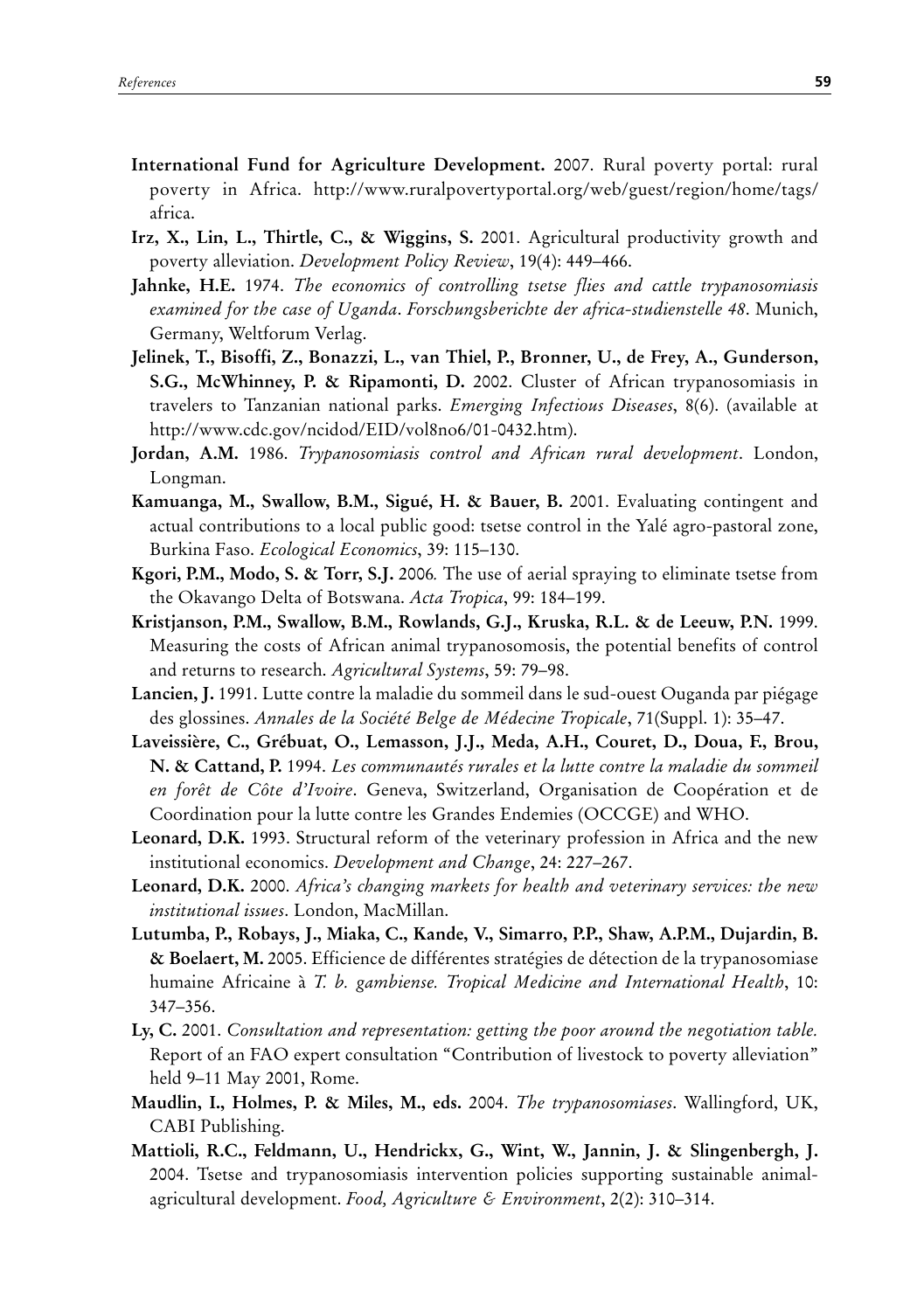- **Mehlitz, D., Zillmann, U., Scott, C.M. & Godfrey, D.G.** 1982. Epidemiological studies on the animal reservoir of *gambiense* sleeping sickness. Part III. Characterization of Trypanozoon stocks by isoenzymes and sensitivity to human serum. *Tropenmedizin und Parasitologie*, 33(2): 113–118.
- **Mercoiret, M.-R.** 1994. *L'appui aux producteurs: guide à l'usage des agents de développement et des responsables de groupements*. Paris, Ministère de la coopération, Karthala.
- **Minjauw, B., Muriuki, H.G. & Romney, D.** 2002. *Development of farmer field school methodology for small-holder dairy farmers in Kenya*. Paper presented at the International FFS workshop held 21–25 October 2002, Yogyakarta, Indonesia. (available at http://www. eseap.cipotato.org/upward/Events/FFS-Workshop-Yogya2002/24-Minjauw.pdf ).
- **Nolan, J.R., ed.** 2006. *Compendium of land use laws for sustainable development*. Cambridge, UK, Cambridge University Press.
- **North, D.C.** 1990. *Institutions, institutional change, and economic performance*. Cambridge, UK, Cambridge University Press.
- **Odiit, M., Coleman, P.G., Liu, W.C., McDermott, J.J., Fèvre, E.M., Welburn, S.C., Woolhouse, M.E.** 2005. Quantifying the level of under-detection of *Trypanosoma brucei rhodesiense* sleeping sickness cases. *Tropical Medicine & International Health*, 10(9): 840–849.
- **PAAT.** 2000. *Impacts of trypanosomiasis on African agriculture*, by B.M. Swallow. PAAT Technical and Scientific Series, No. 2. Rome, FAO.
- **PAAT.** 2003a. *Socio-economic and cultural factors in the research and control of trypanosomiasis*, by M. Kamuanga. PAAT Technical and Scientific Series, No. 4. Rome, FAO.
- **PAAT.** 2003b. *Economic guidelines for strategic planning of tsetse and trypanosomiasis control in West Africa*, by A.P.M. Shaw. PAAT Technical and Scientific Series, No. 5. Rome, FAO.
- **PAAT.** 2004. *Long-term tsetse and trypanosomiasis management options in West Africa*, by G. Hendrickx, S. de La Rocque & R. Mattioli. PAAT Technical and Scientific Series, No. 6. Rome, FAO/WHO/IAEA/OAU-IBAR.
- **PAAT.** 2005. *Trypanotolerant livestock in the context of trypanosomiasis intervention strategies*, by K. Agyemang. PAAT Technical and Scientific Series, No. 7. Rome, FAO.
- **PAAT.** 2008. *On target against poverty: the Programme Against African Trypanosomiasis 1997–2007*. PAAT Information Service publication. Rome, FAO.
- **Pagey, G.** 2003. Resurgence of sleeping sickness in southern Sudan. *Journal of Rural and Remote Environmental Health*, 2(2): 60–65.
- **Perkins, J.S., & Ramberg, L.** 2004. *Environmental monitoring of tsetse aerial spraying impacts in the Okavango Delta – 2003: final report*. Maun, Botswana, Harry Oppenheimer Okavango Research Centre, University of Botswana.
- **Perry, B.D., Randolph, T.F., McDermott, J.J., Sones, K.R. & Thornton P.K.** 2002. *Investing in animal health research to alleviate poverty*. Nairobi, Kenya, International Livestock Research Institute.
- **PPLPI.** 2005. *Développement de l'élevage en Afrique subsaharienne.* Pro-Poor Livestock Policy Initiative. Rome, FAO.
- **Robinson, T.** 2005. *Decision support for trypanosomiasis control in Uganda*. PowerPoint presentation given at the Coordinating Office for Control of Trypanosomiasis in Uganda meeting held 2 October 2005, Kampala, Uganda.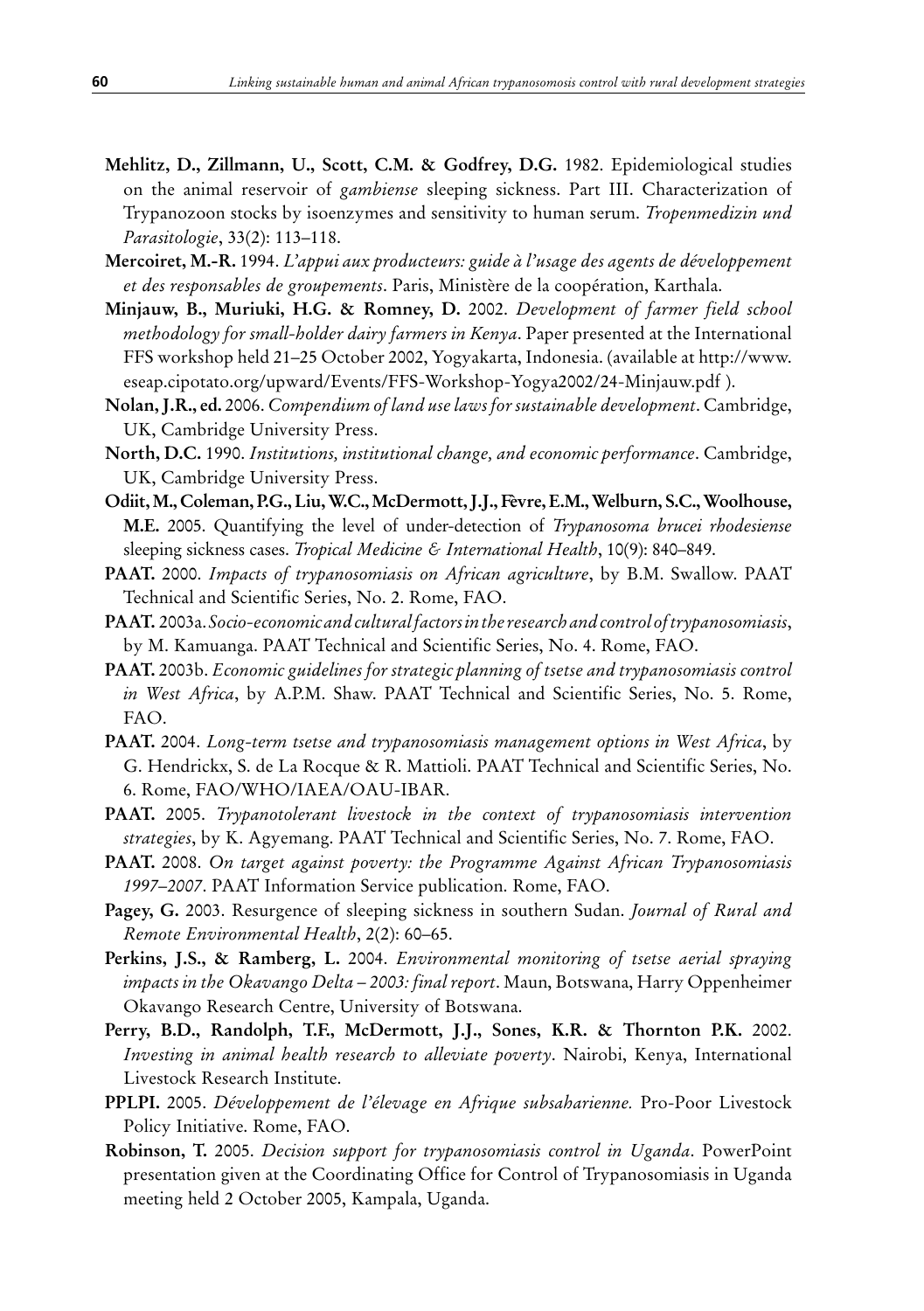- **Rogers, D.J. & Robinson, T.P.** 2004. Tsetse distribution. *In* I. Maudlin, P. Holmes & M. Miles, eds. *The trypanosomiases*, pp. 139–179. Wallingford, UK, CABI Publishing.
- **Ridde, V. & Girard, J.E.** 2004. Douze ans après l'initiative de Bamako: constats et implications politiques pour l'équité d'accès aux services de santé des indigents africains. *Santé publique*, 15(1): 37–51.
- **Sachs, J.** 2005. *The end of poverty: how we can make it happen in our lifetime*. London, Penguin Books.
- **Shaw, A.** 2004. The economics of African trypanosomiasis. *In* I. Maudlin, P. Holmes & M. Miles, eds. *The trypanosomiases*, pp. 369–402. Wallingford, UK, CABI Publishing.
- **Shaw, A., Hendrickx, G., Gilbert, M., Mattioli, R., Codjia, V., Dao, B., Diall, O., Mahama, C., Sidibé, I. & Wint, W.** 2006. *Mapping the benefits: a new decision tool for tsetse and trypanosomiasis interventions*. Edinburgh, UK, DFID Animal Health Programme and FAO Programme Against African Trypanosomiasis.
- **Simarro, P.P., Jannin, J. & Cattand, P.** 2008. Eliminating human African trypanosomiasis: where do we stand and what comes next? *Public Library of Science Medicine*, 5(2): E55.
- **Snow, W.F. & Rawlings, P.** 1999. Methods for the rapid appraisal of African animal trypanosomosis in the Gambia. *Preventive Veterinary Medicine*, 42(2): 67–86.
- **Swallow, B.M. & Woudyalew, M.** 1994. Evaluating willingness to contribute to a local public good: application of contingent valuation to tsetse control in Ethiopia. *Ecological Economics*, 11: 153–161.
- **Swallow, B.M., Woudyalew, M. & Leak, S.G.A.** 1995. Potential demand for a mixed publicprivate animal health input: evaluation of a pour-on insecticide for controlling tsetsetrypanosomiasis in Ethiopia. *Preventive Veterinary Medicine*, (24): 265–275.
- **Stiglitz, J.E.** 1986. The new development economics. *World Development*, 14(2): 257–265.
- **Tupy, M.L.** 2005. *Trade liberalization and poverty reduction in sub-Saharan Africa*. Policy Analysis, No. 556. Washington, DC, Cato Institute.
- **Welburn, S.C., Picozzi, K., Fèvre, E.M., Coleman, P.G., Odiit, M., Carrington M. & Maudlin, I.** 2001. Identification of human-infective trypanosomes in animal reservoir of sleeping sickness in Uganda by means of serum-resistance-associated (SRA) gene. *Lancet,*  358: 2017–2019.
- **Welburn, S.C., Fèvre, E.M., Coleman, P.G. & Maudlin, I.** 2004. Epidemiology of human African trypanosomiasis. *In* I. Maudlin, P. Holmes & M. Miles, eds. *The trypanosomiases*, pp. 219–232. Wallingford, UK, CABI Publishing.
- **Welburn, S.C., Coleman, P.G., Maudlin, I., Fèvre, E.M., Odiit, M. & Eisler, M.C.** 2006. Crisis, what crisis? Control of Rhodesian sleeping sickness. *Trends in Parasitology*, 22: 123–128.
- **WHO.** 1978. *Declaration of Alma-Ata*. Declaration adopted at the first International Conference on Primary Health Care held 6–12 September 1978, Alma-Ata, USSR.
- **WHO.** 1987. *The Bamako Initiative: resolution no. AFR/RC37/R6.* Resolution adopted at the 37th WHO Regional Committee meeting held September 1987, Bamako, Mali.
- **WHO.** 1998. *Control and surveillance of African trypanosomiasis*. WHO Technical Report Series, No. 881, Geneva.
- **WHO.** 2006. Human African trypanosomiasis (sleeping sickness): epidemiological update. *Weekly Epidemiological Record*, 81(8): 71–80.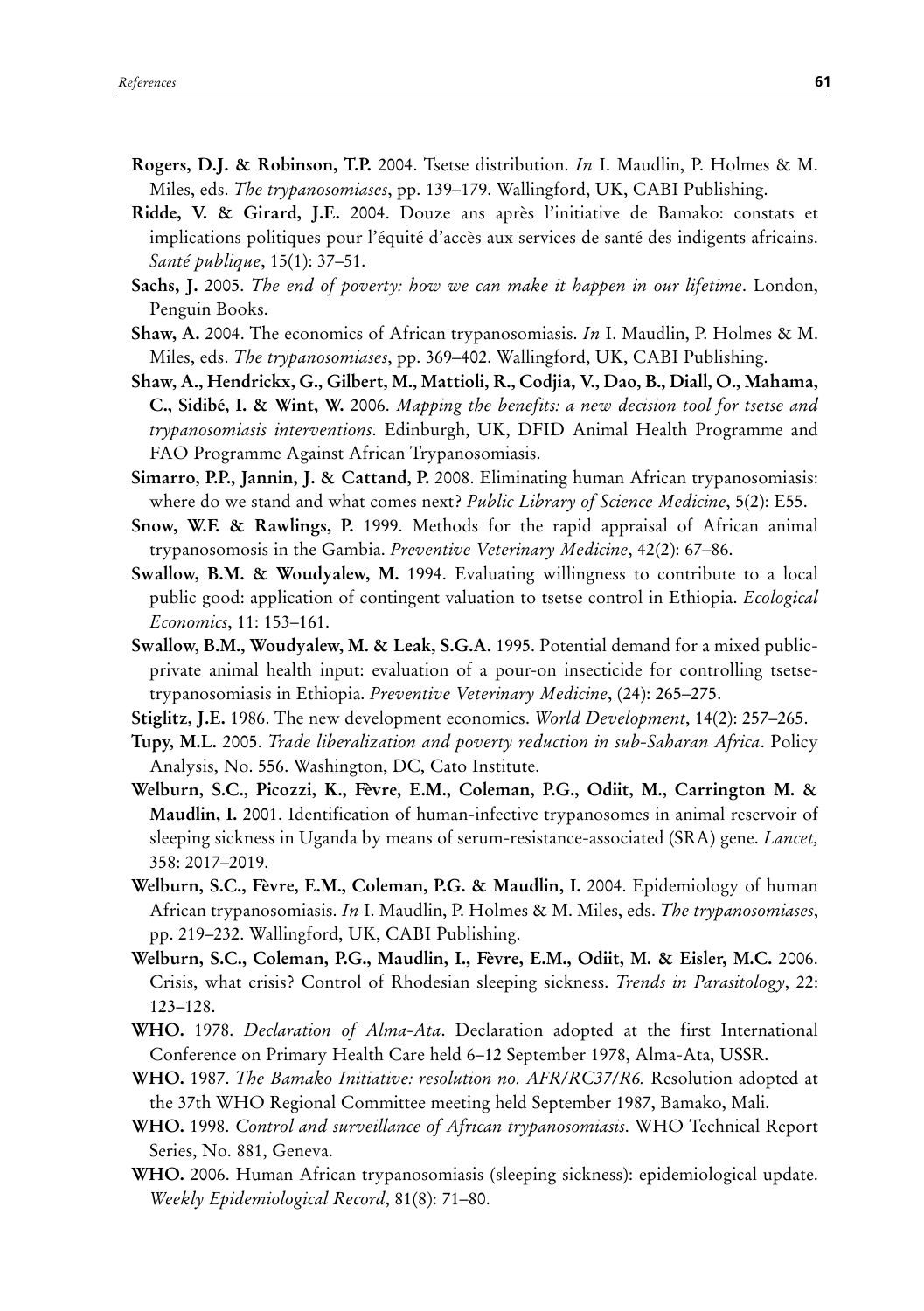- **World Bank.** 2008. *World development indicators 2008.* The World Bank Group, Washington, DC (available at http://publications.worldbank.org/ecommerce/catalog/product?item\_ id=8045447).
- **Zezza, A. & Llambi, L.** 2001. *Meso-economic filters along the policy chain: understanding the links between policy reforms and rural poverty in Latin America*. Agriculture and Economic Development Analysis Division (ESA). Rome, FAO.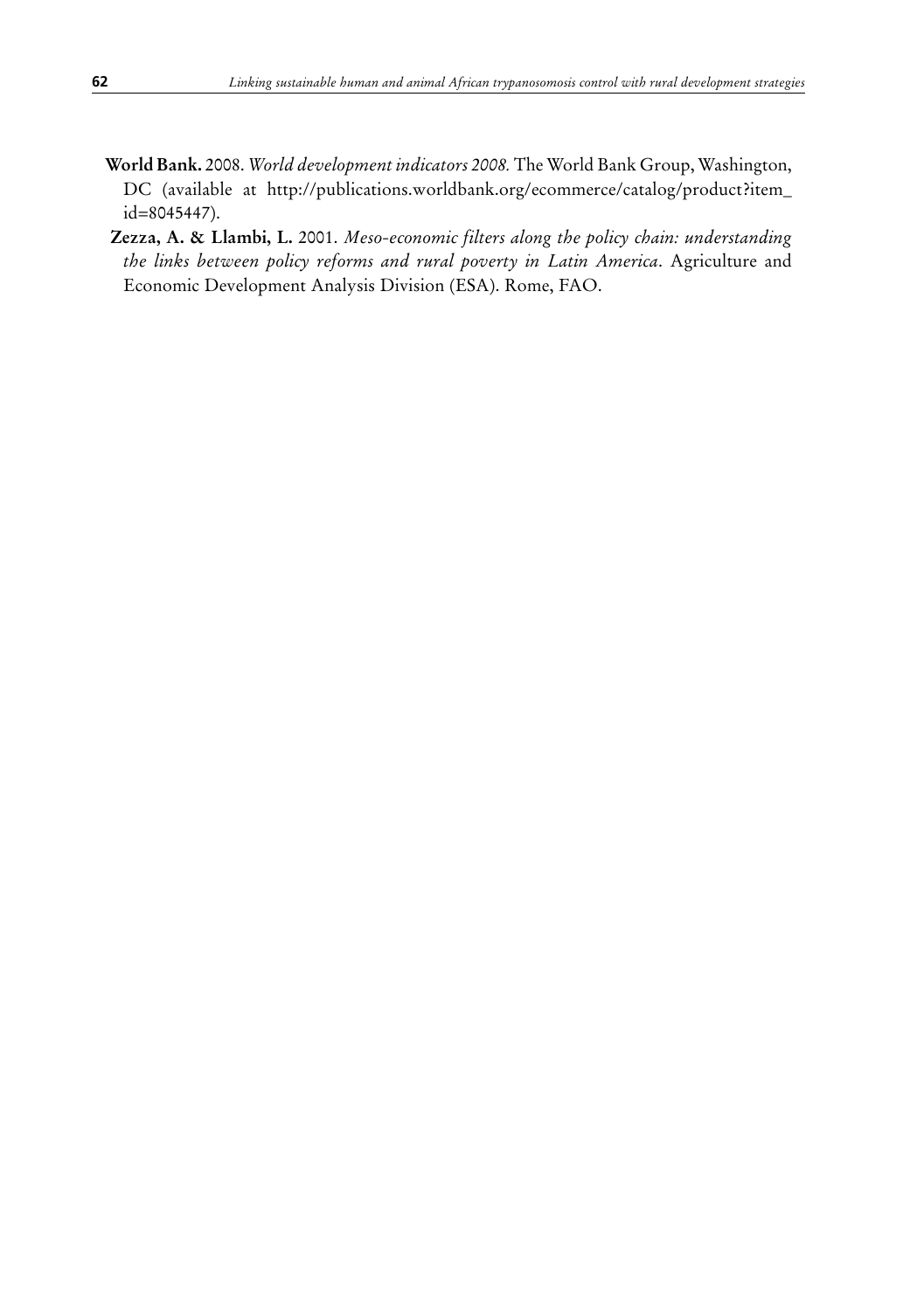# **Annex 1**

### **DIRECT PARTICIPATION PATHWAYS**

## **1. Direct participation of the poor**

- • Representation forums and meetings to inform and motivate community and local leaders
- • Self-evaluation by the community and local organizations of their needs and their pathways for action
- • Coordination of activities through prevailing or new organizations in the community and at the local lev1el
- • Participation of community members and local constituencies in the implementation of programme activities
- • Self-determination of what financial and/or in-kind contributions to offer to support the implementation of activities

| Type<br>of participation | Representation and/or consultation of poor<br>beneficiaries ("insiders") by those promoting<br>various development initiatives ("outsiders")    | Relationship between the<br>pro-poor initiative and its<br>beneficiaries ("the people") |
|--------------------------|-------------------------------------------------------------------------------------------------------------------------------------------------|-----------------------------------------------------------------------------------------|
| Cooptation               | Symbolic                                                                                                                                        | Imposed on the people                                                                   |
|                          | No power and no influence                                                                                                                       |                                                                                         |
| Conformity               | Assignments with incentives are given to insiders                                                                                               | For the people                                                                          |
|                          | Timing chosen and processes directed by outsiders                                                                                               |                                                                                         |
| Consultation             | Opinions are asked of insiders                                                                                                                  | For and with people                                                                     |
|                          | Analyses and decisions are made by outsiders                                                                                                    |                                                                                         |
| Cooperation              | Insiders and outsiders work together<br>to determine local priorities                                                                           | With the people                                                                         |
|                          | Responsibility and leadership is reserved for outsiders                                                                                         |                                                                                         |
| Co-learning              | Insiders and outsiders share information and<br>understanding while working together to design activities<br>and plans with external assistance | With and by the people                                                                  |
| Collective action        | Insiders decide their own agenda and mobilize to<br>implement such without the involvement of conceptors/<br>facilitators from outside          | By the people                                                                           |

### **2. The chain of participation**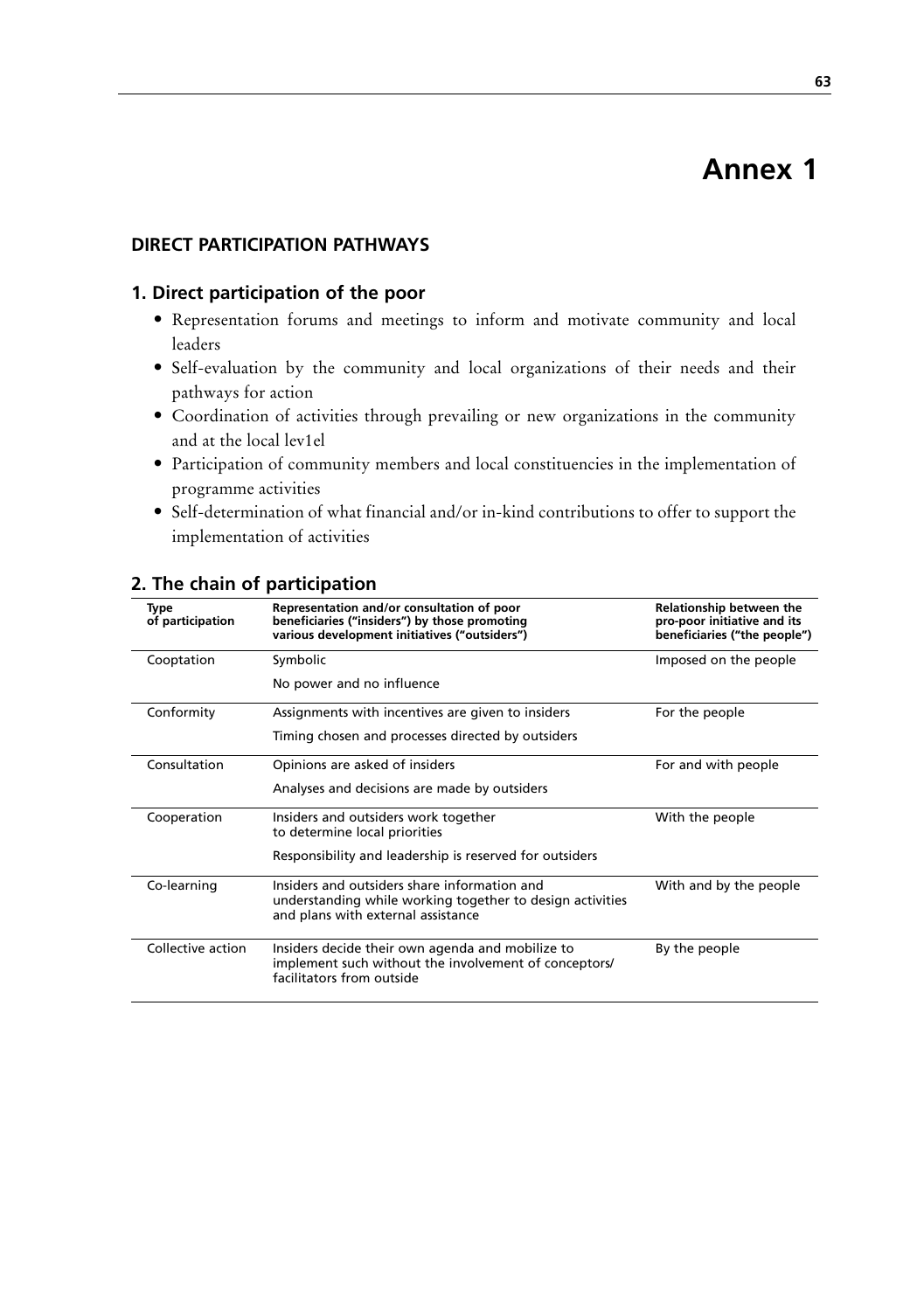| <b>Pattern</b>      | <b>Status</b>       | <b>Results</b>                                                                |
|---------------------|---------------------|-------------------------------------------------------------------------------|
| Dominant outsiders  | Collectors          | Agenda choice                                                                 |
|                     | Processors          | Information control                                                           |
|                     | Producers           | Organizational concepts                                                       |
|                     |                     | Management framework                                                          |
| Dominated outsiders | <b>Facilitators</b> | Enquiry                                                                       |
|                     | Learners            | Catalysis                                                                     |
|                     | Consultants         | Assistance in methods use, choice,<br>improvisation and learning<br>processes |

# **3. The roles of outsiders: inversion in patterns and status**

*Note:* see also Table 3 on pages 21–22 for a list of the main players in the field of T&TC